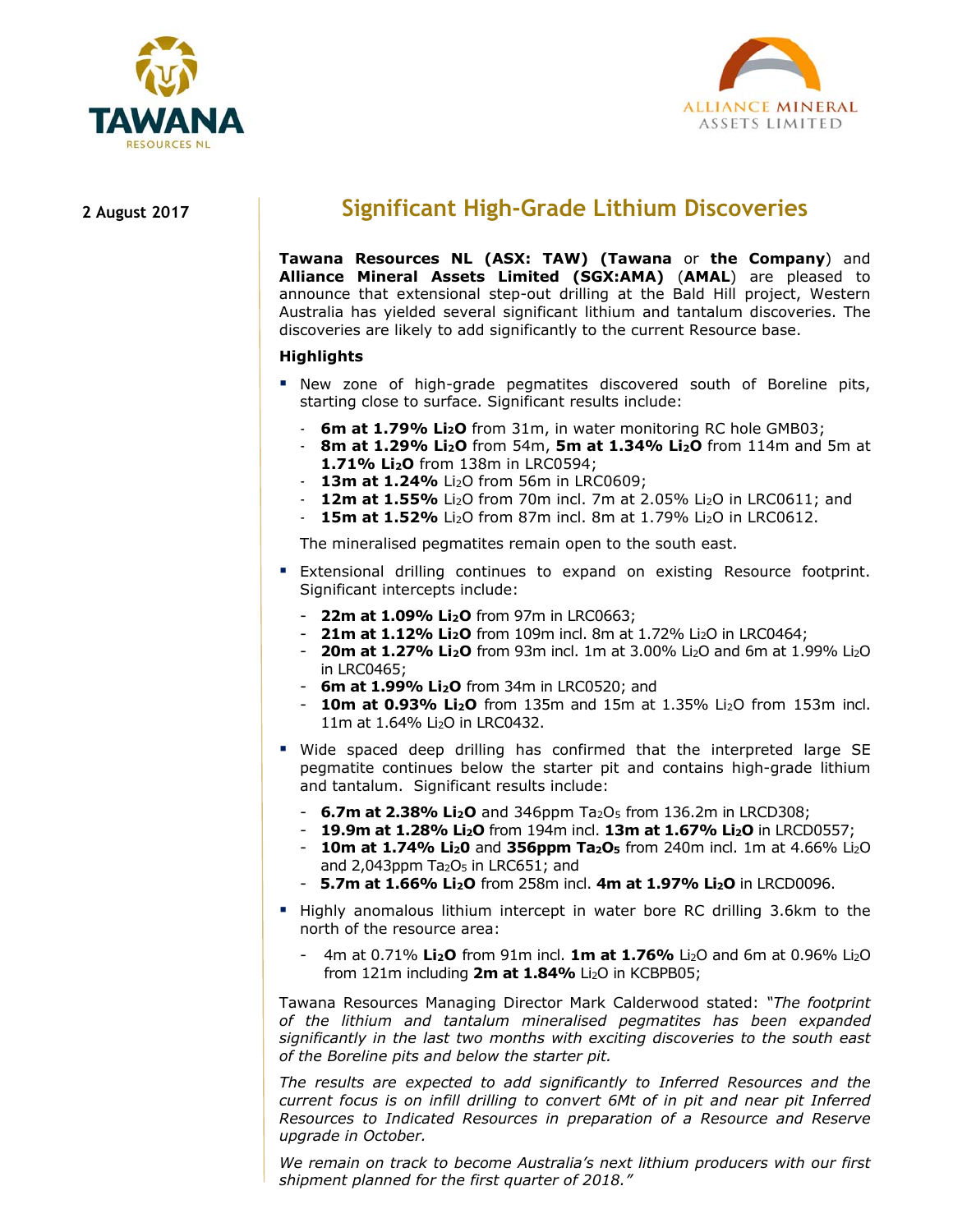



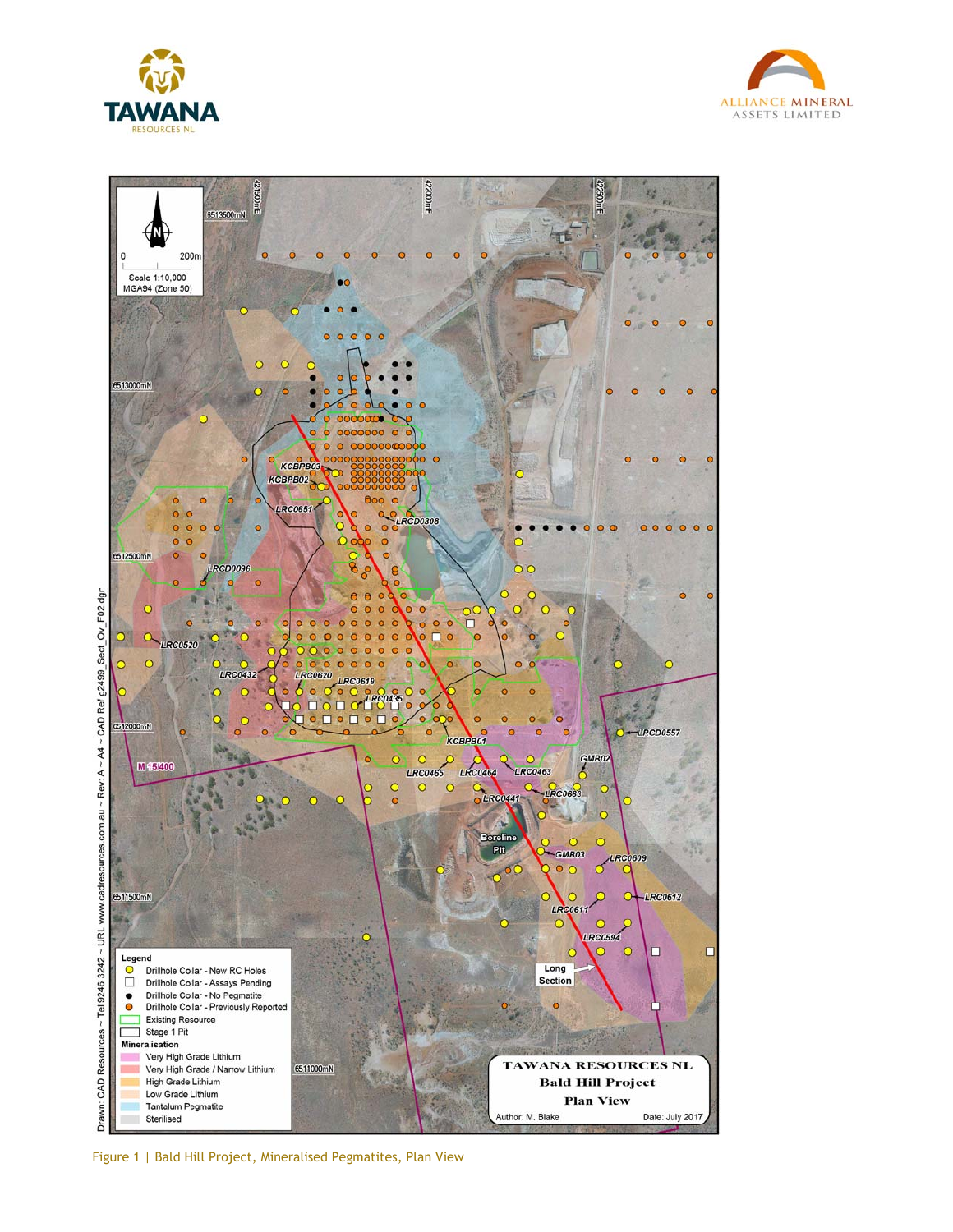



### **Recent Drilling1**

A further 96 exploration Reverse Circulation and Diamond drill holes totalling 14,819m were completed between 16 May and 15 July 2017. Assays have been received for 123 holes since the May drilling update (refer ASX announcement dated 25 May 2017 / SGX announcement dated 24 May 2017). Recent intercepts are summarised in Tables 1 and 2 in Appendix B.

A new zone of high-grade pegmatites was discovered south of Bore Line pits, starting close to surface. The mineralised pegmatites remain open to the south east. Significant results included:

- 6m at 1.79% Li<sub>2</sub>O from 31m, in water monitoring RC hole GMB03;
- 8m at 1.29% Li2O from 54m, 5m at 1.34% Li2O from 114m and 5m at 1.71% Li2O from138m in LRC0594;
- 13m at 1.24% Li2O from 56m in LRC0609;
- $-12$ m at 1.55% Li<sub>2</sub>O from 70m incl. 7m at 2.05% Li<sub>2</sub>O in LRC0611; and
- 15m at 1.52% Li2O from 87m incl. 8m at 1.79% Li2O in LRC0612.

Extensional drilling has expanded the existing Resource footprint. Significant intercepts included:

- 35m at 0.9% Li<sub>2</sub>O from 97m including 22m at 1.09% Li<sub>2</sub>O in LRC0663;
- 21m at 1.12% Li<sub>2</sub>O from 109m incl. 8m at 1.72% Li<sub>2</sub>O in LRC0464;
- 20m at 1.27% Li<sub>2</sub>O from 93m incl. 1m at 3.00% Li<sub>2</sub>O and 6m at 1.99% Li<sub>2</sub>O in LRC0465;
- 6m at 1.99% Li<sub>2</sub>O and from 34m incl. 1m at 5.05% Li<sub>2</sub>O in LRC0520;
- 10m at 0.93% Li2O from 135m and 15m at 1.35% Li2O from 153m incl. 11m at 1.64% Li2O in LRC0432; and
- 3m at 1,295ppm Ta<sub>2</sub>O<sub>5</sub> from 110m, 15m at 1.11% Li<sub>2</sub>O from 114m incl. 7m at 1.56% Li<sub>2</sub>O in LRC0441.

Infill drilling returned significant intercepts as expected, including:

- 14m at 1.37% Li2O from 76m in water bore exploration RC hole KCBPB01;
- 6m at 1.50% Li2O from 39m in water bore exploration RC hole KCBPB02;
- 6m at 1.57% Li2O from 57m in water bore exploration RC hole KCBPB03;
- 14m at 1.19% Li<sub>2</sub>O from 132m in LRC0463;
- 23m at 1.00% Li<sub>2</sub>O from 140m incl. 8m at 1.36% Li<sub>2</sub>O in LRC0435;
- 16m at 1.35% Li<sub>2</sub>O and 212ppm Ta<sub>2</sub>0<sub>5</sub> from 118m in LRC0619; and
- 17m at 2.04% Li<sub>2</sub>O and 406ppm Ta<sub>2</sub>O<sub>5</sub> from 95m incl. 2m at 5.64% Li<sub>2</sub>O, and 4m at 1.48% Li<sub>2</sub>O from 141m in LRC0620.

Wide spaced deep drilling has confirmed that the interpreted large SE pegmatite continues below the starter pit and contains high-grade lithium and tantalum. Significant results include:

- $-$  6.7m at 2.38% Li<sub>2</sub>O and 346ppm Ta<sub>2</sub>O<sub>5</sub> from 136.2m in LRCD308;
- 19.9m at 1.28% Li2O from 194m incl. 13m at 1.67% Li2O in LRCD0557;
- 10m at 1.74% Li<sub>2</sub>0 and 356ppm Ta<sub>2</sub>O<sub>5</sub> from 240m incl. 1m at 4.66% Li<sub>2</sub>O and 2,043ppm Ta<sub>2</sub>O<sub>5</sub> in LRC651; and
- 5.7m at 1.66% Li2O from 258m incl. 4m at 1.97% Li2O in LRCD0096.

Highly anomalous lithium intercept in water bore RC drilling 3.6km to the north of the resource area highlighting the broader exploration potential:

- 4m at 0.71% Li2O from 91m incl. 1m at 1.76% Li2O and 6m at 0.96% Li2O from 121m including 2m at 1.84% Li2O in KCBPB05;

The current focus is on infill drilling to convert 6Mt of in pit and near pit Inferred Resources, which reported to scoping level pit optimisations, to Indicated Resources, in preparation of a Resource and Reserve upgrade in October. The October Resource upgrade will also take into account additional Inferred resources which are the result of drilling completed after 10 May 2017; the cut-off date for the current estimate. The estimate estimate estimate estimate estimate estimate estimate estimate estimate estimate

 $1$  These intersections also appear in the highlights section on the cover page.

Note: The true width of pegmatites is generally considered 80‐95% of the intercept width. Only pegmatite intercepts of 1m or more in width are included. Only intercepts of 0.3% Li<sub>2</sub>O or 150ppm Ta<sub>2</sub>O<sub>5</sub> considered significant.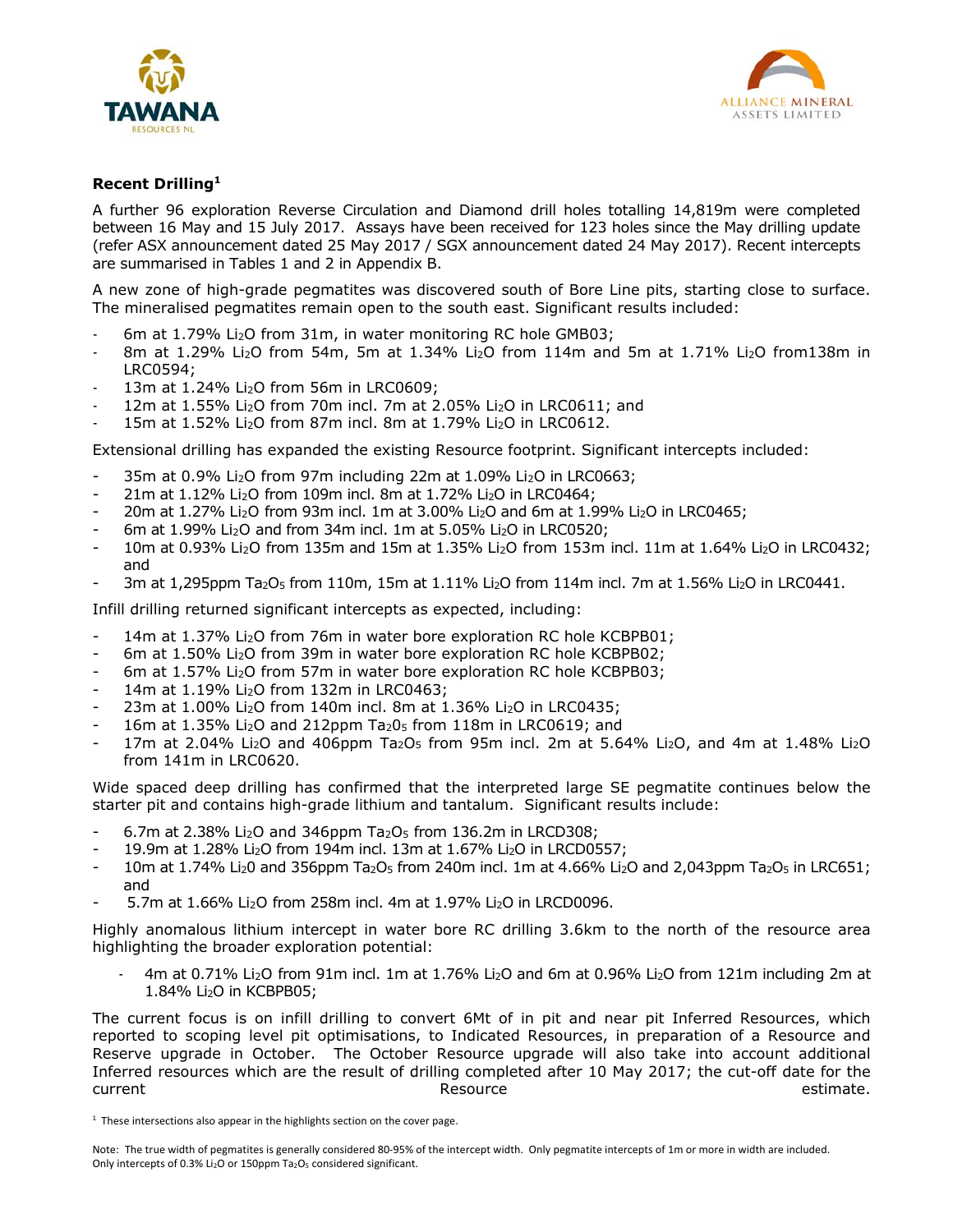



The number of drill rigs has been reduced to one until peak construction accommodation requirements have passed later this year.

#### **Construction**

With all environmental approvals finalised, EPC contractor Primero has mobilised to site and commenced construction. Regular construction updates will be provided by Tawana and AMAL.

#### **Competent Persons Statement**

The information in this news release that relates to Exploration Results is based on and fairly represents information and supporting documentation compiled by Mr Mark Calderwood and Mr Gareth Reynolds, both employees of Tawana Resources NL ("Tawana"). Mr Calderwood is a member of The Australasian Institute of Mining and Metallurgy and Mr Reynolds is a member of the Australian Institute of Geoscientists. Mr Calderwood and Mr Reynolds have sufficient experience relevant to the style of mineralisation under consideration and to the activity which they are undertaking to qualify as a Competent Person as defined in the 2012 edition of the "Australasian Code for Reporting of Exploration Results, Mineral Resources and Ore Reserves". Mr Calderwood and Mr Reynolds consent to the inclusion in this report of the matters based on their information in the form and context in which it appears. Mr Calderwood and Mr Reynolds meet the requirements to act as a Qualified Person (as defined in the SGX Catalist rules).

Mr Calderwood is a significant shareholder in Tawana. Mr Calderwood and Tawana do not consider these to constitute a potential conflict of interest to his role as Competent Person. Mr Calderwood is not aware of any other relationship with Tawana which could constitute a potential for a conflict of interest.

Mr Reynolds is an employee of Tawana. Mr Reynolds is not aware of any other relationship with Tawana which could constitute a potential for a conflict of interest.

#### **Forward Looking Statement**

This report may contain certain forward looking statements and projections regarding estimated, resources and reserves; planned production and operating costs profiles; planned capital requirements; and planned strategies and corporate objectives. Such forward looking statements/projections are estimates for discussion purposes only and should not be relied upon as representation or warranty, express or implied, of Tawana Resources NL and/or Alliance Mineral Assets Limited. They are not guarantees of future performance and involve known and unknown risks, uncertainties and other factors many of which are beyond the control of Tawana Resources NL and/or Alliance Mineral Assets Limited. The forward looking statements/projections are inherently uncertain and may therefore differ materially from results ultimately achieved.

Tawana Resources NL and/or Alliance Mineral Assets Limited does not make any representations and provides no warranties concerning the accuracy of the projections, and disclaims any obligation to update or revise any forward looking statements/projects based on new information, future events or otherwise except to the extent required by applicable laws. While the information contained in this report has been prepared in good faith, neither Tawana Resources NL and/or Alliance Mineral Assets Limited or any of their directors, officers, agents, employees or advisors give any representation or warranty, express or implied, as to the fairness, accuracy, completeness or correctness of the information, opinions and conclusions contained in this presentation. Accordingly, to the maximum extent permitted by law, none of Tawana Resources NL and/or Alliance Mineral Assets Limited, their directors, employees or agents, advisers, nor any other person accepts any liability whether direct or indirect, express or limited, contractual, tortuous, statutory or otherwise, in respect of, the accuracy or completeness of the information or for any of the opinions contained in this announcement or for any errors, omissions or misstatements or for any loss, howsoever arising, from the use of this announcement.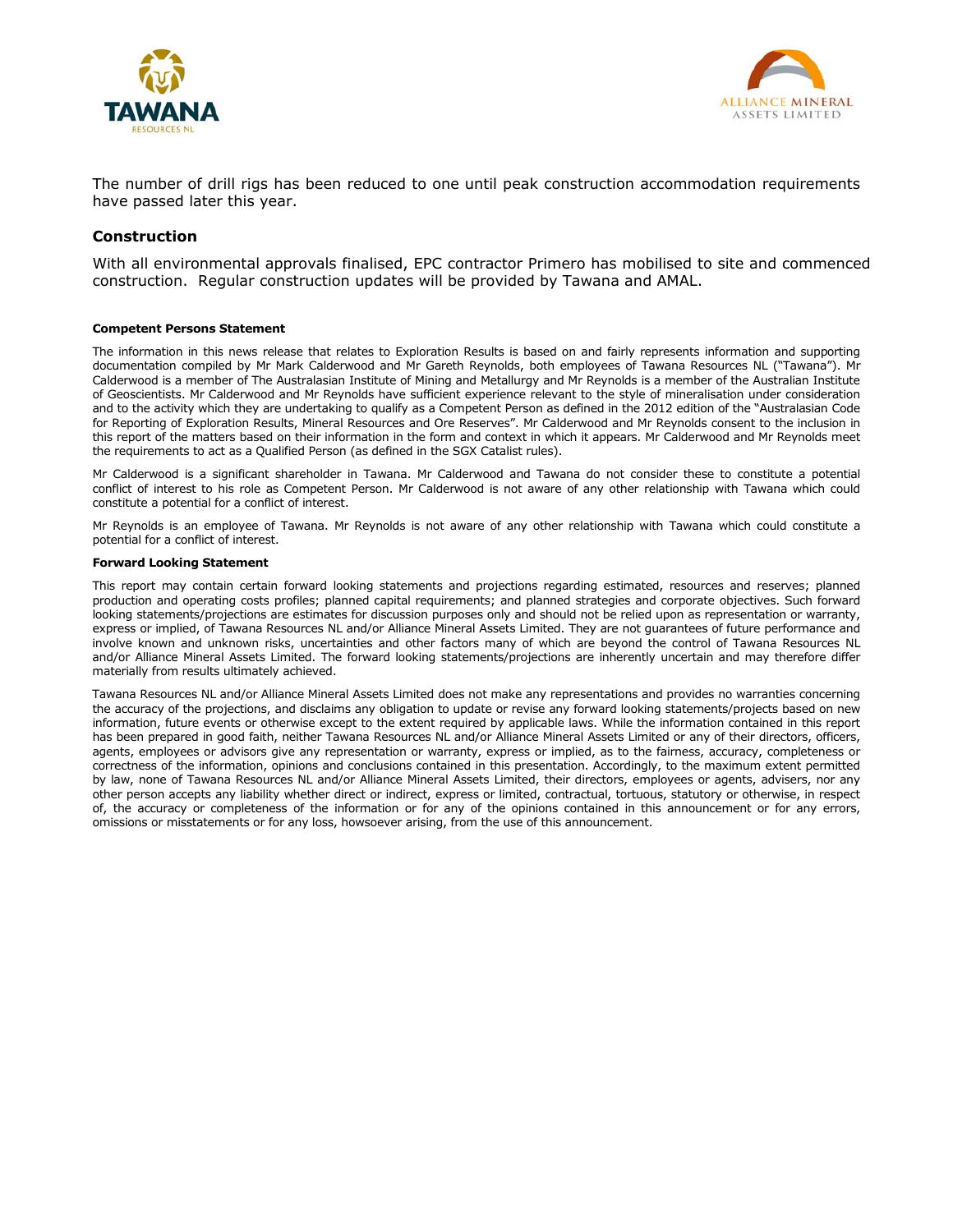



## **Appendix A - Bald Hill Project, Long Section**



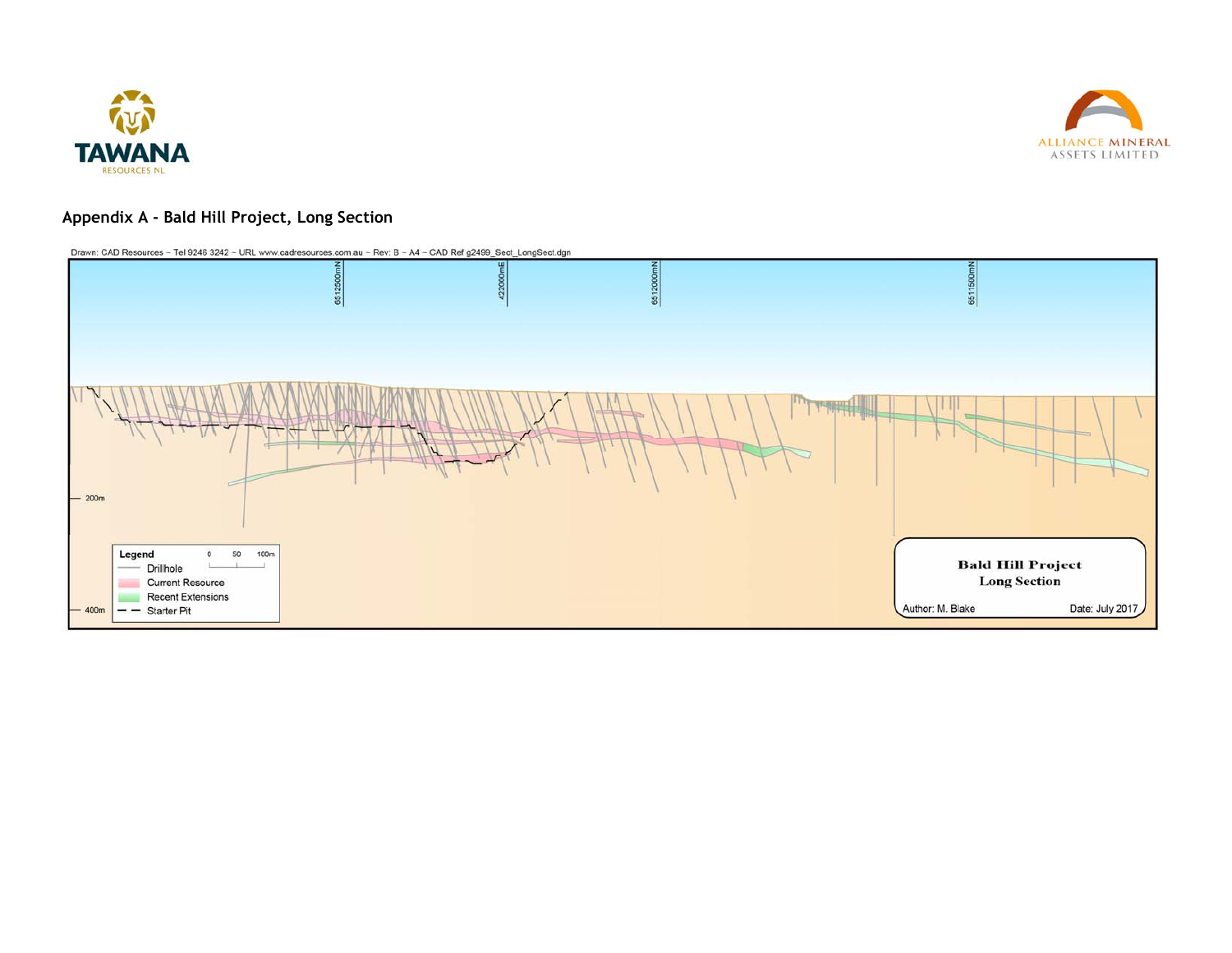



## **Appendix B**

## **Table 1| Drill Summary, Deeper Extensional Holes with Pegmatite Intercepts**

|                | <b>Easting</b> | <b>Northing</b> | RL.           | Depth |             |       |             | From      | To             | Width                            | Pegmatite        |
|----------------|----------------|-----------------|---------------|-------|-------------|-------|-------------|-----------|----------------|----------------------------------|------------------|
| Hole ID        | m              | m               | ${\mathsf m}$ | m     | Azm         | Dec.  | <b>Type</b> | m         | m              | m                                | Type             |
| GMB02          | 422467         | 6511874         | 276.0         | 48    | 0           | -90   | <b>RC</b>   | 0         | $\overline{7}$ | $\overline{7}$                   | barren           |
| GMB03          | 422345         | 6511653         | 272.6         | 48    | 0           | $-90$ | <b>RC</b>   | 30        | 48             | 18                               | Li, Ta           |
| GMB04          | 422217         | 6511572         | 271.6         | 48    | $\mathbf 0$ | -90   | <b>RC</b>   | 42        | 44             | $\overline{2}$                   | Li, Ta           |
| KCBPB01        | 422058         | 6512040         | 277.6         | 96    | 0           | -90   | <b>RC</b>   | 33        | 35             | $\overline{2}$                   | Ta               |
|                |                |                 |               |       |             |       |             | 39        | 42             | 3                                | Li, Ta           |
|                |                |                 |               |       |             |       |             | 76        | 90             | 14                               | Li, Ta           |
| KCBPB02        | 421705         | 6512721         | 288.2         | 143   | $\mathbf 0$ | $-90$ | RC          | 38        | 47             | 9                                | Li, Ta           |
|                |                |                 |               |       |             |       |             | 61        | 69             | 8                                | Li, Ta           |
|                |                |                 |               |       | $\mathbf 0$ |       | RC          | 70        | 77             | 7                                | Ta               |
| KCBPB03        | 421746         | 6512759         | 289.1         | 168   |             | $-90$ |             | 37<br>55  | 43             | 6                                | Li, Ta           |
|                |                |                 |               |       |             |       |             | 143       | 67<br>147      | 12<br>4                          | Li, Ta<br>Li, Ta |
| KCBPB05        | 420625         | 6516401         | 320.2         | 150   | 0           | $-90$ | <b>RC</b>   | 73        | 97             | 24                               | Li.              |
|                |                |                 |               |       |             |       |             | 121       | 128            | $\overline{7}$                   | Li               |
| LDD0005        | 421838         | 6512359         | 284.7         | 174.8 | 95          | -59   | DD          | 46.26     | 49.34          | 3.08                             | Li, Ta           |
|                |                |                 |               |       |             |       |             | 65.25     | 66.52          | 1.27                             | Ta               |
|                |                |                 |               |       |             |       |             | 109.25    | 119.98         | 10.73                            | Li, Ta           |
|                |                |                 |               |       |             |       |             | 150.1     | 158.83         | 8.73                             | Li, Ta           |
| LDD0006        | 421877         | 6512679         | 291.3         | 67.9  | 87          | -60   | DD          | 25.19     | 32.95          | 7.76                             | Li, Ta           |
|                |                |                 |               |       |             |       |             | 33.13     | 37.19          | 4.06                             | Li, Ta           |
|                |                |                 |               |       |             |       |             | 39.53     | 41             | 1.47                             | Li               |
|                |                |                 |               |       |             |       |             | 49        | 51.76          | 2.76                             | Ta               |
|                |                |                 |               |       |             |       |             | 52.5      | 55.63          | 3.13                             | Ta               |
| <b>LRC0344</b> | 422084         | 6512122         | 278.8         | 205   | 90          | -60   | <b>RC</b>   | 90        | 91             | $\mathbf{1}$                     | Li               |
| <b>LRC0428</b> | 421682         | 6512240         | 282.8         | 151   | 90          | $-60$ | <b>RC</b>   | 27        | 30             | 3                                | Ta               |
|                |                |                 |               |       |             |       |             | 38        | 40             | 2                                | Ta               |
|                |                |                 |               |       |             |       |             | 68        | 70             | $\overline{2}$                   | Ta               |
|                |                |                 |               |       |             |       |             | 87        | 102            | 15                               | Li, Ta           |
|                |                |                 |               |       |             |       |             | 115       | 135            | 20                               | Li, Ta           |
| <b>LRC0429</b> | 421643         | 6512241         | 282.8         | 181   | 90          | -60   | RC          | 33        | 35             | $\overline{2}$                   | Ta               |
|                |                |                 |               |       |             |       |             | 52        | 55             | 3                                | Li               |
|                |                |                 |               |       |             |       |             | 88        | 90             | $\overline{2}$                   | Ta               |
|                |                |                 |               |       |             |       |             | 96        | 110            | 14                               | Li, Ta           |
|                |                |                 |               |       |             |       |             | 131       | 142            | 11                               | Li, Ta           |
| <b>LRC0430</b> | 421560         | 6512238         | 282.3         | 126   | 90          | -60   | <b>RC</b>   | 65<br>96  | 69<br>98       | 4                                | Ta               |
| LRC0431        |                |                 |               |       |             |       |             |           |                | 2                                | Ta               |
|                | 421594         | 6512237         | 282.4         | 181   | 90          | -60   | RC          | 63<br>100 | 65<br>102      | $\overline{2}$<br>$\overline{2}$ | Ta<br>Ta         |
|                |                |                 |               |       |             |       |             | 119       | 130            | 11                               | Li, Ta           |
|                |                |                 |               |       |             |       |             | 144       | 153            | 9                                | Li               |
| <b>LRC0432</b> | 421559         | 6512200         | 281.9         | 181   | 90          | $-60$ | RC          | 70        | 72             | $\overline{2}$                   | Ta               |
|                |                |                 |               |       |             |       |             | 133       | 146            | 13                               | Li, Ta           |
|                |                |                 |               |       |             |       |             | 152       | 169            | 17                               | Li, Ta           |
| <b>LRC0433</b> | 421564         | 6512158         | 281.4         | 216   | 90          | $-60$ | <b>RC</b>   | 95        | 99             | 4                                | Ta               |
|                |                |                 |               |       |             |       |             | 126       | 130            | 4                                | Ta               |
|                |                |                 |               |       |             |       |             | 138       | 154            | 16                               | Li, Ta           |
|                |                |                 |               |       |             |       |             | 162       | 167            | 5                                | Li               |
| <b>LRC0434</b> | 6512081        | 421879          | 277.8         | 222   | 90          | -60   | <b>RC</b>   | 5         | 8              | 3                                | Ta               |
|                |                |                 |               |       |             |       |             | 68        | 74             | 6                                | Ta               |
|                |                |                 |               |       |             |       |             | 168       | 171            | 3                                | Ta               |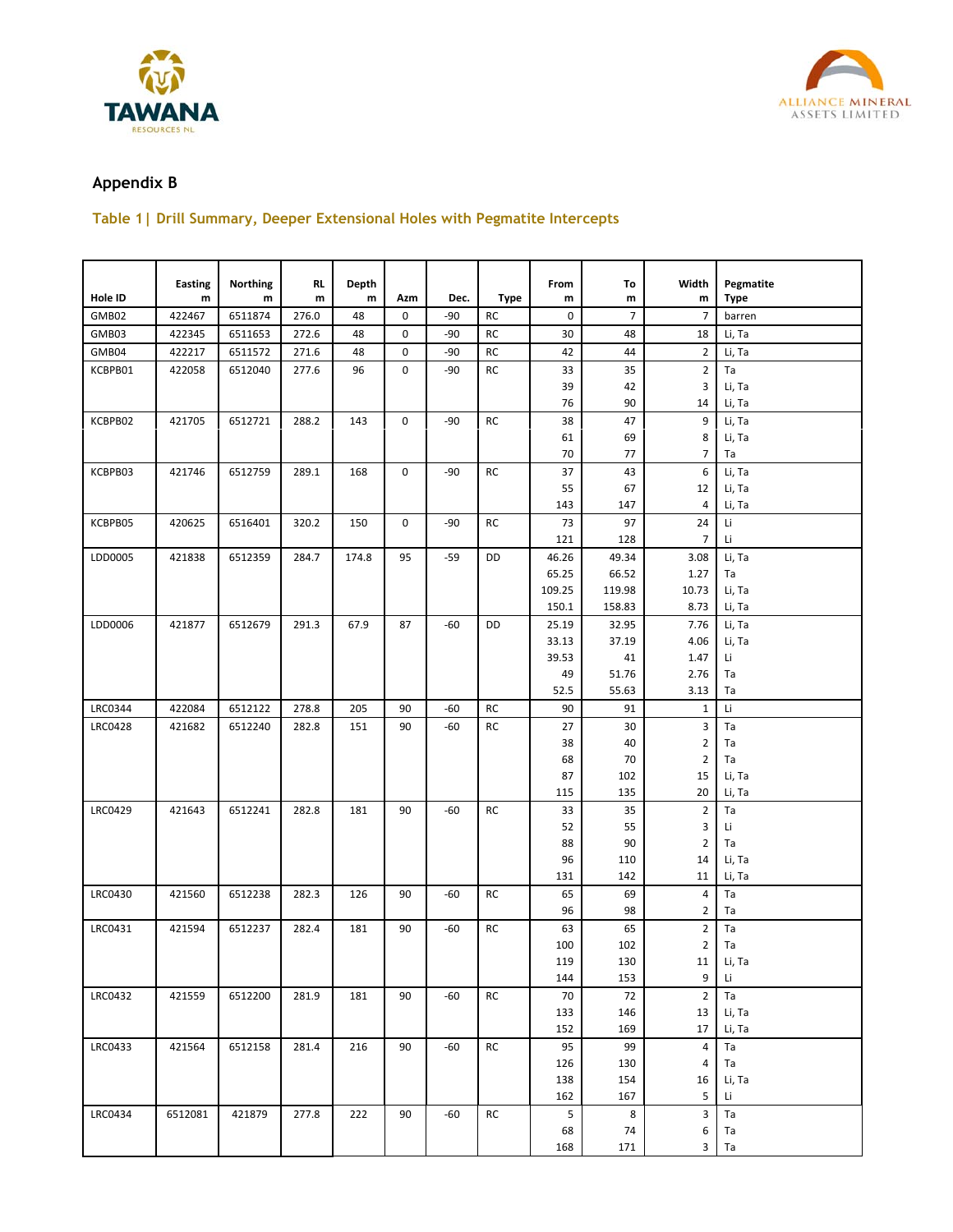



| Hole ID        | <b>Easting</b><br>${\sf m}$ | <b>Northing</b><br>${\sf m}$ | <b>RL</b><br>m | Depth<br>m | Azm         | Dec.  | <b>Type</b>   | From<br>m      | To<br>m    | Width<br>m     | Pegmatite<br>Type |
|----------------|-----------------------------|------------------------------|----------------|------------|-------------|-------|---------------|----------------|------------|----------------|-------------------|
|                |                             |                              |                |            |             |       |               | 187            | 194        | $\overline{7}$ | Li, Ta            |
|                |                             |                              |                |            |             |       |               | 206            | 207        | $\mathbf{1}$   | Ta                |
| <b>LRC0435</b> | 421803                      | 6512079                      | 278.3          | 216        | 90          | $-60$ | RC            | $\overline{2}$ | 4          | $\overline{2}$ | Ta                |
|                |                             |                              |                |            |             |       |               | 136<br>186     | 164<br>190 | 28<br>4        | Li, Ta<br>Li, Ta  |
|                |                             |                              |                |            |             |       |               | 194            | 196        | $\overline{2}$ | Ta                |
| <b>LRC0436</b> | 421720                      | 6512077                      | 279.5          | 204        | 90          | -60   | RC            | 27             | 28         | $1\,$          | Ta                |
|                |                             |                              |                |            |             |       |               | 97             | 102        | 5              | Ta                |
|                |                             |                              |                |            |             |       |               | 118            | 140        | 22             | Li, Ta            |
|                |                             |                              |                |            |             |       |               | 148            | 160        | 12             | Li, Ta            |
| <b>LRC0437</b> | 421633                      | 6512076                      | 281.6          | 198        | 90          | -60   | RC            | 72             | 74         | $\overline{2}$ | Ta                |
|                |                             |                              |                |            |             |       |               | 106            | 118        | 12             | Li, Ta            |
|                |                             |                              |                |            |             |       |               | 128            | 158        | 30             | Li, Ta            |
|                |                             |                              |                |            |             |       |               | 174            | 183        | 9              | Li, Ta            |
| <b>LRC0438</b> | 421551                      | 6512076                      | 280.9          | 200        | 90          | $-60$ | RC            | 116            | 130        | 14             | Li, Ta            |
|                |                             |                              |                |            |             |       |               | 131            | 135        | 4              | Li, Ta            |
|                |                             |                              |                |            |             |       |               | 151            | 163        | 12             | Li, Ta            |
|                |                             |                              |                |            |             |       |               | 167            | 169        | 2              | Li                |
|                |                             |                              |                |            |             |       |               | 183            | 190        | 7              | Li, Ta            |
| <b>LRC0439</b> | 422081                      | 6511839                      | 274.1          | 168        | 90          | -60   | RC            | 116            | 125        | 9              | Li, Ta            |
| <b>LRC0440</b> | 421999                      | 6511840                      | 273.8          | 162        | 90          | $-60$ | RC            | 123            | 138        | 15             | Li, Ta            |
|                |                             |                              |                |            |             |       |               | 139            | 143        | 4              | Ta                |
| LRC0441        | 422160                      | 6511839                      | 274.2          | 156        | 90          | -60   | RC            | 110            | 131        | 21             | Li, Ta            |
| <b>LRC0442</b> | 422380                      | 6511842                      | 275.6          | 174        | 0           | -90   | RC            | 98             | 107        | 9              | Li, Ta            |
| <b>LRC0444</b> | 422451                      | 6511841                      | 275.6          | 252        | 0           | -90   | RC            | 99             | 102        | 3              | Ta                |
|                |                             |                              |                |            |             |       |               | 105            | 111        | 6              | Li                |
|                |                             |                              |                |            |             |       |               | 118            | 123        | 5              | Ta                |
|                |                             |                              |                |            |             |       |               | 168            | 184        | 16             | Ta                |
| <b>LRC0445</b> | 421919                      | 6511839                      | 273.7          | 192        | 90          | -60   | RC            | 115            | 139        | 24             | Li, Ta            |
|                |                             |                              |                |            |             |       |               | 140            | 141        | $\mathbf{1}$   | Ta                |
| <b>LRC0446</b> | 421841                      | 6511838                      | 274.2          | 186        | 90          | -60   | RC            | 9              | 11         | 2              | Ta                |
|                |                             |                              |                |            |             |       |               | 107            | 110        | 3              | Ta                |
|                |                             |                              |                |            |             |       |               | 125            | 126        | $\mathbf{1}$   | Ta                |
|                |                             |                              |                |            |             |       |               | 128            | 144        | 16             | Li, Ta            |
|                |                             |                              |                |            |             |       |               | 156<br>172     | 162<br>173 | 6<br>1         | Li, Ta<br>Ta      |
| <b>LRC0447</b> | 422348                      | 6511758                      | 274.4          | 160        | 0           | -90   | RC            | 12             | 18         | 6              | Ta                |
|                |                             |                              |                |            |             |       |               | 128            | 132        | 4              | Li, Ta            |
| <b>LRC0448</b> | 422359                      | 6511679                      | 272.8          | 168        | $\mathbf 0$ | $-90$ | $\mathsf{RC}$ | 28             | 36         | 8 <sup>1</sup> | Li, Ta            |
| <b>LRC0449</b> | 422278                      | 6511598                      | 271.5          | 252        | 0           | -90   | RC            | 17             | 26         | 9              | Li, Ta            |
|                |                             |                              |                |            |             |       |               | 198            | 203        | 5              | Li, Ta            |
| <b>LRC0450</b> | 422360                      | 6511600                      | 272.1          | 72         | 0           | $-90$ | RC            | 35             | 41         | 6              | Li, Ta            |
| <b>LRC0458</b> | 422402                      | 6512284                      | 282.4          | 179        | 0           | -90   | <b>RC</b>     | 158            | 160        | 2              | Li                |
|                |                             |                              |                |            |             |       |               | 161            | 170        | 9              | Ta                |
|                |                             |                              |                |            |             |       |               | 172            | 173        | 1              | Ta                |
| <b>LRC0459</b> | 422435                      | 6512358                      | 282.9          | 216        | 0           | $-90$ | RC            | 192            | 199        | $\overline{7}$ | Li                |
| <b>LRC0460</b> | 422360                      | 6512360                      | 284.9          | 162        | 0           | -90   | RC            | 34             | 37         | 3              | Ta                |
|                |                             |                              |                |            |             |       |               | 134            | 144        | 10             | Li, Ta            |
| <b>LRC0461</b> | 422276                      | 6512360                      | 286.9          | 144        | 0           | -90   | RC            | 14             | 19         | 5              | Li.               |
|                |                             |                              |                |            |             |       |               | 114            | 130        | 16             | Li, Ta            |
| <b>LRC0462</b> | 422315                      | 6511921                      | 276.1          | 175        | 0           | -90   | RC            | 85             | 88         | 3              | Li                |
|                |                             |                              |                |            |             |       |               | 140            | 154        | 14             | Li, Ta            |
|                |                             |                              |                |            |             |       |               | 160            | 167        | $\overline{7}$ | Li, Ta            |
| <b>LRC0463</b> | 422238                      | 6511922                      | 275.6          | 235        | 0           | $-90$ | RC            | 86             | 89         | 3              | Ta                |
|                |                             |                              |                |            |             |       |               | 112            | 117        | 5              | Li, Ta            |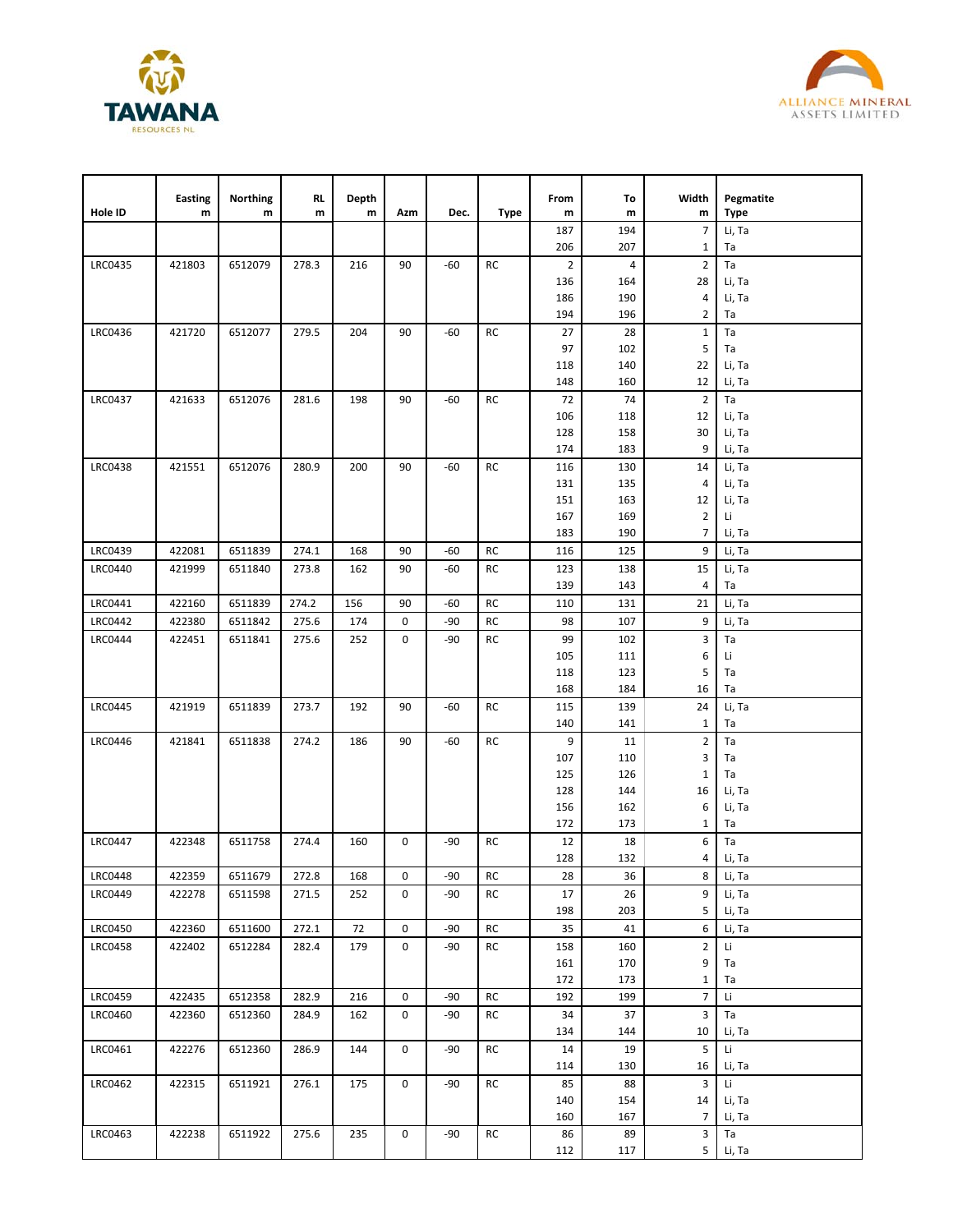



| Hole ID        | <b>Easting</b><br>m | <b>Northing</b><br>m | RL<br>m | Depth<br>m | Azm | Dec.  | <b>Type</b> | From<br>m    | To<br>m        | Width<br>m           | Pegmatite<br>Type |
|----------------|---------------------|----------------------|---------|------------|-----|-------|-------------|--------------|----------------|----------------------|-------------------|
|                |                     |                      |         |            |     |       |             | 130          | 147            | 17                   | Li                |
|                |                     |                      |         |            |     |       |             | 212          | 218            | 6                    | Li, Ta            |
| <b>LRC0464</b> | 422161              | 6511919              | 275.3   | 282        | 0   | -90   | RC          | 109<br>142   | 133<br>150     | 24<br>8              | Li, Ta<br>Li, Ta  |
| <b>LRC0465</b> | 422080              | 6511921              | 275.0   | 169        | 0   | -90   | RC          | 0            | $\overline{7}$ | $\overline{7}$       | Ta                |
|                |                     |                      |         |            |     |       |             | 93           | 113            | 20                   | Li, Ta            |
| <b>LRC0466</b> | 422000              | 6511920              | 275.1   | 169        | 0   | -90   | RC          | 82<br>111    | 85<br>139      | 3<br>28              | Ta<br>Li, Ta      |
| <b>LRC0467</b> | 421923              | 6511920              | 275.1   | 168        | 0   | -90   | RC          | 98           | 113            | 15                   | Li, Ta            |
| <b>LRC0469</b> | 422052              | 6511596              | 272.6   | 210        | 0   | -90   | <b>RC</b>   | 130<br>201   | 146<br>202     | 16<br>1              | Li, Ta<br>Li      |
| <b>LRC0473</b> | 422284              | 6512757              | 297.4   | 204        | 0   | $-90$ | <b>RC</b>   | 6            | 8              | $\overline{2}$       | Ta                |
| <b>LRC0478</b> | 421480              | 6512279              | 281.9   | 186        | 90  | -60   | <b>RC</b>   | 90           | 110            | 20                   | Li, Ta            |
|                |                     |                      |         |            |     |       |             | 152          | 168            | 16                   | Li, Ta            |
| <b>LRC0479</b> | 421395              | 6512277              | 280.7   | 204        | 90  | -60   | <b>RC</b>   | 108          | 112            | 4                    | Li, Ta            |
|                |                     |                      |         |            |     |       |             | 119          | 147            | 28                   | Ta                |
|                |                     |                      |         |            |     |       |             | 190          | 192            | 2                    | Ta                |
| <b>LRC0480</b> | 421399              | 6512201              | 280.2   | 210        | 90  | -60   | RC          | 126          | 132            | 6                    | Li, Ta            |
|                |                     |                      |         |            |     |       |             | 162          | 164            | $\overline{2}$       | Ta                |
| LRC0481        | 421480              | 6512119              | 280.3   | 192        | 90  | -60   | RC          | 120          | 131            | 11                   | Li, Ta            |
|                |                     |                      |         |            |     |       |             | 153          | 163            | 10                   | Li, Ta<br>Li      |
|                |                     |                      |         |            |     |       |             | 175<br>178   | 176<br>180     | $\mathbf{1}$<br>2    | Ta                |
| <b>LRC0482</b> | 421400              | 6512118              | 279.7   | 180        | 90  | $-60$ | <b>RC</b>   | $\mathbf{1}$ | $\overline{7}$ | 6                    | Ta                |
|                |                     |                      |         |            |     |       |             | 131          | 137            | 6                    | Li, Ta            |
|                |                     |                      |         |            |     |       |             | 166          | 168            | 2                    | Ta                |
| <b>LRC0483</b> | 421481              | 6512036              | 279.7   | 180        | 90  | $-60$ | RC          | 50           | 51             | $\mathbf{1}$         | Ta                |
|                |                     |                      |         |            |     |       |             | 115          | 120            | 5                    | Li, Ta            |
|                |                     |                      |         |            |     |       |             | 124          | 127            | 3                    | Li, Ta            |
|                |                     |                      |         |            |     |       |             | 132          | 138            | 6                    | Li, Ta            |
|                |                     |                      |         |            |     |       |             | 139          | 140            | $\mathbf{1}$         | Ta                |
|                |                     |                      |         |            |     |       |             | 151          | 158            | $\overline{7}$       | Li, Ta            |
| <b>LRC0484</b> | 421400              | 6512039              | 279.1   | 168        | 90  | -60   | RC          | 5<br>150     | 8<br>152       | 3<br>$\overline{2}$  | Ta<br>Ta          |
| <b>LRC0485</b> | 421478              | 6512200              | 281.1   | 192        | 90  | -60   | RC          | 103          | 112            | 9                    | Li, Ta            |
|                |                     |                      |         |            |     |       |             | 114          | 115            | $\mathbf{1}$         | Ta                |
|                |                     |                      |         |            |     |       |             | 152          | 158            | 6                    | Li, Ta            |
|                |                     |                      |         |            |     |       |             | 167          | 175            | 8                    | Li, Ta            |
| <b>LRC0486</b> | 421797              | 6512519              | 295.9   | 180        | 270 | -60   | RC          | 26           | 27             | 1                    | 1a                |
|                |                     |                      |         |            |     |       |             | 74<br>102    | 83<br>109      | 9<br>$\overline{7}$  | Li, Ta<br>Li, Ta  |
|                |                     |                      |         |            |     |       |             | 123          | 129            | 6                    | Li, Ta            |
| <b>LRC0506</b> | 420479              | 6512598              | 283.8   | 84         | 0   | -90   | RC          | 21           | 25             | 4                    | Ta                |
| <b>LRC0507</b> | 420394              | 6512598              | 284.4   | 168        | 0   | -90   | RC          | 37           | 38             | $\mathbf{1}$         | Ta                |
| <b>LRC0509</b> | 420239              | 6512598              | 286.0   | 90         | 0   | -90   | RC          | 19           | 24             | 5                    | Ta                |
| <b>LRC0518</b> | 421199              | 6512362              | 283.0   | 66         | 0   | -90   | RC          | 21           | 29             | 8                    | Ta                |
|                |                     |                      |         |            |     |       |             | 109          | 120            | 11                   | Li, Ta            |
| <b>LRC0520</b> | 421199              | 6512280              | 280.2   | 132        | 0   | -90   | RC          | 33           | 40             | $\overline{7}$       | Li                |
| <b>LRC0521</b> | 421202              | 6512202              | 289.0   | 186        | 0   | -90   | RC          | 49           | 55             | 6                    | Li, Ta            |
| LRC0523        | 421123              | 6512119              | 279.0   | 120        | 0   | -90   | RC          | 45           | 52             | $\overline{7}$       | Li, Ta            |
| <b>LRC0524</b> | 421120              | 6512199              | 279.4   | 100        | 0   | $-90$ | RC          | 62           | 66             | 4                    | Li                |
| <b>LRC0525</b> | 421119              | 6512281              | 279.7   | 120        | 0   | $-90$ | RC          | 42           | 47             | 5                    | Ta                |
| <b>LRC0526</b> | 422202              | 6512357              | 287.3   | 156        | 0   | -90   | RC          | 21<br>77     | 31<br>79       | 10<br>$\overline{2}$ | Ta<br>Ta          |
|                |                     |                      |         |            |     |       |             |              |                |                      |                   |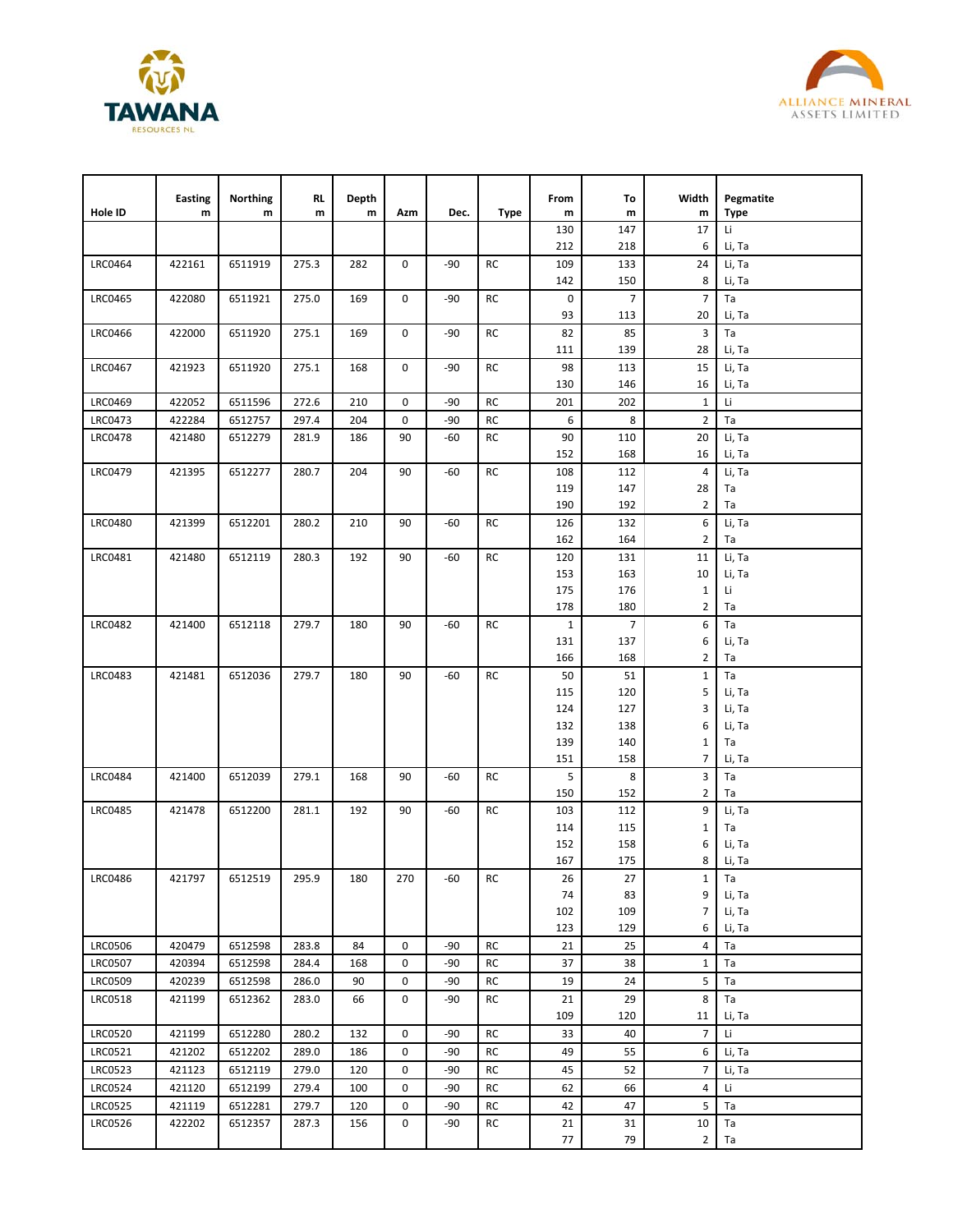



| 94<br>99<br>5<br>Ta<br>0<br>RC<br>422240<br>6512405<br>288.3<br>160<br>$-90$<br>Li, Ta<br><b>LRC0527</b><br>12<br>42<br>30<br>75<br>63<br>12<br>Ta<br>77<br>79<br>$\overline{2}$<br>Ta<br>$\overline{2}$<br>108<br>110<br>Г<br>121<br>125<br>Ta<br>4<br>128<br>129<br>Ta<br>1<br>422319<br>6512402<br>286.5<br>200<br>0<br>$-90$<br>RC<br>39<br>41<br>$\overline{2}$<br>Ta<br><b>LRC0528</b><br>94<br>95<br>Ta<br>1<br>129<br>141<br>12<br>Li, Ta<br>RC<br>Ta<br>422129<br>6512354<br>286.0<br>200<br>0<br>$-90$<br>$\overline{7}$<br><b>LRC0529</b><br>11<br>4<br>42<br>8<br>34<br>Li, Ta<br>5<br>Li, Ta<br>60<br>65<br>91<br>97<br>6<br>Li, Ta<br>126<br>$\overline{2}$<br>Ta<br>128<br>176<br>189<br>13<br>Ta<br>Ta<br><b>LRC0530</b><br>422159<br>6512359<br>286.7<br>300<br>0<br>$-90$<br>RC<br>17<br>29<br>12<br>38<br>Li, Ta<br>60<br>22<br>82<br>101<br>19<br>Li, Ta<br>115<br>116<br>$\mathbf{1}$<br>Та<br>140<br>144<br>Li<br>4<br><b>LRC0531</b><br>422279<br>6512480<br>289.0<br>222<br>270<br>$-60$<br>RC<br>19<br>9<br>Ta<br>28<br>78<br>82<br>Li<br>4<br>116<br>122<br>6<br>Ta<br>RC<br><b>LRC0532</b><br>422317<br>6512479<br>288.1<br>162<br>0<br>$-90$<br>51<br>55<br>4<br>Ta<br>143<br>148<br>5<br>Ta<br>270<br>RC<br>0<br>Ta<br><b>LRC0535</b><br>422280<br>6512559<br>291.2<br>162<br>-60<br>10<br>10<br>9<br>101<br>110<br>Ta<br><b>LRC0544</b><br>288.3<br>250<br>0<br>$-90$<br><b>RC</b><br>27<br>32<br>5<br>Ta<br>421674<br>6513076<br>92<br>96<br>Ta<br>4<br>108<br>120<br>12<br>Li, Ta<br>145<br>155<br>10<br>Li, Ta<br>184<br>188<br>4<br>Ta<br><b>LRC0545</b><br>421598<br>6513080<br>286.7<br>186<br>0<br>$-90$<br>RC<br>106<br>Li, Ta<br>113<br>7<br>123<br>132<br>9<br>Li, Ta<br>143<br>151<br>Li, Ta<br>8<br>157<br>163<br>6<br>Li, Ta<br>5<br>166<br>171<br>Ta<br>$\mathsf I$<br>117<br>123<br>6<br><b>LRC0546</b><br>421523<br>6513079<br>285.6<br>204<br>0<br>$-90$<br><b>RC</b><br>Ta<br>5<br>139<br>144<br>Li, Ta<br>150<br>152<br>$\overline{2}$<br>Li<br>179<br>195<br>16<br>Li, Ta<br>0<br>RC<br>9<br>Ta<br><b>LRC0547</b><br>421628<br>6513234<br>287.0<br>162<br>$-90$<br>8<br>$\mathbf{1}$<br><b>LRC0548</b><br>421478<br>6513237<br>285.4<br>174<br>0<br>$-90$<br><b>RC</b><br>160<br>156<br>4<br>Li, Ta<br>RC<br>Ta<br><b>LRC0549</b><br>421767<br>6512563<br>296.4<br>162<br>270<br>$-60$<br>17<br>18<br>$\mathbf{1}$<br>82<br>87<br>5<br>Li, Ta<br>115<br>123<br>8<br>Li, Ta<br>135<br>143<br>8<br>Li, Ta<br>Ta<br>421759<br>296.4<br>156<br>-60<br><b>RC</b><br>$\overline{2}$<br><b>LRC0550</b><br>6512606<br>270<br>38<br>40<br>71<br>78<br>7<br>Li, Ta<br>103<br>Li, Ta<br>111<br>8<br>132<br>136<br>4<br>Li<br><b>LRC0554</b><br>421363<br>6512920<br>283.3<br>0<br>RC<br>93<br>Li<br>126<br>-90<br>103<br>10<br>421521<br>97<br>0<br>$-90$<br>RC<br>50<br>54<br><b>LRC0555</b><br>6512998<br>285.7<br>4<br>Ta | Hole ID        | Easting<br>${\bf m}$ | Northing<br>m | <b>RL</b><br>m | Depth<br>m | Azm | Dec. | <b>Type</b> | From<br>m | To<br>m | Width<br>m | Pegmatite<br><b>Type</b> |
|---------------------------------------------------------------------------------------------------------------------------------------------------------------------------------------------------------------------------------------------------------------------------------------------------------------------------------------------------------------------------------------------------------------------------------------------------------------------------------------------------------------------------------------------------------------------------------------------------------------------------------------------------------------------------------------------------------------------------------------------------------------------------------------------------------------------------------------------------------------------------------------------------------------------------------------------------------------------------------------------------------------------------------------------------------------------------------------------------------------------------------------------------------------------------------------------------------------------------------------------------------------------------------------------------------------------------------------------------------------------------------------------------------------------------------------------------------------------------------------------------------------------------------------------------------------------------------------------------------------------------------------------------------------------------------------------------------------------------------------------------------------------------------------------------------------------------------------------------------------------------------------------------------------------------------------------------------------------------------------------------------------------------------------------------------------------------------------------------------------------------------------------------------------------------------------------------------------------------------------------------------------------------------------------------------------------------------------------------------------------------------------------------------------------------------------------------------------------------------------------------------------------------------------------------------------------------------------------------------------------------------------------------------------------------------------------------------------------------------------------------------------------------------------------------------------------------------------------------------------------|----------------|----------------------|---------------|----------------|------------|-----|------|-------------|-----------|---------|------------|--------------------------|
|                                                                                                                                                                                                                                                                                                                                                                                                                                                                                                                                                                                                                                                                                                                                                                                                                                                                                                                                                                                                                                                                                                                                                                                                                                                                                                                                                                                                                                                                                                                                                                                                                                                                                                                                                                                                                                                                                                                                                                                                                                                                                                                                                                                                                                                                                                                                                                                                                                                                                                                                                                                                                                                                                                                                                                                                                                                                     |                |                      |               |                |            |     |      |             |           |         |            |                          |
|                                                                                                                                                                                                                                                                                                                                                                                                                                                                                                                                                                                                                                                                                                                                                                                                                                                                                                                                                                                                                                                                                                                                                                                                                                                                                                                                                                                                                                                                                                                                                                                                                                                                                                                                                                                                                                                                                                                                                                                                                                                                                                                                                                                                                                                                                                                                                                                                                                                                                                                                                                                                                                                                                                                                                                                                                                                                     |                |                      |               |                |            |     |      |             |           |         |            |                          |
|                                                                                                                                                                                                                                                                                                                                                                                                                                                                                                                                                                                                                                                                                                                                                                                                                                                                                                                                                                                                                                                                                                                                                                                                                                                                                                                                                                                                                                                                                                                                                                                                                                                                                                                                                                                                                                                                                                                                                                                                                                                                                                                                                                                                                                                                                                                                                                                                                                                                                                                                                                                                                                                                                                                                                                                                                                                                     |                |                      |               |                |            |     |      |             |           |         |            |                          |
|                                                                                                                                                                                                                                                                                                                                                                                                                                                                                                                                                                                                                                                                                                                                                                                                                                                                                                                                                                                                                                                                                                                                                                                                                                                                                                                                                                                                                                                                                                                                                                                                                                                                                                                                                                                                                                                                                                                                                                                                                                                                                                                                                                                                                                                                                                                                                                                                                                                                                                                                                                                                                                                                                                                                                                                                                                                                     |                |                      |               |                |            |     |      |             |           |         |            |                          |
|                                                                                                                                                                                                                                                                                                                                                                                                                                                                                                                                                                                                                                                                                                                                                                                                                                                                                                                                                                                                                                                                                                                                                                                                                                                                                                                                                                                                                                                                                                                                                                                                                                                                                                                                                                                                                                                                                                                                                                                                                                                                                                                                                                                                                                                                                                                                                                                                                                                                                                                                                                                                                                                                                                                                                                                                                                                                     |                |                      |               |                |            |     |      |             |           |         |            |                          |
|                                                                                                                                                                                                                                                                                                                                                                                                                                                                                                                                                                                                                                                                                                                                                                                                                                                                                                                                                                                                                                                                                                                                                                                                                                                                                                                                                                                                                                                                                                                                                                                                                                                                                                                                                                                                                                                                                                                                                                                                                                                                                                                                                                                                                                                                                                                                                                                                                                                                                                                                                                                                                                                                                                                                                                                                                                                                     |                |                      |               |                |            |     |      |             |           |         |            |                          |
|                                                                                                                                                                                                                                                                                                                                                                                                                                                                                                                                                                                                                                                                                                                                                                                                                                                                                                                                                                                                                                                                                                                                                                                                                                                                                                                                                                                                                                                                                                                                                                                                                                                                                                                                                                                                                                                                                                                                                                                                                                                                                                                                                                                                                                                                                                                                                                                                                                                                                                                                                                                                                                                                                                                                                                                                                                                                     |                |                      |               |                |            |     |      |             |           |         |            |                          |
|                                                                                                                                                                                                                                                                                                                                                                                                                                                                                                                                                                                                                                                                                                                                                                                                                                                                                                                                                                                                                                                                                                                                                                                                                                                                                                                                                                                                                                                                                                                                                                                                                                                                                                                                                                                                                                                                                                                                                                                                                                                                                                                                                                                                                                                                                                                                                                                                                                                                                                                                                                                                                                                                                                                                                                                                                                                                     |                |                      |               |                |            |     |      |             |           |         |            |                          |
|                                                                                                                                                                                                                                                                                                                                                                                                                                                                                                                                                                                                                                                                                                                                                                                                                                                                                                                                                                                                                                                                                                                                                                                                                                                                                                                                                                                                                                                                                                                                                                                                                                                                                                                                                                                                                                                                                                                                                                                                                                                                                                                                                                                                                                                                                                                                                                                                                                                                                                                                                                                                                                                                                                                                                                                                                                                                     |                |                      |               |                |            |     |      |             |           |         |            |                          |
|                                                                                                                                                                                                                                                                                                                                                                                                                                                                                                                                                                                                                                                                                                                                                                                                                                                                                                                                                                                                                                                                                                                                                                                                                                                                                                                                                                                                                                                                                                                                                                                                                                                                                                                                                                                                                                                                                                                                                                                                                                                                                                                                                                                                                                                                                                                                                                                                                                                                                                                                                                                                                                                                                                                                                                                                                                                                     |                |                      |               |                |            |     |      |             |           |         |            |                          |
|                                                                                                                                                                                                                                                                                                                                                                                                                                                                                                                                                                                                                                                                                                                                                                                                                                                                                                                                                                                                                                                                                                                                                                                                                                                                                                                                                                                                                                                                                                                                                                                                                                                                                                                                                                                                                                                                                                                                                                                                                                                                                                                                                                                                                                                                                                                                                                                                                                                                                                                                                                                                                                                                                                                                                                                                                                                                     |                |                      |               |                |            |     |      |             |           |         |            |                          |
|                                                                                                                                                                                                                                                                                                                                                                                                                                                                                                                                                                                                                                                                                                                                                                                                                                                                                                                                                                                                                                                                                                                                                                                                                                                                                                                                                                                                                                                                                                                                                                                                                                                                                                                                                                                                                                                                                                                                                                                                                                                                                                                                                                                                                                                                                                                                                                                                                                                                                                                                                                                                                                                                                                                                                                                                                                                                     |                |                      |               |                |            |     |      |             |           |         |            |                          |
|                                                                                                                                                                                                                                                                                                                                                                                                                                                                                                                                                                                                                                                                                                                                                                                                                                                                                                                                                                                                                                                                                                                                                                                                                                                                                                                                                                                                                                                                                                                                                                                                                                                                                                                                                                                                                                                                                                                                                                                                                                                                                                                                                                                                                                                                                                                                                                                                                                                                                                                                                                                                                                                                                                                                                                                                                                                                     |                |                      |               |                |            |     |      |             |           |         |            |                          |
|                                                                                                                                                                                                                                                                                                                                                                                                                                                                                                                                                                                                                                                                                                                                                                                                                                                                                                                                                                                                                                                                                                                                                                                                                                                                                                                                                                                                                                                                                                                                                                                                                                                                                                                                                                                                                                                                                                                                                                                                                                                                                                                                                                                                                                                                                                                                                                                                                                                                                                                                                                                                                                                                                                                                                                                                                                                                     |                |                      |               |                |            |     |      |             |           |         |            |                          |
|                                                                                                                                                                                                                                                                                                                                                                                                                                                                                                                                                                                                                                                                                                                                                                                                                                                                                                                                                                                                                                                                                                                                                                                                                                                                                                                                                                                                                                                                                                                                                                                                                                                                                                                                                                                                                                                                                                                                                                                                                                                                                                                                                                                                                                                                                                                                                                                                                                                                                                                                                                                                                                                                                                                                                                                                                                                                     |                |                      |               |                |            |     |      |             |           |         |            |                          |
|                                                                                                                                                                                                                                                                                                                                                                                                                                                                                                                                                                                                                                                                                                                                                                                                                                                                                                                                                                                                                                                                                                                                                                                                                                                                                                                                                                                                                                                                                                                                                                                                                                                                                                                                                                                                                                                                                                                                                                                                                                                                                                                                                                                                                                                                                                                                                                                                                                                                                                                                                                                                                                                                                                                                                                                                                                                                     |                |                      |               |                |            |     |      |             |           |         |            |                          |
|                                                                                                                                                                                                                                                                                                                                                                                                                                                                                                                                                                                                                                                                                                                                                                                                                                                                                                                                                                                                                                                                                                                                                                                                                                                                                                                                                                                                                                                                                                                                                                                                                                                                                                                                                                                                                                                                                                                                                                                                                                                                                                                                                                                                                                                                                                                                                                                                                                                                                                                                                                                                                                                                                                                                                                                                                                                                     |                |                      |               |                |            |     |      |             |           |         |            |                          |
|                                                                                                                                                                                                                                                                                                                                                                                                                                                                                                                                                                                                                                                                                                                                                                                                                                                                                                                                                                                                                                                                                                                                                                                                                                                                                                                                                                                                                                                                                                                                                                                                                                                                                                                                                                                                                                                                                                                                                                                                                                                                                                                                                                                                                                                                                                                                                                                                                                                                                                                                                                                                                                                                                                                                                                                                                                                                     |                |                      |               |                |            |     |      |             |           |         |            |                          |
|                                                                                                                                                                                                                                                                                                                                                                                                                                                                                                                                                                                                                                                                                                                                                                                                                                                                                                                                                                                                                                                                                                                                                                                                                                                                                                                                                                                                                                                                                                                                                                                                                                                                                                                                                                                                                                                                                                                                                                                                                                                                                                                                                                                                                                                                                                                                                                                                                                                                                                                                                                                                                                                                                                                                                                                                                                                                     |                |                      |               |                |            |     |      |             |           |         |            |                          |
|                                                                                                                                                                                                                                                                                                                                                                                                                                                                                                                                                                                                                                                                                                                                                                                                                                                                                                                                                                                                                                                                                                                                                                                                                                                                                                                                                                                                                                                                                                                                                                                                                                                                                                                                                                                                                                                                                                                                                                                                                                                                                                                                                                                                                                                                                                                                                                                                                                                                                                                                                                                                                                                                                                                                                                                                                                                                     |                |                      |               |                |            |     |      |             |           |         |            |                          |
|                                                                                                                                                                                                                                                                                                                                                                                                                                                                                                                                                                                                                                                                                                                                                                                                                                                                                                                                                                                                                                                                                                                                                                                                                                                                                                                                                                                                                                                                                                                                                                                                                                                                                                                                                                                                                                                                                                                                                                                                                                                                                                                                                                                                                                                                                                                                                                                                                                                                                                                                                                                                                                                                                                                                                                                                                                                                     |                |                      |               |                |            |     |      |             |           |         |            |                          |
|                                                                                                                                                                                                                                                                                                                                                                                                                                                                                                                                                                                                                                                                                                                                                                                                                                                                                                                                                                                                                                                                                                                                                                                                                                                                                                                                                                                                                                                                                                                                                                                                                                                                                                                                                                                                                                                                                                                                                                                                                                                                                                                                                                                                                                                                                                                                                                                                                                                                                                                                                                                                                                                                                                                                                                                                                                                                     |                |                      |               |                |            |     |      |             |           |         |            |                          |
|                                                                                                                                                                                                                                                                                                                                                                                                                                                                                                                                                                                                                                                                                                                                                                                                                                                                                                                                                                                                                                                                                                                                                                                                                                                                                                                                                                                                                                                                                                                                                                                                                                                                                                                                                                                                                                                                                                                                                                                                                                                                                                                                                                                                                                                                                                                                                                                                                                                                                                                                                                                                                                                                                                                                                                                                                                                                     |                |                      |               |                |            |     |      |             |           |         |            |                          |
|                                                                                                                                                                                                                                                                                                                                                                                                                                                                                                                                                                                                                                                                                                                                                                                                                                                                                                                                                                                                                                                                                                                                                                                                                                                                                                                                                                                                                                                                                                                                                                                                                                                                                                                                                                                                                                                                                                                                                                                                                                                                                                                                                                                                                                                                                                                                                                                                                                                                                                                                                                                                                                                                                                                                                                                                                                                                     |                |                      |               |                |            |     |      |             |           |         |            |                          |
|                                                                                                                                                                                                                                                                                                                                                                                                                                                                                                                                                                                                                                                                                                                                                                                                                                                                                                                                                                                                                                                                                                                                                                                                                                                                                                                                                                                                                                                                                                                                                                                                                                                                                                                                                                                                                                                                                                                                                                                                                                                                                                                                                                                                                                                                                                                                                                                                                                                                                                                                                                                                                                                                                                                                                                                                                                                                     |                |                      |               |                |            |     |      |             |           |         |            |                          |
|                                                                                                                                                                                                                                                                                                                                                                                                                                                                                                                                                                                                                                                                                                                                                                                                                                                                                                                                                                                                                                                                                                                                                                                                                                                                                                                                                                                                                                                                                                                                                                                                                                                                                                                                                                                                                                                                                                                                                                                                                                                                                                                                                                                                                                                                                                                                                                                                                                                                                                                                                                                                                                                                                                                                                                                                                                                                     |                |                      |               |                |            |     |      |             |           |         |            |                          |
|                                                                                                                                                                                                                                                                                                                                                                                                                                                                                                                                                                                                                                                                                                                                                                                                                                                                                                                                                                                                                                                                                                                                                                                                                                                                                                                                                                                                                                                                                                                                                                                                                                                                                                                                                                                                                                                                                                                                                                                                                                                                                                                                                                                                                                                                                                                                                                                                                                                                                                                                                                                                                                                                                                                                                                                                                                                                     |                |                      |               |                |            |     |      |             |           |         |            |                          |
|                                                                                                                                                                                                                                                                                                                                                                                                                                                                                                                                                                                                                                                                                                                                                                                                                                                                                                                                                                                                                                                                                                                                                                                                                                                                                                                                                                                                                                                                                                                                                                                                                                                                                                                                                                                                                                                                                                                                                                                                                                                                                                                                                                                                                                                                                                                                                                                                                                                                                                                                                                                                                                                                                                                                                                                                                                                                     |                |                      |               |                |            |     |      |             |           |         |            |                          |
|                                                                                                                                                                                                                                                                                                                                                                                                                                                                                                                                                                                                                                                                                                                                                                                                                                                                                                                                                                                                                                                                                                                                                                                                                                                                                                                                                                                                                                                                                                                                                                                                                                                                                                                                                                                                                                                                                                                                                                                                                                                                                                                                                                                                                                                                                                                                                                                                                                                                                                                                                                                                                                                                                                                                                                                                                                                                     |                |                      |               |                |            |     |      |             |           |         |            |                          |
|                                                                                                                                                                                                                                                                                                                                                                                                                                                                                                                                                                                                                                                                                                                                                                                                                                                                                                                                                                                                                                                                                                                                                                                                                                                                                                                                                                                                                                                                                                                                                                                                                                                                                                                                                                                                                                                                                                                                                                                                                                                                                                                                                                                                                                                                                                                                                                                                                                                                                                                                                                                                                                                                                                                                                                                                                                                                     |                |                      |               |                |            |     |      |             |           |         |            |                          |
|                                                                                                                                                                                                                                                                                                                                                                                                                                                                                                                                                                                                                                                                                                                                                                                                                                                                                                                                                                                                                                                                                                                                                                                                                                                                                                                                                                                                                                                                                                                                                                                                                                                                                                                                                                                                                                                                                                                                                                                                                                                                                                                                                                                                                                                                                                                                                                                                                                                                                                                                                                                                                                                                                                                                                                                                                                                                     |                |                      |               |                |            |     |      |             |           |         |            |                          |
|                                                                                                                                                                                                                                                                                                                                                                                                                                                                                                                                                                                                                                                                                                                                                                                                                                                                                                                                                                                                                                                                                                                                                                                                                                                                                                                                                                                                                                                                                                                                                                                                                                                                                                                                                                                                                                                                                                                                                                                                                                                                                                                                                                                                                                                                                                                                                                                                                                                                                                                                                                                                                                                                                                                                                                                                                                                                     |                |                      |               |                |            |     |      |             |           |         |            |                          |
|                                                                                                                                                                                                                                                                                                                                                                                                                                                                                                                                                                                                                                                                                                                                                                                                                                                                                                                                                                                                                                                                                                                                                                                                                                                                                                                                                                                                                                                                                                                                                                                                                                                                                                                                                                                                                                                                                                                                                                                                                                                                                                                                                                                                                                                                                                                                                                                                                                                                                                                                                                                                                                                                                                                                                                                                                                                                     |                |                      |               |                |            |     |      |             |           |         |            |                          |
|                                                                                                                                                                                                                                                                                                                                                                                                                                                                                                                                                                                                                                                                                                                                                                                                                                                                                                                                                                                                                                                                                                                                                                                                                                                                                                                                                                                                                                                                                                                                                                                                                                                                                                                                                                                                                                                                                                                                                                                                                                                                                                                                                                                                                                                                                                                                                                                                                                                                                                                                                                                                                                                                                                                                                                                                                                                                     |                |                      |               |                |            |     |      |             |           |         |            |                          |
|                                                                                                                                                                                                                                                                                                                                                                                                                                                                                                                                                                                                                                                                                                                                                                                                                                                                                                                                                                                                                                                                                                                                                                                                                                                                                                                                                                                                                                                                                                                                                                                                                                                                                                                                                                                                                                                                                                                                                                                                                                                                                                                                                                                                                                                                                                                                                                                                                                                                                                                                                                                                                                                                                                                                                                                                                                                                     |                |                      |               |                |            |     |      |             |           |         |            |                          |
|                                                                                                                                                                                                                                                                                                                                                                                                                                                                                                                                                                                                                                                                                                                                                                                                                                                                                                                                                                                                                                                                                                                                                                                                                                                                                                                                                                                                                                                                                                                                                                                                                                                                                                                                                                                                                                                                                                                                                                                                                                                                                                                                                                                                                                                                                                                                                                                                                                                                                                                                                                                                                                                                                                                                                                                                                                                                     |                |                      |               |                |            |     |      |             |           |         |            |                          |
|                                                                                                                                                                                                                                                                                                                                                                                                                                                                                                                                                                                                                                                                                                                                                                                                                                                                                                                                                                                                                                                                                                                                                                                                                                                                                                                                                                                                                                                                                                                                                                                                                                                                                                                                                                                                                                                                                                                                                                                                                                                                                                                                                                                                                                                                                                                                                                                                                                                                                                                                                                                                                                                                                                                                                                                                                                                                     |                |                      |               |                |            |     |      |             |           |         |            |                          |
|                                                                                                                                                                                                                                                                                                                                                                                                                                                                                                                                                                                                                                                                                                                                                                                                                                                                                                                                                                                                                                                                                                                                                                                                                                                                                                                                                                                                                                                                                                                                                                                                                                                                                                                                                                                                                                                                                                                                                                                                                                                                                                                                                                                                                                                                                                                                                                                                                                                                                                                                                                                                                                                                                                                                                                                                                                                                     |                |                      |               |                |            |     |      |             |           |         |            |                          |
|                                                                                                                                                                                                                                                                                                                                                                                                                                                                                                                                                                                                                                                                                                                                                                                                                                                                                                                                                                                                                                                                                                                                                                                                                                                                                                                                                                                                                                                                                                                                                                                                                                                                                                                                                                                                                                                                                                                                                                                                                                                                                                                                                                                                                                                                                                                                                                                                                                                                                                                                                                                                                                                                                                                                                                                                                                                                     |                |                      |               |                |            |     |      |             |           |         |            |                          |
|                                                                                                                                                                                                                                                                                                                                                                                                                                                                                                                                                                                                                                                                                                                                                                                                                                                                                                                                                                                                                                                                                                                                                                                                                                                                                                                                                                                                                                                                                                                                                                                                                                                                                                                                                                                                                                                                                                                                                                                                                                                                                                                                                                                                                                                                                                                                                                                                                                                                                                                                                                                                                                                                                                                                                                                                                                                                     |                |                      |               |                |            |     |      |             |           |         |            |                          |
|                                                                                                                                                                                                                                                                                                                                                                                                                                                                                                                                                                                                                                                                                                                                                                                                                                                                                                                                                                                                                                                                                                                                                                                                                                                                                                                                                                                                                                                                                                                                                                                                                                                                                                                                                                                                                                                                                                                                                                                                                                                                                                                                                                                                                                                                                                                                                                                                                                                                                                                                                                                                                                                                                                                                                                                                                                                                     |                |                      |               |                |            |     |      |             |           |         |            |                          |
|                                                                                                                                                                                                                                                                                                                                                                                                                                                                                                                                                                                                                                                                                                                                                                                                                                                                                                                                                                                                                                                                                                                                                                                                                                                                                                                                                                                                                                                                                                                                                                                                                                                                                                                                                                                                                                                                                                                                                                                                                                                                                                                                                                                                                                                                                                                                                                                                                                                                                                                                                                                                                                                                                                                                                                                                                                                                     |                |                      |               |                |            |     |      |             |           |         |            |                          |
|                                                                                                                                                                                                                                                                                                                                                                                                                                                                                                                                                                                                                                                                                                                                                                                                                                                                                                                                                                                                                                                                                                                                                                                                                                                                                                                                                                                                                                                                                                                                                                                                                                                                                                                                                                                                                                                                                                                                                                                                                                                                                                                                                                                                                                                                                                                                                                                                                                                                                                                                                                                                                                                                                                                                                                                                                                                                     |                |                      |               |                |            |     |      |             |           |         |            |                          |
|                                                                                                                                                                                                                                                                                                                                                                                                                                                                                                                                                                                                                                                                                                                                                                                                                                                                                                                                                                                                                                                                                                                                                                                                                                                                                                                                                                                                                                                                                                                                                                                                                                                                                                                                                                                                                                                                                                                                                                                                                                                                                                                                                                                                                                                                                                                                                                                                                                                                                                                                                                                                                                                                                                                                                                                                                                                                     |                |                      |               |                |            |     |      |             |           |         |            |                          |
|                                                                                                                                                                                                                                                                                                                                                                                                                                                                                                                                                                                                                                                                                                                                                                                                                                                                                                                                                                                                                                                                                                                                                                                                                                                                                                                                                                                                                                                                                                                                                                                                                                                                                                                                                                                                                                                                                                                                                                                                                                                                                                                                                                                                                                                                                                                                                                                                                                                                                                                                                                                                                                                                                                                                                                                                                                                                     |                |                      |               |                |            |     |      |             |           |         |            |                          |
|                                                                                                                                                                                                                                                                                                                                                                                                                                                                                                                                                                                                                                                                                                                                                                                                                                                                                                                                                                                                                                                                                                                                                                                                                                                                                                                                                                                                                                                                                                                                                                                                                                                                                                                                                                                                                                                                                                                                                                                                                                                                                                                                                                                                                                                                                                                                                                                                                                                                                                                                                                                                                                                                                                                                                                                                                                                                     |                |                      |               |                |            |     |      |             |           |         |            |                          |
|                                                                                                                                                                                                                                                                                                                                                                                                                                                                                                                                                                                                                                                                                                                                                                                                                                                                                                                                                                                                                                                                                                                                                                                                                                                                                                                                                                                                                                                                                                                                                                                                                                                                                                                                                                                                                                                                                                                                                                                                                                                                                                                                                                                                                                                                                                                                                                                                                                                                                                                                                                                                                                                                                                                                                                                                                                                                     |                |                      |               |                |            |     |      |             |           |         |            |                          |
|                                                                                                                                                                                                                                                                                                                                                                                                                                                                                                                                                                                                                                                                                                                                                                                                                                                                                                                                                                                                                                                                                                                                                                                                                                                                                                                                                                                                                                                                                                                                                                                                                                                                                                                                                                                                                                                                                                                                                                                                                                                                                                                                                                                                                                                                                                                                                                                                                                                                                                                                                                                                                                                                                                                                                                                                                                                                     |                |                      |               |                |            |     |      |             |           |         |            |                          |
|                                                                                                                                                                                                                                                                                                                                                                                                                                                                                                                                                                                                                                                                                                                                                                                                                                                                                                                                                                                                                                                                                                                                                                                                                                                                                                                                                                                                                                                                                                                                                                                                                                                                                                                                                                                                                                                                                                                                                                                                                                                                                                                                                                                                                                                                                                                                                                                                                                                                                                                                                                                                                                                                                                                                                                                                                                                                     |                |                      |               |                |            |     |      |             |           |         |            |                          |
|                                                                                                                                                                                                                                                                                                                                                                                                                                                                                                                                                                                                                                                                                                                                                                                                                                                                                                                                                                                                                                                                                                                                                                                                                                                                                                                                                                                                                                                                                                                                                                                                                                                                                                                                                                                                                                                                                                                                                                                                                                                                                                                                                                                                                                                                                                                                                                                                                                                                                                                                                                                                                                                                                                                                                                                                                                                                     |                |                      |               |                |            |     |      |             |           |         |            |                          |
|                                                                                                                                                                                                                                                                                                                                                                                                                                                                                                                                                                                                                                                                                                                                                                                                                                                                                                                                                                                                                                                                                                                                                                                                                                                                                                                                                                                                                                                                                                                                                                                                                                                                                                                                                                                                                                                                                                                                                                                                                                                                                                                                                                                                                                                                                                                                                                                                                                                                                                                                                                                                                                                                                                                                                                                                                                                                     |                |                      |               |                |            |     |      |             |           |         |            |                          |
|                                                                                                                                                                                                                                                                                                                                                                                                                                                                                                                                                                                                                                                                                                                                                                                                                                                                                                                                                                                                                                                                                                                                                                                                                                                                                                                                                                                                                                                                                                                                                                                                                                                                                                                                                                                                                                                                                                                                                                                                                                                                                                                                                                                                                                                                                                                                                                                                                                                                                                                                                                                                                                                                                                                                                                                                                                                                     | <b>LRC0558</b> | 422571               | 6512200       | 278.7          | 258        | 270 | -60  | ${\sf RC}$  | 219       | 242     | 23         | Li                       |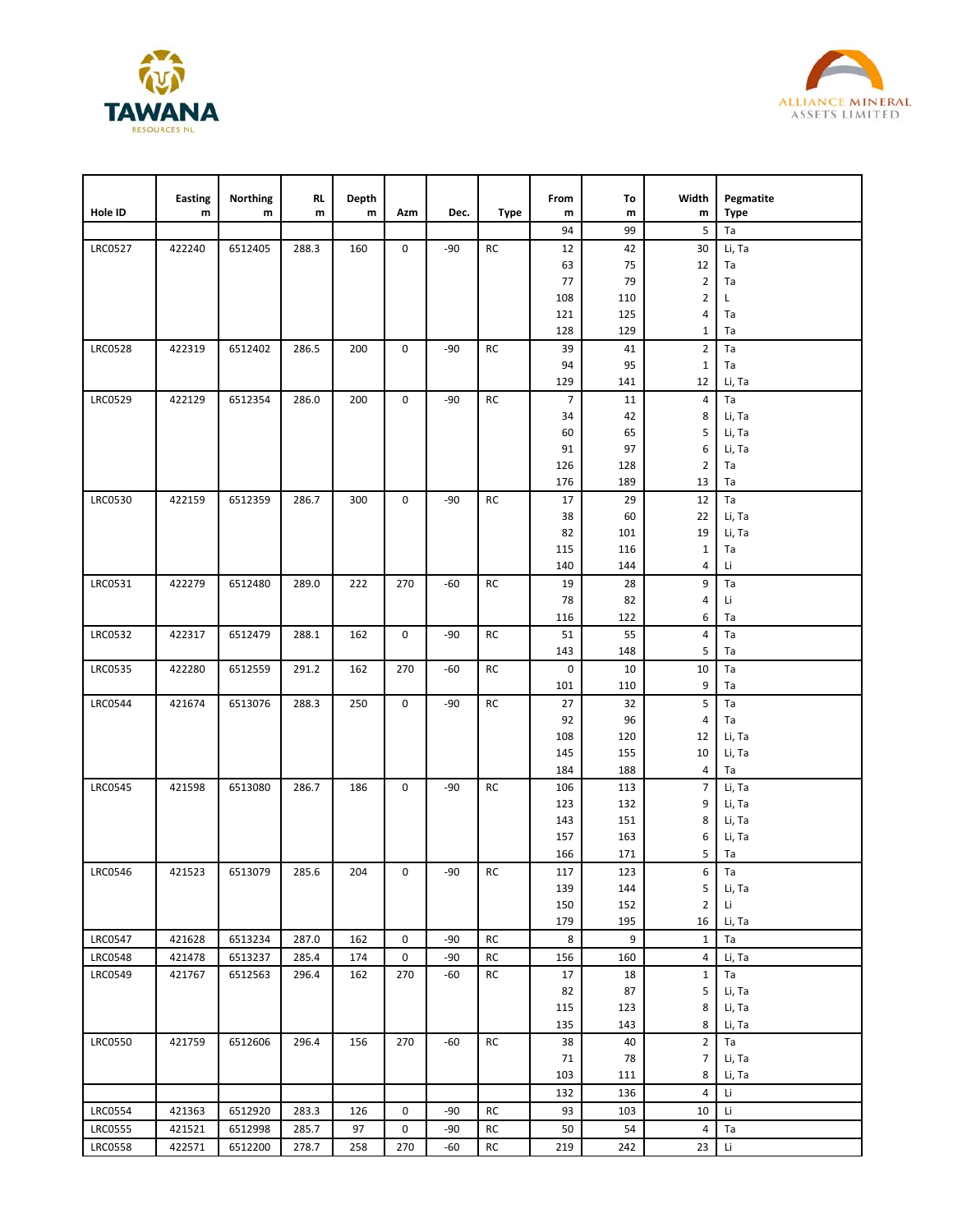



| 422720<br>6512198<br>148<br>0<br><b>RC</b><br>Ta<br><b>LRC0565</b><br>278.4<br>-90<br>52<br>54<br>2<br><b>LRC0566</b><br>0<br>$-90$<br><b>RC</b><br>179<br>5<br>422599<br>6511800<br>274.6<br>296<br>174<br>Ta<br>5<br><b>LRC0574</b><br>421836<br>6511400<br>273.7<br>150<br>0<br>$-90$<br><b>RC</b><br>12<br>17<br>Ta<br>RC<br>5<br><b>LRC0588</b><br>421838<br>273.9<br>192<br>90<br>$-60$<br>108<br>Ta<br>6511801<br>113<br>128<br>143<br>15<br>Li, Ta<br>161<br>168<br>7<br>Li, Ta<br>90<br>RC<br>421760<br>274.6<br>216<br>$-60$<br>$\mathbf{1}$<br>10<br>9<br>Ta<br><b>LRC0589</b><br>6511800<br>28<br>29<br>Ta<br>$\mathbf{1}$<br>123<br>145<br>22<br>Li, Ta<br>156<br>162<br>6<br>Ta<br>RC<br><b>LRC0590</b><br>421677<br>6511800<br>275.3<br>216<br>90<br>-60<br>47<br>48<br>Ta<br>$\mathbf{1}$<br>143<br>154<br>Ta<br>11<br>156<br>165<br>9<br>Li, Ta<br>195<br>200<br>5<br>Li, Ta<br><b>LRC0591</b><br>421598<br>6511800<br>276.5<br>216<br>90<br>$-60$<br>RC<br>186<br>174<br>12<br>Ta<br><b>LRC0592</b><br>421519<br>278.2<br>264<br>90<br>$-60$<br><b>RC</b><br>3<br>6511802<br>113<br>116<br>Ta<br>125<br>127<br>2<br>Ta<br>146<br>147<br>$\mathbf 1$<br>Ta<br>164<br>165<br>$1\,$<br>Ta<br>239<br>247<br>8<br>Ta<br>271.1<br>162<br><b>RC</b><br>Li<br><b>LRC0593</b><br>422438<br>6511360<br>0<br>-90<br>22<br>25<br>3<br>47<br>49<br>2<br>Ta<br>55<br>54<br>$1\,$<br>Li<br>59<br>3<br>62<br>Li, Ta<br>101<br>104<br>3<br>Li<br>162<br>RC<br>Li<br><b>LRC0594</b><br>422599<br>6511440<br>271.7<br>0<br>-90<br>54<br>62<br>8<br>113<br>124<br>Li, Ta<br>11<br>137<br>9<br>Li<br>146<br>422515<br>6511361<br>156<br>0<br>-90<br><b>RC</b><br>Li, Ta<br><b>LRC0595</b><br>272.2<br>19<br>30<br>11<br>63<br>66<br>3<br>Ta<br>111<br>120<br>9<br>Li, Ta<br>Li<br>RC<br><b>LRC0596</b><br>422597<br>6511361<br>271.1<br>192<br>0<br>-90<br>62<br>79<br>17<br>130<br>144<br>14<br>Li, Ta<br>RC<br>72<br>0<br>$-90$<br>50<br><b>LRC0602</b><br>422360<br>6511519<br>271.2<br>43<br>7<br>Li, Ta<br>-90<br><b>RC</b><br>52<br>58<br><b>LRC0603</b><br>422399<br>6511441<br>271.0<br>100<br>0<br>6<br>Li, Ta<br>69<br>70<br>$1\,$<br>Ta<br>79<br>$\mathbf 2$<br><b>LRC0604</b><br>422239<br>6511441<br>271.1<br>120<br>0<br>$-90$<br>RC<br>77<br>Ta<br>$\mathsf{RC}$<br>90<br>$-90$<br>$\pmb{0}$<br>$\overline{2}$<br><b>LRC0605</b><br>422531<br>6511835<br>275.1<br>0<br>$\overline{2}$<br>Ta<br>422530<br>6511759<br>80<br>0<br>$-90$<br>$\sf RC$<br>0<br>$\overline{2}$<br>$\overline{2}$<br><b>LRC0606</b><br>274.3<br>Ta<br>5<br>8<br>13<br>Ta<br>RC<br><b>LRC0607</b><br>422438<br>6511596<br>271.9<br>80<br>0<br>-90<br>35<br>39<br>4<br>Li<br>49<br>55<br>6<br>Li, Ta<br>58<br>62<br>4<br>Li, Ta<br>0<br>$\sf RC$<br><b>LRC0608</b><br>422437<br>271.3<br>100<br>-90<br>33<br>40<br>$\overline{7}$<br>6511518<br>Li, Ta<br>57<br>3<br>Li<br>60<br>Li<br>66<br>70<br>4<br>82<br>85<br>Li, Ta<br>3<br>0<br>-90<br>RC<br>Li, Ta<br><b>LRC0609</b><br>422516<br>6511598<br>272.6<br>100<br>56<br>75<br>19<br>85<br>76<br>9<br>Li<br>0<br>-90<br><b>RC</b><br>47<br>8<br>Ta<br><b>LRC0610</b><br>422597<br>6511599<br>273.3<br>160<br>39<br>60<br>71<br>11<br>Li, Ta<br>422518<br>272.0<br>0<br>RC<br>Ta<br>LRC0611<br>6511519<br>246<br>-90<br>40<br>43<br>3<br>70<br>82<br>12<br>Li<br>85<br>90<br>5<br>Li, Ta | Hole ID | Easting<br>${\bf m}$ | Northing<br>m | RL<br>m | Depth<br>m | Azm | Dec. | <b>Type</b> | From<br>m | To<br>m | Width<br>m | Pegmatite<br>Type |
|------------------------------------------------------------------------------------------------------------------------------------------------------------------------------------------------------------------------------------------------------------------------------------------------------------------------------------------------------------------------------------------------------------------------------------------------------------------------------------------------------------------------------------------------------------------------------------------------------------------------------------------------------------------------------------------------------------------------------------------------------------------------------------------------------------------------------------------------------------------------------------------------------------------------------------------------------------------------------------------------------------------------------------------------------------------------------------------------------------------------------------------------------------------------------------------------------------------------------------------------------------------------------------------------------------------------------------------------------------------------------------------------------------------------------------------------------------------------------------------------------------------------------------------------------------------------------------------------------------------------------------------------------------------------------------------------------------------------------------------------------------------------------------------------------------------------------------------------------------------------------------------------------------------------------------------------------------------------------------------------------------------------------------------------------------------------------------------------------------------------------------------------------------------------------------------------------------------------------------------------------------------------------------------------------------------------------------------------------------------------------------------------------------------------------------------------------------------------------------------------------------------------------------------------------------------------------------------------------------------------------------------------------------------------------------------------------------------------------------------------------------------------------------------------------------------------------------------------------------------------------------------------------------------------------------------------------------------------------------------------------------------------------------------------------------------------------------------------------------------------------------------------------------------------------------------------------------------------------------------------------------------------------------------------------------------------------|---------|----------------------|---------------|---------|------------|-----|------|-------------|-----------|---------|------------|-------------------|
|                                                                                                                                                                                                                                                                                                                                                                                                                                                                                                                                                                                                                                                                                                                                                                                                                                                                                                                                                                                                                                                                                                                                                                                                                                                                                                                                                                                                                                                                                                                                                                                                                                                                                                                                                                                                                                                                                                                                                                                                                                                                                                                                                                                                                                                                                                                                                                                                                                                                                                                                                                                                                                                                                                                                                                                                                                                                                                                                                                                                                                                                                                                                                                                                                                                                                                                              |         |                      |               |         |            |     |      |             |           |         |            |                   |
|                                                                                                                                                                                                                                                                                                                                                                                                                                                                                                                                                                                                                                                                                                                                                                                                                                                                                                                                                                                                                                                                                                                                                                                                                                                                                                                                                                                                                                                                                                                                                                                                                                                                                                                                                                                                                                                                                                                                                                                                                                                                                                                                                                                                                                                                                                                                                                                                                                                                                                                                                                                                                                                                                                                                                                                                                                                                                                                                                                                                                                                                                                                                                                                                                                                                                                                              |         |                      |               |         |            |     |      |             |           |         |            |                   |
|                                                                                                                                                                                                                                                                                                                                                                                                                                                                                                                                                                                                                                                                                                                                                                                                                                                                                                                                                                                                                                                                                                                                                                                                                                                                                                                                                                                                                                                                                                                                                                                                                                                                                                                                                                                                                                                                                                                                                                                                                                                                                                                                                                                                                                                                                                                                                                                                                                                                                                                                                                                                                                                                                                                                                                                                                                                                                                                                                                                                                                                                                                                                                                                                                                                                                                                              |         |                      |               |         |            |     |      |             |           |         |            |                   |
|                                                                                                                                                                                                                                                                                                                                                                                                                                                                                                                                                                                                                                                                                                                                                                                                                                                                                                                                                                                                                                                                                                                                                                                                                                                                                                                                                                                                                                                                                                                                                                                                                                                                                                                                                                                                                                                                                                                                                                                                                                                                                                                                                                                                                                                                                                                                                                                                                                                                                                                                                                                                                                                                                                                                                                                                                                                                                                                                                                                                                                                                                                                                                                                                                                                                                                                              |         |                      |               |         |            |     |      |             |           |         |            |                   |
|                                                                                                                                                                                                                                                                                                                                                                                                                                                                                                                                                                                                                                                                                                                                                                                                                                                                                                                                                                                                                                                                                                                                                                                                                                                                                                                                                                                                                                                                                                                                                                                                                                                                                                                                                                                                                                                                                                                                                                                                                                                                                                                                                                                                                                                                                                                                                                                                                                                                                                                                                                                                                                                                                                                                                                                                                                                                                                                                                                                                                                                                                                                                                                                                                                                                                                                              |         |                      |               |         |            |     |      |             |           |         |            |                   |
|                                                                                                                                                                                                                                                                                                                                                                                                                                                                                                                                                                                                                                                                                                                                                                                                                                                                                                                                                                                                                                                                                                                                                                                                                                                                                                                                                                                                                                                                                                                                                                                                                                                                                                                                                                                                                                                                                                                                                                                                                                                                                                                                                                                                                                                                                                                                                                                                                                                                                                                                                                                                                                                                                                                                                                                                                                                                                                                                                                                                                                                                                                                                                                                                                                                                                                                              |         |                      |               |         |            |     |      |             |           |         |            |                   |
|                                                                                                                                                                                                                                                                                                                                                                                                                                                                                                                                                                                                                                                                                                                                                                                                                                                                                                                                                                                                                                                                                                                                                                                                                                                                                                                                                                                                                                                                                                                                                                                                                                                                                                                                                                                                                                                                                                                                                                                                                                                                                                                                                                                                                                                                                                                                                                                                                                                                                                                                                                                                                                                                                                                                                                                                                                                                                                                                                                                                                                                                                                                                                                                                                                                                                                                              |         |                      |               |         |            |     |      |             |           |         |            |                   |
|                                                                                                                                                                                                                                                                                                                                                                                                                                                                                                                                                                                                                                                                                                                                                                                                                                                                                                                                                                                                                                                                                                                                                                                                                                                                                                                                                                                                                                                                                                                                                                                                                                                                                                                                                                                                                                                                                                                                                                                                                                                                                                                                                                                                                                                                                                                                                                                                                                                                                                                                                                                                                                                                                                                                                                                                                                                                                                                                                                                                                                                                                                                                                                                                                                                                                                                              |         |                      |               |         |            |     |      |             |           |         |            |                   |
|                                                                                                                                                                                                                                                                                                                                                                                                                                                                                                                                                                                                                                                                                                                                                                                                                                                                                                                                                                                                                                                                                                                                                                                                                                                                                                                                                                                                                                                                                                                                                                                                                                                                                                                                                                                                                                                                                                                                                                                                                                                                                                                                                                                                                                                                                                                                                                                                                                                                                                                                                                                                                                                                                                                                                                                                                                                                                                                                                                                                                                                                                                                                                                                                                                                                                                                              |         |                      |               |         |            |     |      |             |           |         |            |                   |
|                                                                                                                                                                                                                                                                                                                                                                                                                                                                                                                                                                                                                                                                                                                                                                                                                                                                                                                                                                                                                                                                                                                                                                                                                                                                                                                                                                                                                                                                                                                                                                                                                                                                                                                                                                                                                                                                                                                                                                                                                                                                                                                                                                                                                                                                                                                                                                                                                                                                                                                                                                                                                                                                                                                                                                                                                                                                                                                                                                                                                                                                                                                                                                                                                                                                                                                              |         |                      |               |         |            |     |      |             |           |         |            |                   |
|                                                                                                                                                                                                                                                                                                                                                                                                                                                                                                                                                                                                                                                                                                                                                                                                                                                                                                                                                                                                                                                                                                                                                                                                                                                                                                                                                                                                                                                                                                                                                                                                                                                                                                                                                                                                                                                                                                                                                                                                                                                                                                                                                                                                                                                                                                                                                                                                                                                                                                                                                                                                                                                                                                                                                                                                                                                                                                                                                                                                                                                                                                                                                                                                                                                                                                                              |         |                      |               |         |            |     |      |             |           |         |            |                   |
|                                                                                                                                                                                                                                                                                                                                                                                                                                                                                                                                                                                                                                                                                                                                                                                                                                                                                                                                                                                                                                                                                                                                                                                                                                                                                                                                                                                                                                                                                                                                                                                                                                                                                                                                                                                                                                                                                                                                                                                                                                                                                                                                                                                                                                                                                                                                                                                                                                                                                                                                                                                                                                                                                                                                                                                                                                                                                                                                                                                                                                                                                                                                                                                                                                                                                                                              |         |                      |               |         |            |     |      |             |           |         |            |                   |
|                                                                                                                                                                                                                                                                                                                                                                                                                                                                                                                                                                                                                                                                                                                                                                                                                                                                                                                                                                                                                                                                                                                                                                                                                                                                                                                                                                                                                                                                                                                                                                                                                                                                                                                                                                                                                                                                                                                                                                                                                                                                                                                                                                                                                                                                                                                                                                                                                                                                                                                                                                                                                                                                                                                                                                                                                                                                                                                                                                                                                                                                                                                                                                                                                                                                                                                              |         |                      |               |         |            |     |      |             |           |         |            |                   |
|                                                                                                                                                                                                                                                                                                                                                                                                                                                                                                                                                                                                                                                                                                                                                                                                                                                                                                                                                                                                                                                                                                                                                                                                                                                                                                                                                                                                                                                                                                                                                                                                                                                                                                                                                                                                                                                                                                                                                                                                                                                                                                                                                                                                                                                                                                                                                                                                                                                                                                                                                                                                                                                                                                                                                                                                                                                                                                                                                                                                                                                                                                                                                                                                                                                                                                                              |         |                      |               |         |            |     |      |             |           |         |            |                   |
|                                                                                                                                                                                                                                                                                                                                                                                                                                                                                                                                                                                                                                                                                                                                                                                                                                                                                                                                                                                                                                                                                                                                                                                                                                                                                                                                                                                                                                                                                                                                                                                                                                                                                                                                                                                                                                                                                                                                                                                                                                                                                                                                                                                                                                                                                                                                                                                                                                                                                                                                                                                                                                                                                                                                                                                                                                                                                                                                                                                                                                                                                                                                                                                                                                                                                                                              |         |                      |               |         |            |     |      |             |           |         |            |                   |
|                                                                                                                                                                                                                                                                                                                                                                                                                                                                                                                                                                                                                                                                                                                                                                                                                                                                                                                                                                                                                                                                                                                                                                                                                                                                                                                                                                                                                                                                                                                                                                                                                                                                                                                                                                                                                                                                                                                                                                                                                                                                                                                                                                                                                                                                                                                                                                                                                                                                                                                                                                                                                                                                                                                                                                                                                                                                                                                                                                                                                                                                                                                                                                                                                                                                                                                              |         |                      |               |         |            |     |      |             |           |         |            |                   |
|                                                                                                                                                                                                                                                                                                                                                                                                                                                                                                                                                                                                                                                                                                                                                                                                                                                                                                                                                                                                                                                                                                                                                                                                                                                                                                                                                                                                                                                                                                                                                                                                                                                                                                                                                                                                                                                                                                                                                                                                                                                                                                                                                                                                                                                                                                                                                                                                                                                                                                                                                                                                                                                                                                                                                                                                                                                                                                                                                                                                                                                                                                                                                                                                                                                                                                                              |         |                      |               |         |            |     |      |             |           |         |            |                   |
|                                                                                                                                                                                                                                                                                                                                                                                                                                                                                                                                                                                                                                                                                                                                                                                                                                                                                                                                                                                                                                                                                                                                                                                                                                                                                                                                                                                                                                                                                                                                                                                                                                                                                                                                                                                                                                                                                                                                                                                                                                                                                                                                                                                                                                                                                                                                                                                                                                                                                                                                                                                                                                                                                                                                                                                                                                                                                                                                                                                                                                                                                                                                                                                                                                                                                                                              |         |                      |               |         |            |     |      |             |           |         |            |                   |
|                                                                                                                                                                                                                                                                                                                                                                                                                                                                                                                                                                                                                                                                                                                                                                                                                                                                                                                                                                                                                                                                                                                                                                                                                                                                                                                                                                                                                                                                                                                                                                                                                                                                                                                                                                                                                                                                                                                                                                                                                                                                                                                                                                                                                                                                                                                                                                                                                                                                                                                                                                                                                                                                                                                                                                                                                                                                                                                                                                                                                                                                                                                                                                                                                                                                                                                              |         |                      |               |         |            |     |      |             |           |         |            |                   |
|                                                                                                                                                                                                                                                                                                                                                                                                                                                                                                                                                                                                                                                                                                                                                                                                                                                                                                                                                                                                                                                                                                                                                                                                                                                                                                                                                                                                                                                                                                                                                                                                                                                                                                                                                                                                                                                                                                                                                                                                                                                                                                                                                                                                                                                                                                                                                                                                                                                                                                                                                                                                                                                                                                                                                                                                                                                                                                                                                                                                                                                                                                                                                                                                                                                                                                                              |         |                      |               |         |            |     |      |             |           |         |            |                   |
|                                                                                                                                                                                                                                                                                                                                                                                                                                                                                                                                                                                                                                                                                                                                                                                                                                                                                                                                                                                                                                                                                                                                                                                                                                                                                                                                                                                                                                                                                                                                                                                                                                                                                                                                                                                                                                                                                                                                                                                                                                                                                                                                                                                                                                                                                                                                                                                                                                                                                                                                                                                                                                                                                                                                                                                                                                                                                                                                                                                                                                                                                                                                                                                                                                                                                                                              |         |                      |               |         |            |     |      |             |           |         |            |                   |
|                                                                                                                                                                                                                                                                                                                                                                                                                                                                                                                                                                                                                                                                                                                                                                                                                                                                                                                                                                                                                                                                                                                                                                                                                                                                                                                                                                                                                                                                                                                                                                                                                                                                                                                                                                                                                                                                                                                                                                                                                                                                                                                                                                                                                                                                                                                                                                                                                                                                                                                                                                                                                                                                                                                                                                                                                                                                                                                                                                                                                                                                                                                                                                                                                                                                                                                              |         |                      |               |         |            |     |      |             |           |         |            |                   |
|                                                                                                                                                                                                                                                                                                                                                                                                                                                                                                                                                                                                                                                                                                                                                                                                                                                                                                                                                                                                                                                                                                                                                                                                                                                                                                                                                                                                                                                                                                                                                                                                                                                                                                                                                                                                                                                                                                                                                                                                                                                                                                                                                                                                                                                                                                                                                                                                                                                                                                                                                                                                                                                                                                                                                                                                                                                                                                                                                                                                                                                                                                                                                                                                                                                                                                                              |         |                      |               |         |            |     |      |             |           |         |            |                   |
|                                                                                                                                                                                                                                                                                                                                                                                                                                                                                                                                                                                                                                                                                                                                                                                                                                                                                                                                                                                                                                                                                                                                                                                                                                                                                                                                                                                                                                                                                                                                                                                                                                                                                                                                                                                                                                                                                                                                                                                                                                                                                                                                                                                                                                                                                                                                                                                                                                                                                                                                                                                                                                                                                                                                                                                                                                                                                                                                                                                                                                                                                                                                                                                                                                                                                                                              |         |                      |               |         |            |     |      |             |           |         |            |                   |
|                                                                                                                                                                                                                                                                                                                                                                                                                                                                                                                                                                                                                                                                                                                                                                                                                                                                                                                                                                                                                                                                                                                                                                                                                                                                                                                                                                                                                                                                                                                                                                                                                                                                                                                                                                                                                                                                                                                                                                                                                                                                                                                                                                                                                                                                                                                                                                                                                                                                                                                                                                                                                                                                                                                                                                                                                                                                                                                                                                                                                                                                                                                                                                                                                                                                                                                              |         |                      |               |         |            |     |      |             |           |         |            |                   |
|                                                                                                                                                                                                                                                                                                                                                                                                                                                                                                                                                                                                                                                                                                                                                                                                                                                                                                                                                                                                                                                                                                                                                                                                                                                                                                                                                                                                                                                                                                                                                                                                                                                                                                                                                                                                                                                                                                                                                                                                                                                                                                                                                                                                                                                                                                                                                                                                                                                                                                                                                                                                                                                                                                                                                                                                                                                                                                                                                                                                                                                                                                                                                                                                                                                                                                                              |         |                      |               |         |            |     |      |             |           |         |            |                   |
|                                                                                                                                                                                                                                                                                                                                                                                                                                                                                                                                                                                                                                                                                                                                                                                                                                                                                                                                                                                                                                                                                                                                                                                                                                                                                                                                                                                                                                                                                                                                                                                                                                                                                                                                                                                                                                                                                                                                                                                                                                                                                                                                                                                                                                                                                                                                                                                                                                                                                                                                                                                                                                                                                                                                                                                                                                                                                                                                                                                                                                                                                                                                                                                                                                                                                                                              |         |                      |               |         |            |     |      |             |           |         |            |                   |
|                                                                                                                                                                                                                                                                                                                                                                                                                                                                                                                                                                                                                                                                                                                                                                                                                                                                                                                                                                                                                                                                                                                                                                                                                                                                                                                                                                                                                                                                                                                                                                                                                                                                                                                                                                                                                                                                                                                                                                                                                                                                                                                                                                                                                                                                                                                                                                                                                                                                                                                                                                                                                                                                                                                                                                                                                                                                                                                                                                                                                                                                                                                                                                                                                                                                                                                              |         |                      |               |         |            |     |      |             |           |         |            |                   |
|                                                                                                                                                                                                                                                                                                                                                                                                                                                                                                                                                                                                                                                                                                                                                                                                                                                                                                                                                                                                                                                                                                                                                                                                                                                                                                                                                                                                                                                                                                                                                                                                                                                                                                                                                                                                                                                                                                                                                                                                                                                                                                                                                                                                                                                                                                                                                                                                                                                                                                                                                                                                                                                                                                                                                                                                                                                                                                                                                                                                                                                                                                                                                                                                                                                                                                                              |         |                      |               |         |            |     |      |             |           |         |            |                   |
|                                                                                                                                                                                                                                                                                                                                                                                                                                                                                                                                                                                                                                                                                                                                                                                                                                                                                                                                                                                                                                                                                                                                                                                                                                                                                                                                                                                                                                                                                                                                                                                                                                                                                                                                                                                                                                                                                                                                                                                                                                                                                                                                                                                                                                                                                                                                                                                                                                                                                                                                                                                                                                                                                                                                                                                                                                                                                                                                                                                                                                                                                                                                                                                                                                                                                                                              |         |                      |               |         |            |     |      |             |           |         |            |                   |
|                                                                                                                                                                                                                                                                                                                                                                                                                                                                                                                                                                                                                                                                                                                                                                                                                                                                                                                                                                                                                                                                                                                                                                                                                                                                                                                                                                                                                                                                                                                                                                                                                                                                                                                                                                                                                                                                                                                                                                                                                                                                                                                                                                                                                                                                                                                                                                                                                                                                                                                                                                                                                                                                                                                                                                                                                                                                                                                                                                                                                                                                                                                                                                                                                                                                                                                              |         |                      |               |         |            |     |      |             |           |         |            |                   |
|                                                                                                                                                                                                                                                                                                                                                                                                                                                                                                                                                                                                                                                                                                                                                                                                                                                                                                                                                                                                                                                                                                                                                                                                                                                                                                                                                                                                                                                                                                                                                                                                                                                                                                                                                                                                                                                                                                                                                                                                                                                                                                                                                                                                                                                                                                                                                                                                                                                                                                                                                                                                                                                                                                                                                                                                                                                                                                                                                                                                                                                                                                                                                                                                                                                                                                                              |         |                      |               |         |            |     |      |             |           |         |            |                   |
|                                                                                                                                                                                                                                                                                                                                                                                                                                                                                                                                                                                                                                                                                                                                                                                                                                                                                                                                                                                                                                                                                                                                                                                                                                                                                                                                                                                                                                                                                                                                                                                                                                                                                                                                                                                                                                                                                                                                                                                                                                                                                                                                                                                                                                                                                                                                                                                                                                                                                                                                                                                                                                                                                                                                                                                                                                                                                                                                                                                                                                                                                                                                                                                                                                                                                                                              |         |                      |               |         |            |     |      |             |           |         |            |                   |
|                                                                                                                                                                                                                                                                                                                                                                                                                                                                                                                                                                                                                                                                                                                                                                                                                                                                                                                                                                                                                                                                                                                                                                                                                                                                                                                                                                                                                                                                                                                                                                                                                                                                                                                                                                                                                                                                                                                                                                                                                                                                                                                                                                                                                                                                                                                                                                                                                                                                                                                                                                                                                                                                                                                                                                                                                                                                                                                                                                                                                                                                                                                                                                                                                                                                                                                              |         |                      |               |         |            |     |      |             |           |         |            |                   |
|                                                                                                                                                                                                                                                                                                                                                                                                                                                                                                                                                                                                                                                                                                                                                                                                                                                                                                                                                                                                                                                                                                                                                                                                                                                                                                                                                                                                                                                                                                                                                                                                                                                                                                                                                                                                                                                                                                                                                                                                                                                                                                                                                                                                                                                                                                                                                                                                                                                                                                                                                                                                                                                                                                                                                                                                                                                                                                                                                                                                                                                                                                                                                                                                                                                                                                                              |         |                      |               |         |            |     |      |             |           |         |            |                   |
|                                                                                                                                                                                                                                                                                                                                                                                                                                                                                                                                                                                                                                                                                                                                                                                                                                                                                                                                                                                                                                                                                                                                                                                                                                                                                                                                                                                                                                                                                                                                                                                                                                                                                                                                                                                                                                                                                                                                                                                                                                                                                                                                                                                                                                                                                                                                                                                                                                                                                                                                                                                                                                                                                                                                                                                                                                                                                                                                                                                                                                                                                                                                                                                                                                                                                                                              |         |                      |               |         |            |     |      |             |           |         |            |                   |
|                                                                                                                                                                                                                                                                                                                                                                                                                                                                                                                                                                                                                                                                                                                                                                                                                                                                                                                                                                                                                                                                                                                                                                                                                                                                                                                                                                                                                                                                                                                                                                                                                                                                                                                                                                                                                                                                                                                                                                                                                                                                                                                                                                                                                                                                                                                                                                                                                                                                                                                                                                                                                                                                                                                                                                                                                                                                                                                                                                                                                                                                                                                                                                                                                                                                                                                              |         |                      |               |         |            |     |      |             |           |         |            |                   |
|                                                                                                                                                                                                                                                                                                                                                                                                                                                                                                                                                                                                                                                                                                                                                                                                                                                                                                                                                                                                                                                                                                                                                                                                                                                                                                                                                                                                                                                                                                                                                                                                                                                                                                                                                                                                                                                                                                                                                                                                                                                                                                                                                                                                                                                                                                                                                                                                                                                                                                                                                                                                                                                                                                                                                                                                                                                                                                                                                                                                                                                                                                                                                                                                                                                                                                                              |         |                      |               |         |            |     |      |             |           |         |            |                   |
|                                                                                                                                                                                                                                                                                                                                                                                                                                                                                                                                                                                                                                                                                                                                                                                                                                                                                                                                                                                                                                                                                                                                                                                                                                                                                                                                                                                                                                                                                                                                                                                                                                                                                                                                                                                                                                                                                                                                                                                                                                                                                                                                                                                                                                                                                                                                                                                                                                                                                                                                                                                                                                                                                                                                                                                                                                                                                                                                                                                                                                                                                                                                                                                                                                                                                                                              |         |                      |               |         |            |     |      |             |           |         |            |                   |
|                                                                                                                                                                                                                                                                                                                                                                                                                                                                                                                                                                                                                                                                                                                                                                                                                                                                                                                                                                                                                                                                                                                                                                                                                                                                                                                                                                                                                                                                                                                                                                                                                                                                                                                                                                                                                                                                                                                                                                                                                                                                                                                                                                                                                                                                                                                                                                                                                                                                                                                                                                                                                                                                                                                                                                                                                                                                                                                                                                                                                                                                                                                                                                                                                                                                                                                              |         |                      |               |         |            |     |      |             |           |         |            |                   |
|                                                                                                                                                                                                                                                                                                                                                                                                                                                                                                                                                                                                                                                                                                                                                                                                                                                                                                                                                                                                                                                                                                                                                                                                                                                                                                                                                                                                                                                                                                                                                                                                                                                                                                                                                                                                                                                                                                                                                                                                                                                                                                                                                                                                                                                                                                                                                                                                                                                                                                                                                                                                                                                                                                                                                                                                                                                                                                                                                                                                                                                                                                                                                                                                                                                                                                                              |         |                      |               |         |            |     |      |             |           |         |            |                   |
|                                                                                                                                                                                                                                                                                                                                                                                                                                                                                                                                                                                                                                                                                                                                                                                                                                                                                                                                                                                                                                                                                                                                                                                                                                                                                                                                                                                                                                                                                                                                                                                                                                                                                                                                                                                                                                                                                                                                                                                                                                                                                                                                                                                                                                                                                                                                                                                                                                                                                                                                                                                                                                                                                                                                                                                                                                                                                                                                                                                                                                                                                                                                                                                                                                                                                                                              |         |                      |               |         |            |     |      |             |           |         |            |                   |
|                                                                                                                                                                                                                                                                                                                                                                                                                                                                                                                                                                                                                                                                                                                                                                                                                                                                                                                                                                                                                                                                                                                                                                                                                                                                                                                                                                                                                                                                                                                                                                                                                                                                                                                                                                                                                                                                                                                                                                                                                                                                                                                                                                                                                                                                                                                                                                                                                                                                                                                                                                                                                                                                                                                                                                                                                                                                                                                                                                                                                                                                                                                                                                                                                                                                                                                              |         |                      |               |         |            |     |      |             |           |         |            |                   |
|                                                                                                                                                                                                                                                                                                                                                                                                                                                                                                                                                                                                                                                                                                                                                                                                                                                                                                                                                                                                                                                                                                                                                                                                                                                                                                                                                                                                                                                                                                                                                                                                                                                                                                                                                                                                                                                                                                                                                                                                                                                                                                                                                                                                                                                                                                                                                                                                                                                                                                                                                                                                                                                                                                                                                                                                                                                                                                                                                                                                                                                                                                                                                                                                                                                                                                                              |         |                      |               |         |            |     |      |             |           |         |            |                   |
|                                                                                                                                                                                                                                                                                                                                                                                                                                                                                                                                                                                                                                                                                                                                                                                                                                                                                                                                                                                                                                                                                                                                                                                                                                                                                                                                                                                                                                                                                                                                                                                                                                                                                                                                                                                                                                                                                                                                                                                                                                                                                                                                                                                                                                                                                                                                                                                                                                                                                                                                                                                                                                                                                                                                                                                                                                                                                                                                                                                                                                                                                                                                                                                                                                                                                                                              |         |                      |               |         |            |     |      |             |           |         |            |                   |
|                                                                                                                                                                                                                                                                                                                                                                                                                                                                                                                                                                                                                                                                                                                                                                                                                                                                                                                                                                                                                                                                                                                                                                                                                                                                                                                                                                                                                                                                                                                                                                                                                                                                                                                                                                                                                                                                                                                                                                                                                                                                                                                                                                                                                                                                                                                                                                                                                                                                                                                                                                                                                                                                                                                                                                                                                                                                                                                                                                                                                                                                                                                                                                                                                                                                                                                              |         |                      |               |         |            |     |      |             |           |         |            |                   |
|                                                                                                                                                                                                                                                                                                                                                                                                                                                                                                                                                                                                                                                                                                                                                                                                                                                                                                                                                                                                                                                                                                                                                                                                                                                                                                                                                                                                                                                                                                                                                                                                                                                                                                                                                                                                                                                                                                                                                                                                                                                                                                                                                                                                                                                                                                                                                                                                                                                                                                                                                                                                                                                                                                                                                                                                                                                                                                                                                                                                                                                                                                                                                                                                                                                                                                                              |         |                      |               |         |            |     |      |             |           |         |            |                   |
|                                                                                                                                                                                                                                                                                                                                                                                                                                                                                                                                                                                                                                                                                                                                                                                                                                                                                                                                                                                                                                                                                                                                                                                                                                                                                                                                                                                                                                                                                                                                                                                                                                                                                                                                                                                                                                                                                                                                                                                                                                                                                                                                                                                                                                                                                                                                                                                                                                                                                                                                                                                                                                                                                                                                                                                                                                                                                                                                                                                                                                                                                                                                                                                                                                                                                                                              |         |                      |               |         |            |     |      |             |           |         |            |                   |
|                                                                                                                                                                                                                                                                                                                                                                                                                                                                                                                                                                                                                                                                                                                                                                                                                                                                                                                                                                                                                                                                                                                                                                                                                                                                                                                                                                                                                                                                                                                                                                                                                                                                                                                                                                                                                                                                                                                                                                                                                                                                                                                                                                                                                                                                                                                                                                                                                                                                                                                                                                                                                                                                                                                                                                                                                                                                                                                                                                                                                                                                                                                                                                                                                                                                                                                              |         |                      |               |         |            |     |      |             |           |         |            |                   |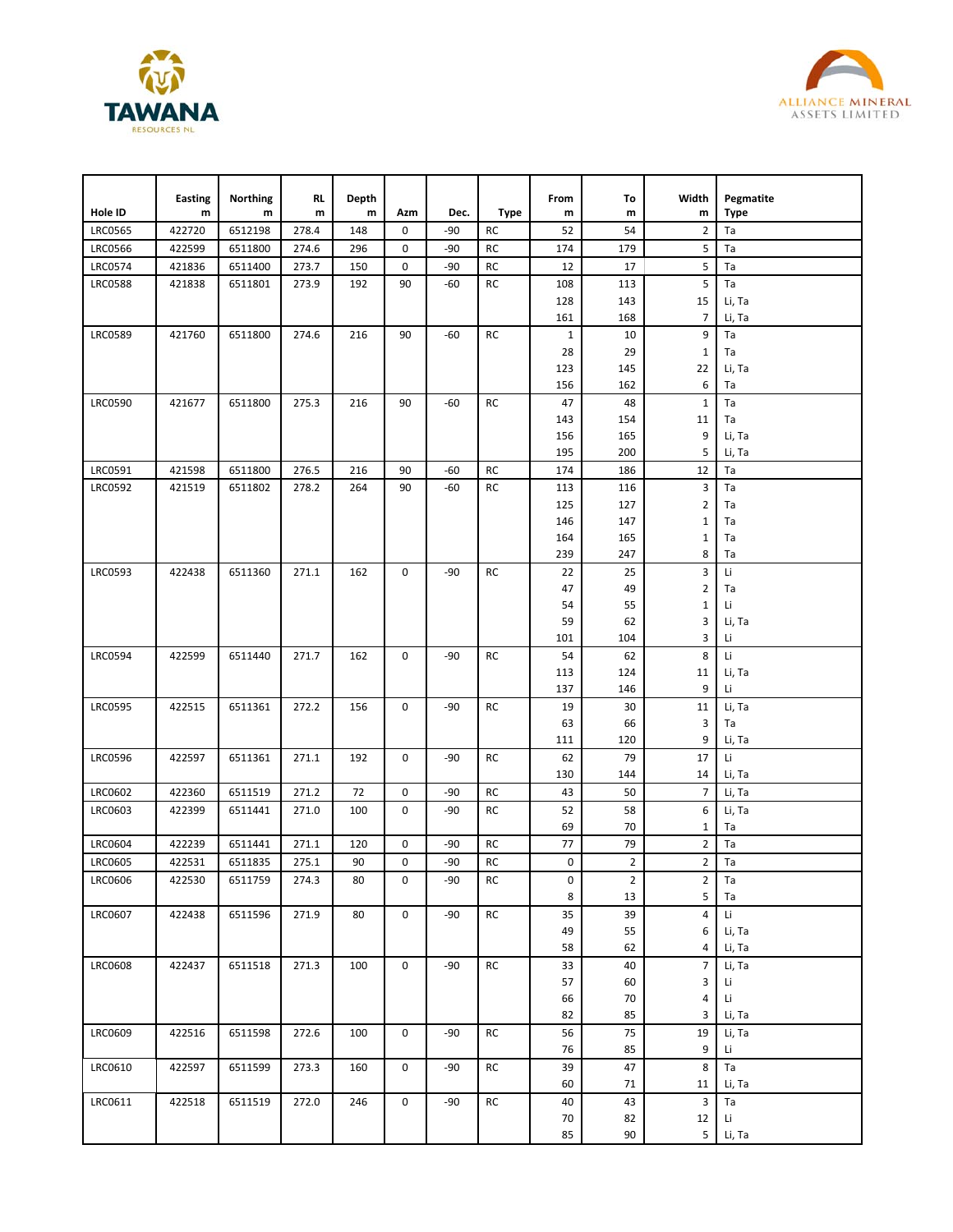



| Hole ID         | <b>Easting</b><br>${\bf m}$ | Northing<br>m | <b>RL</b><br>m | Depth<br>m | Azm         | Dec.  | <b>Type</b> | From<br>m  | To<br>m    | Width<br>m                     | Pegmatite<br>Type |
|-----------------|-----------------------------|---------------|----------------|------------|-------------|-------|-------------|------------|------------|--------------------------------|-------------------|
|                 |                             |               |                |            |             |       |             | 101        | 103        | 2                              | Ta                |
| LRC0612         | 422597                      | 6511520       | 272.3          | 108        | 0           | -90   | <b>RC</b>   | 83         | 108        | 25                             | Li, Ta            |
| LRC0613         | 422444                      | 6511680       | 273.0          | 150        | 0           | -90   | RC          | 27         | 52         | 25                             | Li, Ta            |
| LRC0614         | 422518                      | 6511680       | 273.2          | 90         | 0           | -90   | <b>RC</b>   | 35         | 47         | 12                             | Li, Ta            |
| <b>LRC0615</b>  | 422517                      | 6511440       | 271.8          | 126        | 0           | -90   | RC          | 52         | 55         | 3                              | Li                |
|                 |                             |               |                |            |             |       |             | 85         | 86         | 1                              | Li                |
|                 |                             |               |                |            |             |       |             | 104        | 108        | 4                              | Li, Ta            |
|                 |                             |               |                |            |             |       |             | 110        | 115        | 5                              | Li, Ta            |
| LRC0616         | 421962                      | 6512120       | 278.7          | 126        | 90          | $-60$ | <b>RC</b>   | 96         | 99         | 3                              | Li                |
| <b>LRC0617</b>  | 421879                      | 6512119       | 278.6          | 144        | 90          | $-60$ | <b>RC</b>   | 123        | 135        | 12                             | Li, Ta            |
| <b>LRC0618</b>  | 421799                      | 6512120       | 278.9          | 175        | 90          | -60   | <b>RC</b>   | 147<br>166 | 164<br>168 | 17<br>2                        | Li, Ta<br>Li      |
| LRC0619         | 421723                      | 6512121       | 281.0          | 156        | 90          | -60   | RC          | 9          | 12         | 3                              | Ta                |
|                 |                             |               |                |            |             |       |             | 26         | 27         | $\mathbf{1}$                   | Ta                |
|                 |                             |               |                |            |             |       |             | 62         | 63         | $\mathbf 1$                    | Ta                |
|                 |                             |               |                |            |             |       |             | 96         | 101        | 5                              | Li, Ta            |
|                 |                             |               |                |            |             |       |             | 102        | 110        | 8                              | Li, Ta            |
|                 |                             |               |                |            |             |       |             | 115        | 136        | 21                             | Li, Ta            |
| <b>LRC0620</b>  | 421640                      | 6512119       | 281.5          | 187        | 90          | -60   | RC          | 145        | 152<br>47  | $\overline{7}$<br>$\mathbf{1}$ | Ta<br>Ta          |
|                 |                             |               |                |            |             |       |             | 46<br>95   | 112        | 17                             | Li, Ta            |
|                 |                             |               |                |            |             |       |             | 140        | 155        | 15                             | Li, Ta            |
|                 |                             |               |                |            |             |       |             | 173        | 177        | 4                              | Li, Ta            |
| LRC0621         | 421559                      | 6512114       | 281.4          | 192        | 90          | $-60$ | RC          | 57         | 58         | $\mathbf{1}$                   | Ta                |
|                 |                             |               |                |            |             |       |             | 95         | 101        | 6                              | Ta                |
|                 |                             |               |                |            |             |       |             | 122        | 124        | 2                              | Ta                |
|                 |                             |               |                |            |             |       |             | 126        | 128        | 2                              | Li, Ta            |
|                 |                             |               |                |            |             |       |             | 149        | 154        | 5                              | Li, Ta            |
|                 |                             |               |                |            |             |       |             | 162        | 171        | 9                              | Li, Ta            |
| <b>LRC0651</b>  | 421716                      | 6512673       | 292.9          | 264        | 270         | $-60$ | RC          | 0          | 3          | 3                              | Ta                |
|                 |                             |               |                |            |             |       |             | 61         | 66         | 5                              | Li, Ta            |
|                 |                             |               |                |            |             |       |             | 93         | 102        | 9                              | Li, Ta            |
|                 |                             |               |                |            |             |       |             | 113        | 115        | 2                              | Li                |
|                 |                             |               |                |            |             |       |             | 240        | 252        | 12                             | Li, Ta            |
| <b>LRC0663</b>  | 422307                      | 6511840       | 276.1          | 150        | 0           | $-90$ | RC          | 97         | 137        | 40                             | Li, Ta            |
| <b>LRCD0038</b> | 421310                      | 6512001       | 278.3          | 330.3      | 0           | -90   | RC/DD       | 293.7      | 302.64     | 8.94                           | Li, Ta            |
|                 |                             |               |                |            |             |       |             | 306.5      | 311.97     | 5.47                           | Li                |
| <b>LRCD0079</b> | 421520                      | 6512599       | 283.6          | 186.2      | 90          | -60   | RC/DD       | 160        | 161.21     | $1.21\,$                       | barren            |
| <b>LRCD0096</b> | 421361                      | 6512438       | 281.2          | 291        | 0           | -90   | RC/DD       | 136.36     | 138.43     | 2.07                           | barren            |
|                 |                             |               |                |            |             |       |             | 139.77     | 141.8      | 2.03                           | Li, Ta            |
|                 |                             |               |                |            |             |       |             | 256.81     | 263.69     | 6.88                           | Li .              |
| LRCD0151        | 421518                      | 6512441       | 283.1          | 219.3      | 90          | $-60$ | RC/DD       | 141.5      | 144.76     | 3.26                           | Li, Ta            |
|                 |                             |               |                |            |             |       |             | 169.76     | 175.66     | 5.9                            | Li, Ta            |
| LRCD0173        | 421757                      | 6512638       | 296.2          | 261.3      | $\mathbf 0$ | -90   | RC/DD       | 91.66      | 96.93      | 5.27                           | Li .              |
|                 |                             |               |                |            |             |       |             | 203.35     | 205.73     | 2.38                           | Li, Ta            |
|                 |                             |               |                |            |             |       |             | 206.57     | 208.67     | 2.1                            | Ta                |
|                 |                             |               |                |            |             |       |             | 227.42     | 229.81     | 2.39                           | Li, Ta            |
|                 |                             |               |                |            |             |       |             | 237.75     | 245.32     | 7.57                           | Li, Ta            |
| <b>LRCD0308</b> | 421881                      | 6512639       | 290.5          | 159.1      | 0           | -90   | RC/DD       | 136.16     | 142.85     | 6.69                           | Li, Ta            |
|                 |                             |               |                |            |             |       |             | 144.22     | 146.92     | 2.7                            | Li, Ta            |
| <b>LRCD0408</b> | 422020                      | 6512003       | 276.8          | 279.3      | 0           | -90   | RC/DD       | 216.2      | 223.5      | 7.3                            | Ta                |
|                 |                             |               |                |            |             |       |             | 262.85     | 265.95     | 3.1                            | Li, Ta            |
| <b>LRCD0455</b> | 422389                      | 6512200       | 281.0          | 159.4      | 0           | $-90$ | RC/DD       | 127.86     | 139.05     | 11.19                          | Li, Ta            |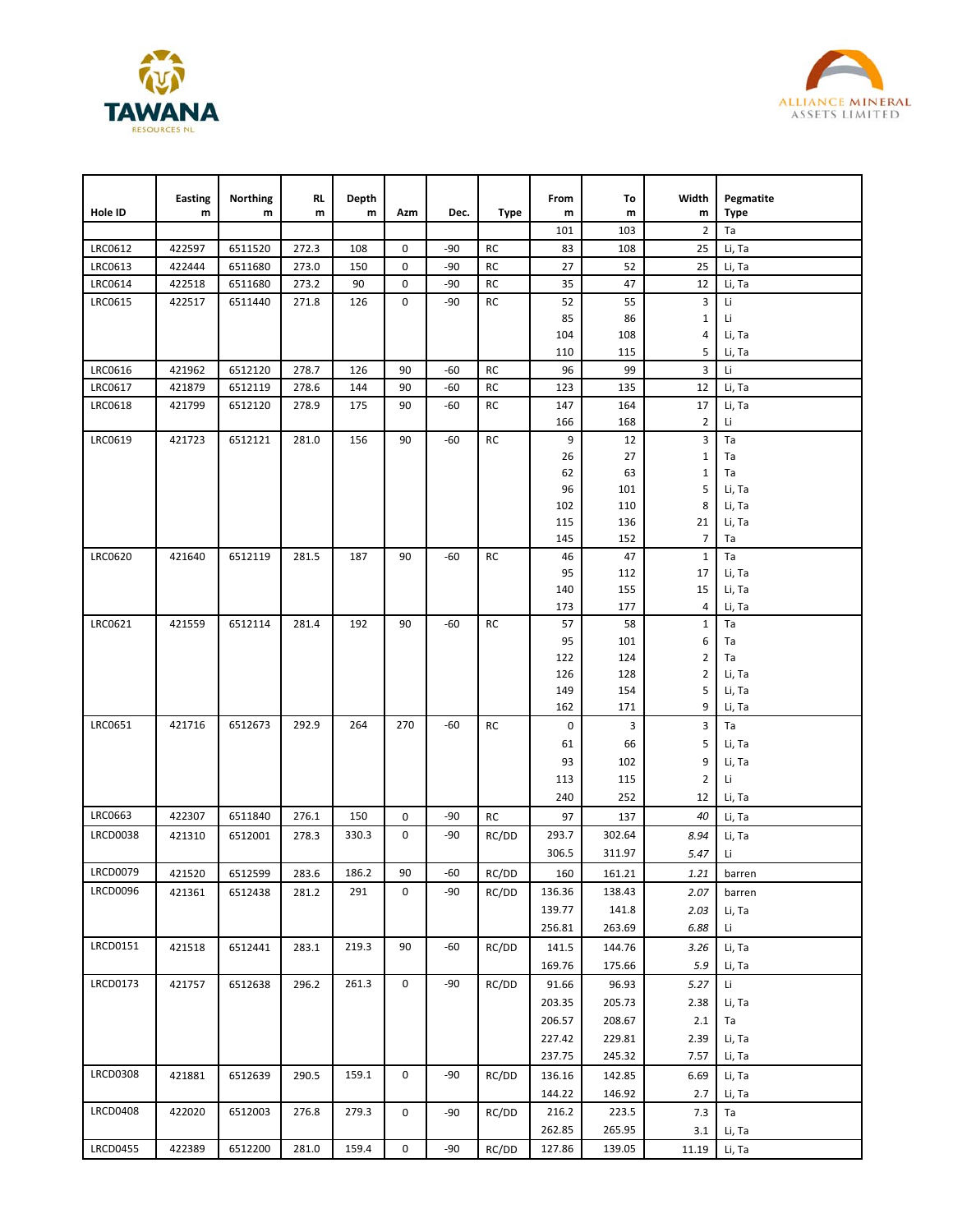



| Hole ID         | <b>Easting</b><br>m | Northing<br>m | -RL<br>m | Depth<br>m | Azm | Dec.  | Type  | From<br>m | To<br>m | Width<br>m | Pegmatite<br><b>Type</b> |
|-----------------|---------------------|---------------|----------|------------|-----|-------|-------|-----------|---------|------------|--------------------------|
| <b>LRCD0557</b> | 422581              | 6511998       | 277.2    | 287.6      | 270 | $-60$ | RC/DD | 194.23    | 214.1   | 19.87      | Li. Ta                   |
|                 |                     |               |          |            |     |       |       | 223.34    | 224.65  | 1.31       | Та                       |

Notes 1) The true width of pegmatites are generally considered 80-95% of the intercept width. 2) Only pegmatite intercepts of 1m or more in width are included.

#### **Table 2| Notable Lithium and Tantalum Intercepts**

| Hole ID        |      | From<br>m                 | To<br>m | Interval<br>m  | Li <sub>2</sub> O<br>% | Ta <sub>2</sub> O <sub>5</sub><br>ppm | Nb <sub>2</sub> O <sub>5</sub><br>ppm | SnO <sub>2</sub><br>ppm |
|----------------|------|---------------------------|---------|----------------|------------------------|---------------------------------------|---------------------------------------|-------------------------|
| GMB02          |      | no significant intercepts |         |                |                        |                                       |                                       |                         |
| GMB03          |      | 31                        | 37      | 6              | 1.79                   | 227                                   | 155                                   | 124                     |
|                |      | 37                        | 39      | $\overline{2}$ | 0.20                   | 270                                   | 86                                    | 81                      |
| GMB04          |      | 42                        | 43      | $\mathbf 1$    | 0.07                   | 305                                   | 79                                    | 128                     |
| KCBPB01        |      | 33                        | 34      | $\mathbf 1$    | 0.12                   | 305                                   | 122                                   | 156                     |
|                |      | 39                        | 42      | 3              | 0.43                   | 193                                   | 67                                    | 237                     |
|                |      | 76                        | 90      | 14             | 1.37                   | 165                                   | 95                                    | 100                     |
|                | incl | 78                        | 80      | $\overline{2}$ | 2.38                   | 62                                    | 83                                    | 83                      |
|                | and  | 83                        | 88      | 5              | 2.01                   | 124                                   | 86                                    | 86                      |
| KCBPB02        |      | 39                        | 45      | 6              | 1.50                   | 123                                   | 60                                    | 168                     |
|                | incl | 39                        | 43      | 4              | 2.07                   | 178                                   | 89                                    | 205                     |
|                |      | 62                        | 63      | $\mathbf{1}$   | 0.04                   | 394                                   | 143                                   | 472                     |
|                |      | 64                        | 65      | $\mathbf{1}$   | 0.67                   | 57                                    | 79                                    | 67                      |
|                |      | 66                        | 73      | $\overline{7}$ | 0.30                   | 176                                   | 68                                    | 230                     |
| KCBPB03        |      | 37                        | 41      | $\overline{4}$ | 0.24                   | 275                                   | 84                                    | 214                     |
|                |      | 57                        | 63      | 6              | 1.57                   | 107                                   | 67                                    | 190                     |
|                |      | 143                       | 146     | 3              | 0.37                   | 339                                   | 103                                   | 121                     |
| KCBPB05        |      | 81                        | 83      | $\overline{2}$ | 0.46                   | 33                                    | 50                                    | 36                      |
|                |      | 91                        | 95      | 4              | 0.71                   | 59                                    | 102                                   | 63                      |
|                | incl | 93                        | 94      | $\mathbf 1$    | 1.76                   | 66                                    | 100                                   | 64                      |
|                |      | 121                       | 127     | 6              | 0.96                   | 46                                    | 91                                    | 57                      |
|                | incl | 122                       | 124     | $\overline{2}$ | 1.84                   | 79                                    | 129                                   | 93                      |
| LDD0005        |      | 46.26                     | 49.34   | $3.1\,$        | 1.23                   | 313                                   | 142                                   | 180                     |
|                |      | 110                       | 112     | 2.0            | 1.16                   | 182                                   | 132                                   | 149                     |
|                |      | 115                       | 116     | 1.0            | 0.53                   | 41                                    | 79                                    | 66                      |
|                |      | 118                       | 119     | 1.0            | 0.80                   | 256                                   | 122                                   | 121                     |
|                |      | 155                       | 158     | 3.0            | 0.56                   | 150                                   | 67                                    | 103                     |
| LDD0006        |      | 25.19                     | 28      | 2.8            | 2.95                   | 462                                   | 201                                   | 442                     |
|                |      | 31                        | 32.95   | 2.0            | 0.90                   | 239                                   | 83                                    | 120                     |
|                |      | 34                        | 36      | 2.0            | 0.67                   | 148                                   | 64                                    | 175                     |
| <b>LRC0344</b> |      | 90                        | 91      | $\mathbf 1$    | 0.50                   | 43                                    | 21                                    | 169                     |
| <b>LRC0428</b> |      | 28                        | 29      | $\mathbf 1$    | 0.03                   | 1017                                  | 136                                   | 236                     |
|                |      | 38                        | 40      | $\overline{2}$ | 0.15                   | 407                                   | 122                                   | 154                     |
|                |      | 68                        | 69      | $\mathbf 1$    | 0.09                   | 159                                   | 50                                    | 75                      |
|                |      | 88                        | 102     | 14             | 0.94                   | 210                                   | 109                                   | 111                     |
|                | incl | 90                        | 98      | 8              | 1.32                   | 236                                   | 133                                   | 133                     |
|                |      | 116                       | 134     | 18             | 0.39                   | 265                                   | 143                                   | 129                     |
|                | incl | 129                       | 130     | $\mathbf 1$    | 1.36                   | 137                                   | 79                                    | 116                     |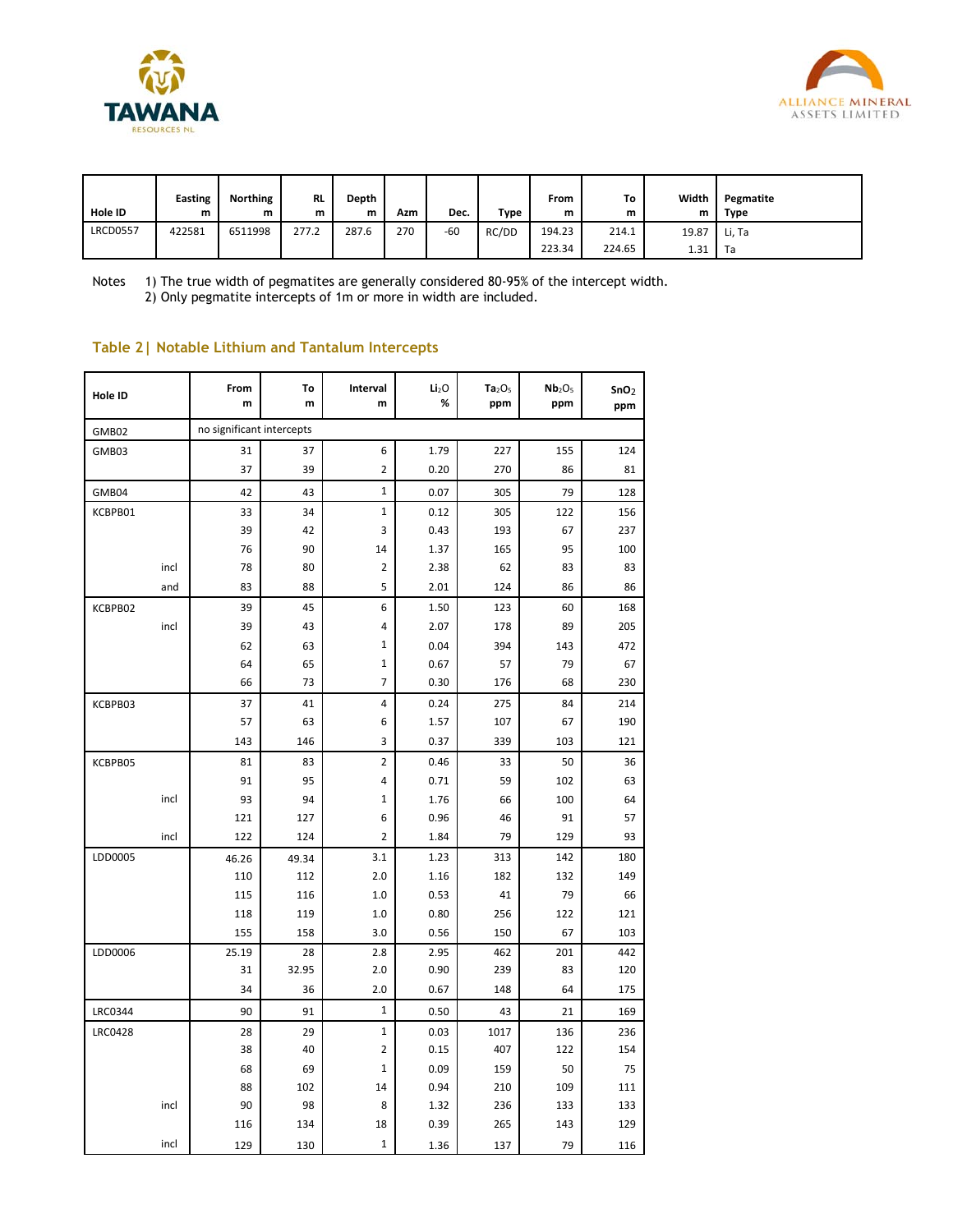



| Hole ID        | From<br>m      | To<br>m    | Interval<br>m              | Li <sub>2</sub> O<br>% | Ta <sub>2</sub> O <sub>5</sub><br>ppm | Nb <sub>2</sub> O <sub>5</sub><br>ppm | SnO <sub>2</sub><br>ppm |
|----------------|----------------|------------|----------------------------|------------------------|---------------------------------------|---------------------------------------|-------------------------|
| <b>LRC0429</b> | 33             | 34         | $\mathbf 1$                | 0.18                   | 175                                   | 29                                    | 152                     |
|                | 53             | 54         | 1                          | 0.35                   | 103                                   | 50                                    | 246                     |
|                | 88             | 89         | 1                          | 0.20                   | 173                                   | 72                                    | 174                     |
|                | 96             | 110        | 14                         | 0.83                   | 145                                   | 94                                    | 151                     |
| incl           | 97             | 105        | 8                          | 1.19                   | 156                                   | 119                                   | 156                     |
|                | 132            | 142        | 10                         | 0.91                   | 212                                   | 120                                   | 102                     |
| incl           | 136            | 140        | 4                          | 1.65                   | 248                                   | 147                                   | 149                     |
| <b>LRC0430</b> | 66             | 68         | $\overline{2}$             | 0.13                   | 750                                   | 337                                   | 210                     |
|                | 96             | 97         | 1                          | 0.18                   | 190                                   | 43                                    | 175                     |
| LRC0431        | 64             | 65         | 1                          | 0.03                   | 389                                   | 93                                    | 65                      |
|                | 100            | 101        | 1                          | 0.14                   | 388                                   | 93                                    | 177                     |
|                | 119            | 129        | 10                         | 1.13                   | 119                                   | 100                                   | 118                     |
| incl           | 121            | 128        | 7                          | 1.38                   | 130                                   | 106                                   | 132                     |
|                | 146            | 152        | 6                          | 0.97                   | 99                                    | 75                                    | 96                      |
| incl           | 148            | 151        | 3                          | 1.56                   | 114                                   | 93                                    | 136                     |
| <b>LRC0432</b> | 70             | 71         | 1                          | 0.19                   | 223                                   | 79                                    | 85                      |
|                | 135            | 145        | 10                         | 0.93                   | 125                                   | 96                                    | 119                     |
| incl           | 136            | 141        | 5                          | 1.21                   | 94                                    | 96                                    | 122                     |
|                | 153            | 168        | 15                         | 1.35                   | 115                                   | 98                                    | 93                      |
| incl           | 155            | 166        | 11                         | 1.64                   | 118                                   | 100                                   | 91                      |
| <b>LRC0433</b> | 97             | 98         | $\mathbf 1$                | 0.03                   | 179                                   | 93                                    | 65                      |
|                | 127            | 128        | 1                          | 0.03                   | 201                                   | 129                                   | 85                      |
|                | 138            | 154        | 16                         | 0.75                   | 154                                   | 105                                   | 109                     |
| incl           | 148            | 152        | 4                          | 1.24                   | 129                                   | 117                                   | 105                     |
|                | 162            | 165        | 3                          | 0.85                   | 110                                   | 98                                    | 71                      |
| <b>LRC0434</b> | $\overline{7}$ | 8          | 1                          | 0.07                   | 190                                   | 43                                    | 80                      |
|                | 69             | 72         | 3                          | 0.02                   | 181                                   | 117                                   | 79                      |
|                | 148            | 152        | 4                          | 0.43                   | 172                                   | 82                                    | 120                     |
|                | 168            | 170        | 2                          | 0.12                   | 182                                   | 61                                    | 94                      |
|                | 187            | 188        | 1                          | 0.43                   | 133                                   | 72                                    | 248                     |
|                | 188            | 194        | 6                          | 0.07                   | 279                                   | 113                                   | 111                     |
|                | 206            | 207        | 1                          | 0.19                   | 641                                   | 114                                   | 145                     |
| <b>LRC0435</b> | $\mathbf 2$    | 3          | 1                          | 0.08                   | 156                                   | 50                                    | 75                      |
|                | 137            | 138        | $\mathbf 1$                | 0.17                   | 154                                   | 57                                    | 135                     |
|                | 140            | 163        | 23                         | 1.00                   | 106                                   | 105                                   | 106                     |
| incl           | 143            | 144        | $\mathbf 1$                | 1.63                   | 269                                   | 157                                   | 151                     |
| and            | 149            | 157        | 8                          | 1.36                   | 74                                    | 110                                   | 73                      |
| and            | 161            | 162        | $\mathbf 1$                | 1.75                   | 68                                    | 86                                    | 89                      |
|                | 186<br>187     | 187        | $\mathbf 1$<br>$\mathbf 2$ | 0.34<br>0.05           | 67                                    | 36                                    | 122<br>112              |
|                |                | 189        | $\mathbf 1$                |                        | 502                                   | 172                                   |                         |
|                | 195            | 196        |                            | 0.18                   | 413                                   | 293                                   | 513                     |
| LRC0436        | 27             | 28         | $\mathbf 1$                | 0.10                   | 287                                   | 107                                   | 70                      |
|                | 99<br>118      | 100<br>139 | $\mathbf{1}$<br>21         | 0.22<br>0.81           | 164<br>207                            | 50<br>92                              | 102<br>115              |
| incl           | 126            | 133        | $\overline{7}$             | 1.59                   | 251                                   | 123                                   | 136                     |
|                | 148            | 156        | 8                          | 0.87                   | 157                                   | 89                                    | 125                     |
| incl           | 152            | 156        | 4                          | 1.47                   | 119                                   | 93                                    | 118                     |
|                | 157            | 159        | $\mathbf 2$                | 0.04                   | 177                                   | 107                                   | 78                      |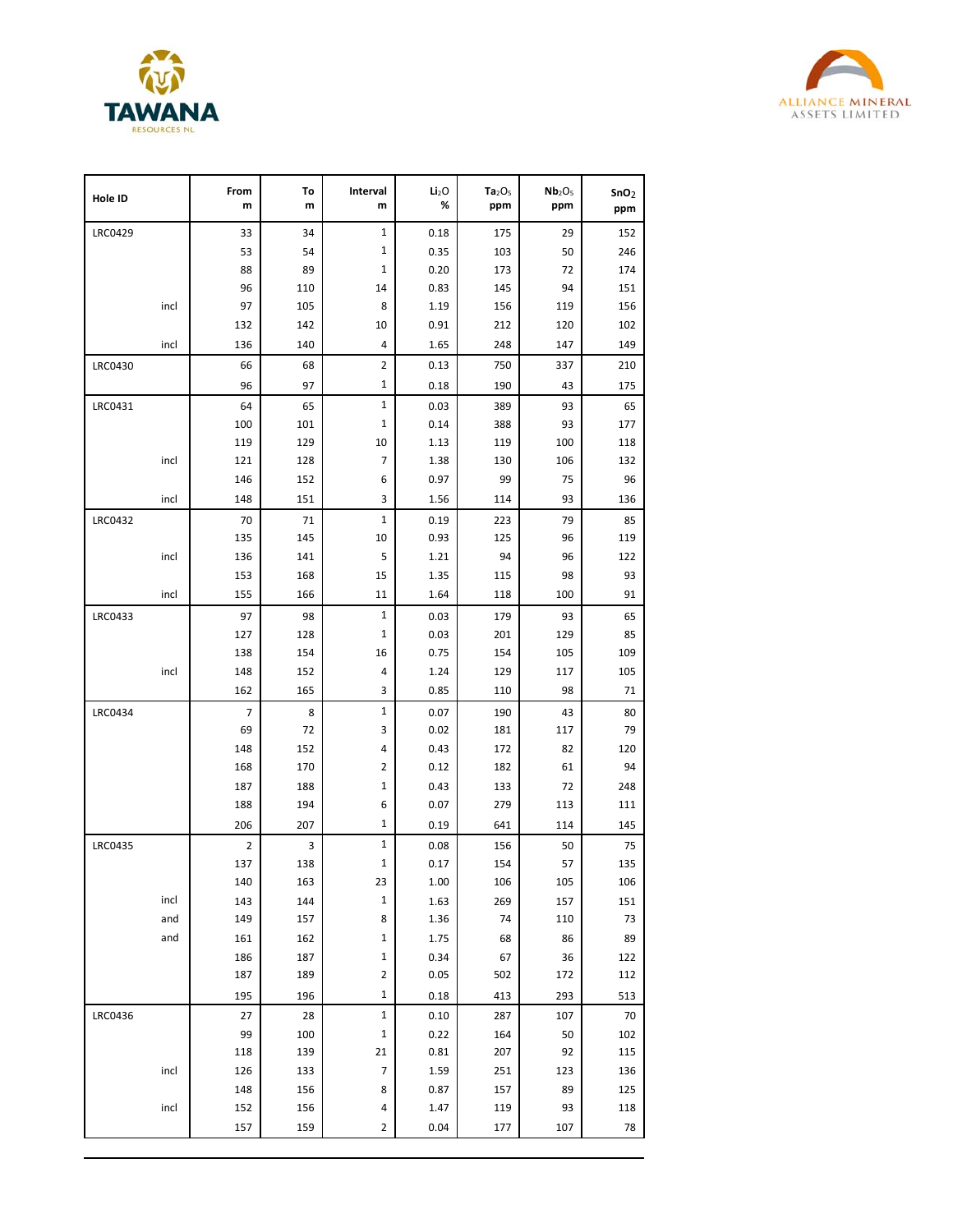



| Hole ID        |      | From<br>m  | To<br>m    | Interval<br>m  | Li <sub>2</sub> O<br>% | Ta <sub>2</sub> O <sub>5</sub><br>ppm | Nb <sub>2</sub> O <sub>5</sub><br>ppm | SnO <sub>2</sub><br>ppm |
|----------------|------|------------|------------|----------------|------------------------|---------------------------------------|---------------------------------------|-------------------------|
| <b>LRC0437</b> |      | 73         | 74         | 1              | 0.04                   | 188                                   | 86                                    | 43                      |
|                |      | 106        | 112        | 6              | 0.25                   | 236                                   | 94                                    | 53                      |
|                |      | 112        | 117        | 5              | 0.74                   | 182                                   | 73                                    | 104                     |
|                |      | 128        | 129        | $\mathbf 1$    | 0.31                   | 21                                    | 14                                    | 107                     |
|                |      | 131        | 155        | 24             | 0.53                   | 251                                   | 128                                   | 112                     |
|                | incl | 138        | 140        | 2              | 1.37                   | 161                                   | 190                                   | 85                      |
|                | and  | 143        | 144        | 1              | 1.64                   | 195                                   | 79                                    | 316                     |
|                |      | 177        | 181        | 4              | 0.98                   | 111                                   | 93                                    | 104                     |
|                |      | 181        | 182        | 1              | 0.08                   | 154                                   | 93                                    | 51                      |
| <b>LRC0438</b> |      | 117        | 133        | 16             | 0.78                   | 171                                   | 82                                    | 92                      |
|                | incl | 125        | 128        | 3              | 1.57                   | 176                                   | 84                                    | 94                      |
|                |      | 133        | 134        | 1              | 0.20                   | 206                                   | 86                                    | 74                      |
|                |      | 152        | 163        | 11             | 0.87                   | 206                                   | 129                                   | 110                     |
|                | incl | 155        | 158        | 3              | 1.77                   | 137                                   | 83                                    | 117                     |
|                |      | 167        | 169        | 2              | 0.35                   | 79                                    | 39                                    | 119                     |
|                |      | 184<br>184 | 187        | 3<br>2         | 1.81<br>2.51           | 88                                    | 88                                    | 74<br>95                |
|                | incl |            | 186        | 1              |                        | 114                                   | 108                                   |                         |
|                |      | 187        | 188        |                | 0.14                   | 195                                   | 86                                    | 165                     |
| <b>LRC0439</b> |      | 116        | 121        | 5              | 0.70                   | 197                                   | 86                                    | 172                     |
|                | incl | 118        | 119        | 1              | 1.40                   | 71                                    | 79                                    | 166                     |
|                |      | 123        | 124        | 1              | 0.05                   | 590                                   | 129                                   | 124                     |
| <b>LRC0440</b> |      | 124        | 133        | 9              | 0.71                   | 163                                   | 85                                    | 125                     |
|                | incl | 124<br>133 | 127        | 3<br>3         | 1.06                   | 200                                   | 114<br>102                            | 134<br>99               |
|                |      | 140        | 136<br>142 | $\overline{2}$ | 0.11<br>0.04           | 165<br>206                            | 111                                   | 83                      |
|                |      |            |            | 3              |                        |                                       |                                       |                         |
| LRC0441        |      | 110<br>114 | 113<br>129 | 15             | 0.11<br>1.11           | 1295<br>93                            | 465<br>78                             | 162<br>100              |
|                | incl | 120        | 127        | 7              | 1.56                   | 64                                    | 59                                    | 91                      |
|                |      | 129        | 130        | 1              | 0.04                   | 153                                   | 57                                    | 122                     |
| <b>LRC0442</b> |      | 103        |            | 1              | 0.48                   |                                       |                                       | 108                     |
|                |      | 104        | 104<br>106 | 2              | 0.09                   | 89<br>222                             | 193<br>154                            | 86                      |
|                |      | 99         | 101        | 2              | 0.12                   | 190                                   | 65                                    | 102                     |
| <b>LRC0444</b> |      | 105        | 106        | 1              | 0.40                   | 20                                    | 14                                    | 147                     |
|                |      | 118        | 119        | 1              | 0.19                   | 177                                   | 72                                    | 77                      |
|                |      | 121        | 122        | $\mathbf{1}$   | 0.09                   | 184                                   | 122                                   | 90                      |
|                |      | 168        | 169        | $\mathbf 1$    | 0.27                   | 203                                   | 107                                   | 121                     |
| <b>LRC0445</b> |      | 116        | 134        | 18             | 0.74                   | 184                                   | 95                                    | 116                     |
|                | incl | 117        | 120        | 3              | 1.77                   | 318                                   | 105                                   | 157                     |
|                |      | 140        | 141        | 1              | 0.14                   | 278                                   | 86                                    | 84                      |
| <b>LRC0446</b> |      | 9          | 11         | $\overline{2}$ | 0.01                   | 285                                   | 65                                    | 233                     |
|                |      | 107        | 110        | 3              | 0.06                   | 218                                   | 126                                   | 82                      |
|                |      | 125        | 126        | $\mathbf 1$    | 0.12                   | 338                                   | 122                                   | 137                     |
|                |      | 135        | 138        | 3              | 0.65                   | 140                                   | 100                                   | 98                      |
|                |      | 142        | 144        | $\mathbf 2$    | 0.05                   | 460                                   | 201                                   | 201                     |
|                |      | 158        | 161        | 3              | 0.96                   | 125                                   | 102                                   | 104                     |
|                | incl | 159        | 160        | 1              | 1.37                   | 162                                   | 114                                   | 131                     |
|                |      | 172        | 173        | 1              | 0.12                   | 790                                   | 129                                   | 145                     |
| <b>LRC0447</b> |      | 15         | 18         | 3              | 0.04                   | 208                                   | 124                                   | 162                     |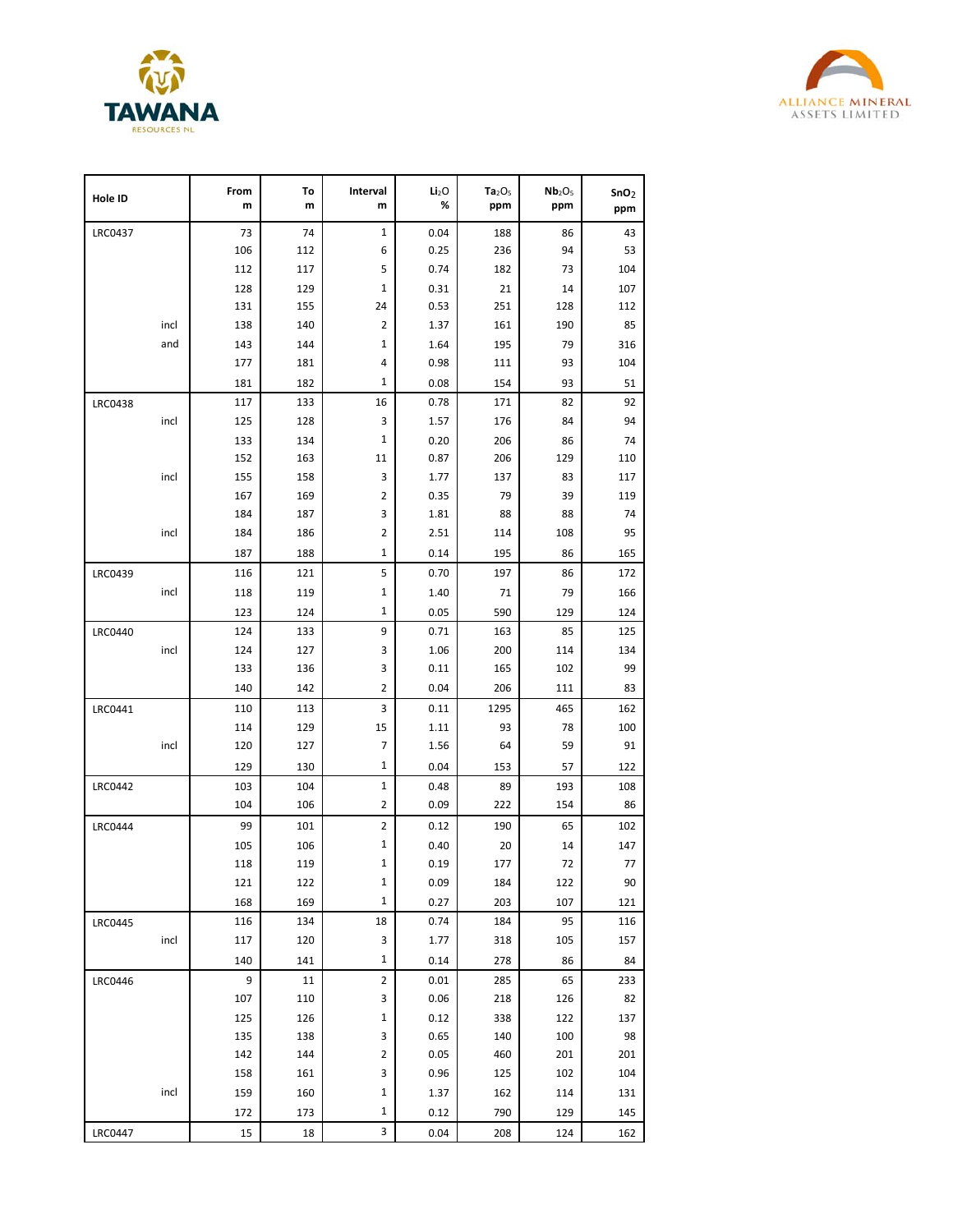



| Hole ID        |      | From<br>m  | To<br>m        | Interval<br>m  | Li <sub>2</sub> O<br>% | Ta <sub>2</sub> O <sub>5</sub><br>ppm | Nb <sub>2</sub> O <sub>5</sub><br>ppm | SnO <sub>2</sub><br>ppm |
|----------------|------|------------|----------------|----------------|------------------------|---------------------------------------|---------------------------------------|-------------------------|
|                |      | 128        | 130            | 2              | 0.32                   | 241                                   | 133                                   | 145                     |
| <b>LRC0448</b> |      | 28         | 30             | 2              | 0.49                   | 43                                    | 58                                    | 60                      |
|                |      | 32         | 33             | 1              | 0.06                   | 170                                   | 107                                   | 210                     |
|                |      | 34         | 36             | 2              | 0.47                   | 131                                   | 97                                    | 122                     |
| <b>LRC0449</b> |      | 19         | 20             | $\mathbf 1$    | 0.21                   | 199                                   | 129                                   | 138                     |
|                |      | 20         | 22             | 2              | 0.74                   | 85                                    | 93                                    | 135                     |
|                |      | 24         | 25             | 1              | 0.07                   | 181                                   | 136                                   | 137                     |
|                |      | 198        | 202            | 4              | 0.79                   | 184                                   | 113                                   | 80                      |
| <b>LRC0450</b> |      | 35         | 36             | 1              | 0.42                   | 208                                   | 172                                   | 170                     |
| <b>LRC0458</b> |      | 158        | 160            | $\overline{2}$ | 0.95                   | 50                                    | 61                                    | 58                      |
|                |      | 164        | 165            | 1              | 0.03                   | 165                                   | 114                                   | 24                      |
|                |      | 172        | 173            | 1              | 0.22                   | 153                                   | 50                                    | 132                     |
| <b>LRC0459</b> |      | 193        | 194            | $\mathbf 1$    | 0.60                   | 85                                    | 100                                   | 80                      |
|                |      | 195        | 196            | 1              | 0.45                   | 79                                    | 107                                   | 67                      |
| <b>LRC0460</b> |      | 35         | 36             | $\mathbf 1$    | 0.01                   | 327                                   | 93                                    | 57                      |
|                |      | 135        | 140            | 5              | 1.15                   | 113                                   | 117                                   | 55                      |
|                |      | 142        | 143            | $\mathbf 1$    | 0.46                   | 282                                   | 122                                   | 88                      |
| LRC0461        |      | 16         | 17             | 1              | 0.71                   | 111                                   | 86                                    | 71                      |
|                |      | 114        | 120            | 6              | 1.07                   | 75                                    | 84                                    | 74                      |
|                |      | 121        | 122            | 1              | 0.08                   | 203                                   | 100                                   | 30                      |
|                |      | 123        | 129            | 6              | 0.75                   | 96                                    | 81                                    | 47                      |
|                | incl | 124        | 126            | 2              | 1.44                   | 68                                    | 72                                    | 51                      |
| <b>LRC0462</b> |      | 85         | 86             | $\mathbf 1$    | 0.40                   | 15                                    | $\overline{7}$                        | 126                     |
|                |      | 87         | 88             | 1              | 0.30                   | 159                                   | 43                                    | 127                     |
|                |      | 140        | 141            | 1              | 0.09                   | 209                                   | 107                                   | 102                     |
|                | incl | 141        | 150            | 9              | 0.70                   | 89                                    | 103                                   | 51                      |
|                |      | 146<br>162 | 147<br>165     | 1<br>3         | 1.30<br>0.35           | 60<br>85                              | 86<br>143                             | 48<br>49                |
|                |      | 166        | 167            | 1              | 0.10                   |                                       | 143                                   | 65                      |
| <b>LRC0463</b> |      | 87         | 88             | $\mathbf 1$    |                        | 160                                   | 57                                    | 86                      |
|                |      | 114        | 115            | 1              | 0.07<br>0.17           | 153<br>392                            | 72                                    | 64                      |
|                |      | 115        | 117            | 2              | 0.33                   | 114                                   | 47                                    | 120                     |
|                |      | 132        | 146            | 14             | 1.19                   | 77                                    | 93                                    | 59                      |
|                |      | 215        | 217            | 2              | 0.34                   | 605                                   | 65                                    | 357                     |
| <b>LRC0464</b> |      | 109        | 130            | 21             | 1.12                   | 114                                   | 81                                    | 91                      |
|                | incl | $111\,$    | 113            | 2              | 1.79                   | 66                                    | 82                                    | 120                     |
|                | and  | 121        | 129            | 8              | 1.72                   | 97                                    | 85                                    | 70                      |
|                |      | 131        | 133            | 2              | 0.07                   | 232                                   | 104                                   | 50                      |
|                |      | 142        | 143            | 1              | 0.31                   | 22                                    | 29                                    | 90                      |
|                |      | 146        | 147            | 1              | 0.05                   | 284                                   | 136                                   | 107                     |
| <b>LRC0465</b> |      | 6          | $\overline{7}$ | $\mathbf 1$    | 0.03                   | 322                                   | 93                                    | 1881                    |
|                |      | 93         | 113            | 20             | $1.27\,$               | 126                                   | 78                                    | 100                     |
|                | incl | 94         | 95             | $\mathbf 1$    | 3.00                   | 48                                    | 43                                    | 293                     |
|                | and  | 97         | 103            | 6              | 1.95                   | 68                                    | 51                                    | 91                      |
| <b>LRC0466</b> |      | 83         | 85             | $\overline{2}$ | 0.10                   | 304                                   | 75                                    | 113                     |
| incl           |      | 111<br>116 | 125<br>120     | 14<br>4        | 0.79<br>1.68           | 126<br>84                             | 83<br>100                             | 96<br>90                |
|                |      | 127        | 135            | 8              | 0.07                   | 391                                   | 140                                   | 106                     |
|                |      |            |                |                |                        |                                       |                                       |                         |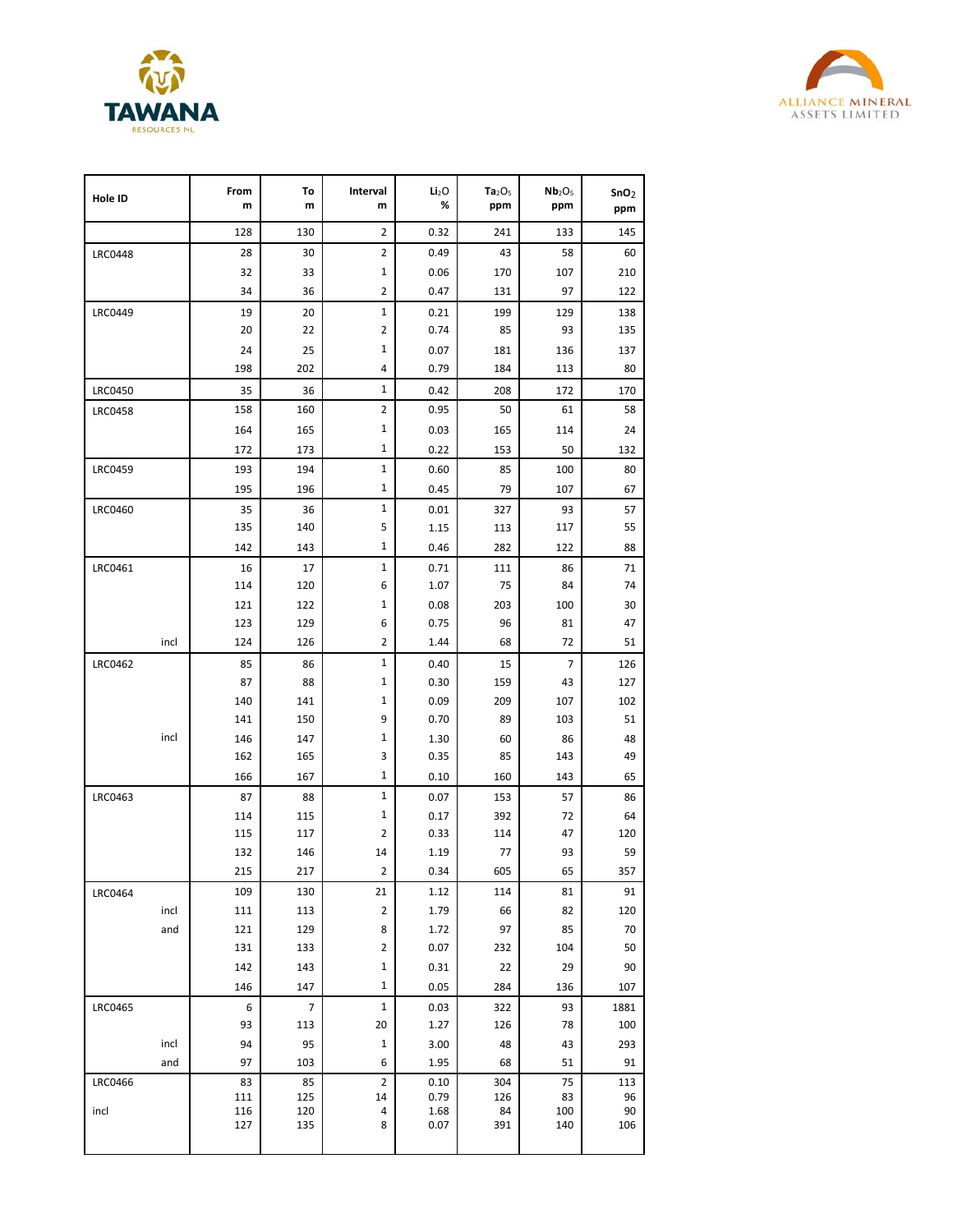



| Hole ID        | From<br>m      | To<br>m | Interval<br>m  | Li <sub>2</sub> O<br>% | Ta <sub>2</sub> O <sub>5</sub><br>ppm | Nb <sub>2</sub> O <sub>5</sub><br>ppm | SnO <sub>2</sub><br>ppm |
|----------------|----------------|---------|----------------|------------------------|---------------------------------------|---------------------------------------|-------------------------|
| <b>LRC0467</b> | 98             | 110     | 12             | 0.75                   | 276                                   | 140                                   | 137                     |
| incl           | 99             | 101     | 2              | 1.24                   | 233                                   | 151                                   | 109                     |
| and            | 106            | 108     | 2              | 1.30                   | 249                                   | 122                                   | 138                     |
|                | 130            | 145     | 15             | 0.59                   | 136                                   | 79                                    | 116                     |
| incl           | 131            | 133     | $\overline{2}$ | 1.68                   | 188                                   | 111                                   | 174                     |
| <b>LRC0469</b> | 201            | 202     | 1              | 0.31                   | 79                                    | 50                                    | 189                     |
| <b>LRC0473</b> | 6              | 7       | 1              | 0.04                   | 346                                   | 36                                    | 188                     |
| <b>LRC0478</b> | 90             | 98      | 8              | 0.68                   | 222                                   | 114                                   | 111                     |
| incl           | 93             | 94      | 1              | 1.34                   | 237                                   | 114                                   | 142                     |
|                | 102            | 108     | 6              | 0.29                   | 169                                   | 101                                   | 101                     |
|                | 153            | 154     | 1              | 0.07                   | 228                                   | 165                                   | 142                     |
|                | 154            | 162     | 8              | 1.78                   | 234                                   | 210                                   | 129                     |
| incl           | 154            | 155     | 1              | 2.33                   | 107                                   | 107                                   | 103                     |
| and            | 156            | 160     | 4              | 2.42                   | 326                                   | 308                                   | 175                     |
|                | 162            | 165     | 3              | 0.08                   | 440                                   | 286                                   | 178                     |
| <b>LRC0479</b> | 108            | 112     | 4              | 1.26                   | 148                                   | 84                                    | 88                      |
|                | 120            | 121     | 1              | 0.03                   | 272                                   | 114                                   | 85                      |
|                | 146            | 147     | 1              | 0.03                   | 492                                   | 436                                   | 25                      |
|                | 190            | 191     | 1              | 0.03                   | 153                                   | 86                                    | 61                      |
| <b>LRC0480</b> | 126            | 128     | $\overline{2}$ | 0.52                   | 235                                   | 101                                   | 117                     |
|                | 130            | 131     | 1              | 0.04                   | 346                                   | 93                                    | 85                      |
|                | 162            | 163     | 1              | 0.25                   | 204                                   | 157                                   | 156                     |
| <b>LRC0481</b> | 120            | 122     | 2              | 0.03                   | 292                                   | 115                                   | 125                     |
|                | 124            | 131     | 7              | 0.69                   | 226                                   | 111                                   | 97                      |
| incl           | 124            | 127     | 3              | 1.30                   | 114                                   | 81                                    | 79                      |
|                | 153            | 158     | 5              | 0.42                   | 227                                   | 221                                   | 87                      |
| incl           | 157            | 158     | 1              | 1.20                   | 216                                   | 408                                   | 126                     |
|                | 158            | 161     | 3              | 0.55                   | 59                                    | 74                                    | 55                      |
|                | 161            | 162     | 1              | 0.08                   | 786                                   | 487                                   | 173                     |
|                | 175            | 176     | 1              | 0.44                   | 22                                    | 14                                    | 301                     |
|                | 178            | 180     | 2              | 0.02                   | 377                                   | 179                                   | 63                      |
| <b>LRC0482</b> | 6              | 7       | 1              | 0.01                   | 230                                   | 86                                    | 1306                    |
|                | 131            | 136     | 5              | 1.36                   | 271                                   | 120                                   | 107                     |
| incl           | 133            | 136     | 3              | 1.85                   | 252                                   | 124                                   | 126                     |
|                | 166            | 167     | 1              | 0.09                   | 219                                   | 136                                   | 39                      |
| LRC0483        | 50             | 51      | 1              | 0.04                   | 208                                   | 50                                    | 57                      |
|                | 117            | 119     | 2              | 0.06                   | 509                                   | 251                                   | 83                      |
|                | 119            | 120     | 1              | 0.32                   | 16                                    | 14                                    | 72                      |
|                | 124            | 127     | 3              | 0.31                   | 115                                   | 81                                    | 119                     |
|                | 133            | 137     | 4              | 0.16                   | 261                                   | 143                                   | 133                     |
|                | 137            | 138     | 1              | 0.48                   | 38                                    | 29                                    | 179                     |
|                | 139            | 140     | 1              | 0.15                   | 466                                   | 129                                   | 150                     |
|                | 152            | 157     | 5              | 0.89                   | 188                                   | 96                                    | 74                      |
| incl           | 153            | 156     | 3              | 1.39                   | 136                                   | 95                                    | 62                      |
| <b>LRC0484</b> | $\overline{7}$ | 8       | 1              | 0.01                   | 601                                   | 293                                   | 1650                    |
|                | 151            | 152     | 1              | 0.03                   | 453                                   | 93                                    | 194                     |
| <b>LRC0485</b> | 104            | 109     | 5              | 0.53                   | 206                                   | 140                                   | 181                     |
|                | 114            | 115     | $\mathbf 1$    | 0.11                   | 238                                   | 114                                   | 67                      |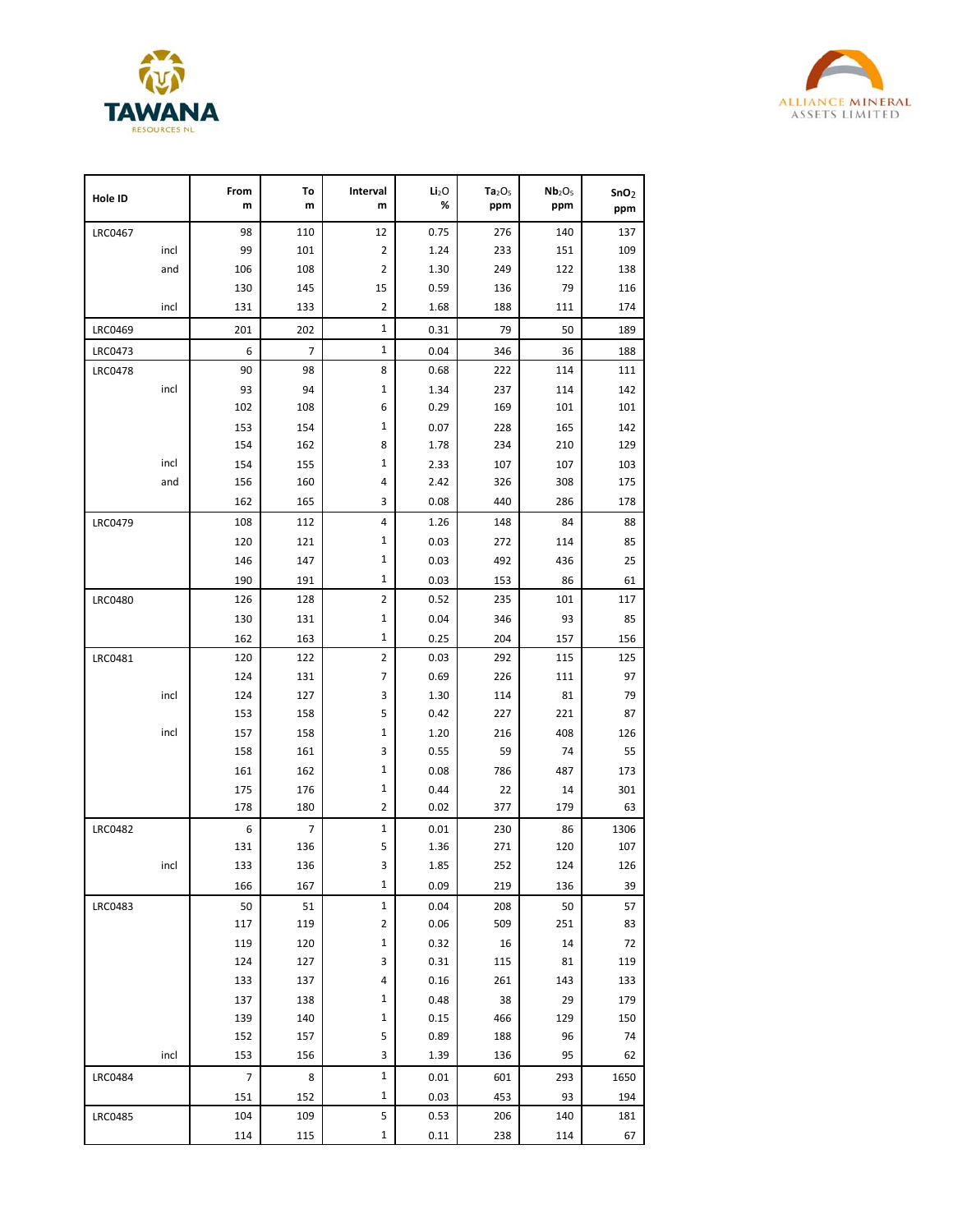



| Hole ID        | From<br>m  | To<br>m    | Interval<br>m                | Li <sub>2</sub> O<br>% | Ta <sub>2</sub> O <sub>5</sub><br>ppm | Nb <sub>2</sub> O <sub>5</sub><br>ppm | SnO <sub>2</sub><br>ppm |
|----------------|------------|------------|------------------------------|------------------------|---------------------------------------|---------------------------------------|-------------------------|
|                | 153        | 156        | 3                            | 0.92                   | 32                                    | 55                                    | 68                      |
| incl           | 154        | 155        | 1                            | 1.36                   | 37                                    | 79                                    | 76                      |
|                | 156        | 157        | 1                            | 0.16                   | 219                                   | 86                                    | 119                     |
|                | 169        | 175        | 6                            | 1.11                   | 90                                    | 97                                    | 92                      |
| incl           | 169        | 172        | 3                            | 1.72                   | 48                                    | 81                                    | 98                      |
| <b>LRC0486</b> | 26         | 27         | $\mathbf 1$                  | 0.05                   | 864                                   | 129                                   | 409                     |
|                | 74         | 75         | 1                            | 0.55                   | 62                                    | 36                                    | 300                     |
|                | 78         | 79         | 1                            | 0.73                   | 54                                    | 21                                    | 76                      |
|                | 79         | 80         | 1                            | 0.04                   | 863                                   | 143                                   | 113                     |
|                | 103        | 105        | 2                            | 1.43                   | 212                                   | 297                                   | 305                     |
|                | 107        | 108        | 1                            | 0.10                   | 216                                   | 93                                    | 174                     |
|                | 108        | 109        | 1                            | 0.30                   | 24                                    | 29                                    | 110                     |
|                | 124        | 128        | 4                            | 0.68                   | 106                                   | 82                                    | 79                      |
| incl           | 125        | 126        | 1                            | 1.31                   | 48                                    | 50                                    | 64                      |
| <b>LRC0506</b> | 22         | 23         | $\mathbf{1}$                 | 0.20                   | 302                                   | 308                                   | 236                     |
| <b>LRC0507</b> | 37         | 38         | 1                            | 0.03                   | 234                                   | 43                                    | 100                     |
| <b>LRC0509</b> | 19         | 20         | $\mathbf{1}$                 | 0.03                   | 220                                   | 50                                    | 76                      |
| <b>LRC0518</b> | 25         | 28         | 3                            | 0.01                   | 557                                   | 224                                   | 69                      |
|                | 111        | 117        | 6                            | 1.28                   | 93                                    | 107                                   | 137                     |
| incl           | 113        | 116        | 3                            | 1.74                   | 133                                   | 146                                   | 182                     |
| <b>LRC0520</b> | 34         | 40         | 6                            | 1.99                   | 52                                    | 22                                    | 159                     |
| incl           | 36         | 37         | 1                            | 5.05                   | 22                                    | -5                                    | 362                     |
| and            | 37         | 38         | 1                            | 2.68                   | 134                                   | 43                                    | 311                     |
| <b>LRC0521</b> | 49         | 54         | 5                            | 0.78                   | 529                                   | 256                                   | 193                     |
| incl           | 51         | 52         | $\mathbf{1}$                 | 2.25                   | 933                                   | 229                                   | 316                     |
| <b>LRC0523</b> | 48         | 50         | $\overline{2}$               | 0.32                   | 566                                   | 454                                   | 147                     |
| <b>LRC0524</b> | 63         | 66         | 3                            | 1.04                   | 108                                   | 81                                    | 154                     |
| incl           | 64         | 66         | $\overline{2}$               | 1.33                   | 120                                   | 97                                    | 163                     |
| <b>LRC0525</b> | 42         | 45         | 3                            | 0.02                   | 177                                   | 76                                    | 148                     |
|                | 24         | 27         | 3                            | 0.02                   | 358                                   | 112                                   | 118                     |
|                | 77         | 79         | 2                            | 0.14                   | 342                                   | 136                                   | 181                     |
|                | 98         | 99         | 1                            | 0.12                   | 300                                   | 122                                   | 95                      |
| <b>LRC0527</b> | 17         | 18         | 1                            | 0.08                   | 199                                   | 57                                    | 74                      |
|                | 18         | 22         | 4                            | 0.34                   | 32                                    | 23                                    | 154                     |
|                | 24         | 26         | $\overline{\mathbf{c}}$      | 0.04                   | 272                                   | 65                                    | 151                     |
|                | 26         | 38         | 12                           | 0.57                   | 122                                   | 93                                    | 116                     |
| incl           | 27         | 28         | $\mathbf 1$                  | 1.52                   | 109                                   | 107                                   | 83                      |
|                | 39         | 40         | $\mathbf{1}$                 | 0.20                   | 168                                   | 64                                    | 197                     |
|                | 64         | 66         | $\overline{2}$               | 0.09                   | 341                                   | 100                                   | 167                     |
|                | $71\,$     | 75         | 4                            | 0.07                   | 245                                   | 97                                    | 84                      |
|                | 78         | 79         | $\mathbf{1}$<br>$\mathbf{1}$ | 0.08                   | 256                                   | 43                                    | 38                      |
|                | 109<br>121 | 110<br>124 | 3                            | 0.31<br>0.12           | 17<br>301                             | 14<br>98                              | 127<br>99               |
|                | 128        | 129        | $\mathbf 1$                  | 0.09                   | 299                                   | 79                                    | 48                      |
|                | 39         | 41         | $\overline{2}$               | 0.09                   | 217                                   | 54                                    | 124                     |
| <b>LRC0528</b> | 94         | 95         | $\mathbf{1}$                 | 0.06                   | 451                                   | 93                                    | 171                     |
|                | 129        | 131        | $\overline{2}$               | 0.68                   | 84                                    | 86                                    | 73                      |
|                | 133        | 134        | $\mathbf 1$                  | 0.03                   | 176                                   | 107                                   | 43                      |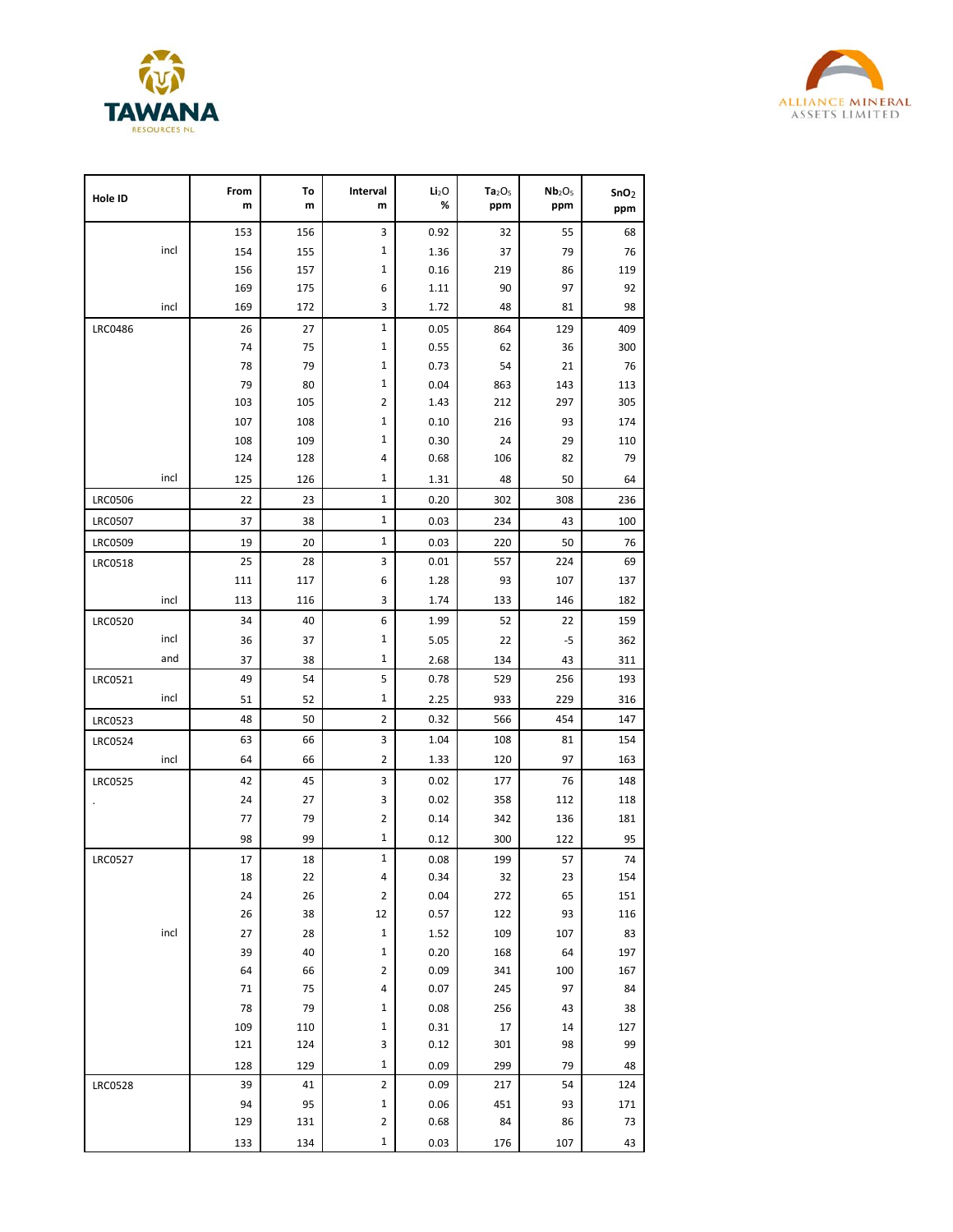



| Hole ID        |      | From<br>m      | To<br>m    | Interval<br>m    | Li <sub>2</sub> O<br>% | Ta <sub>2</sub> O <sub>5</sub><br>ppm | Nb <sub>2</sub> O <sub>5</sub><br>ppm | SnO <sub>2</sub><br>ppm |
|----------------|------|----------------|------------|------------------|------------------------|---------------------------------------|---------------------------------------|-------------------------|
| <b>LRC0529</b> |      | $\overline{7}$ | 9          | $\overline{2}$   | 0.03                   | 175                                   | 72                                    | 65                      |
|                |      | 34             | 37         | 3                | 0.39                   | 304                                   | 133                                   | 187                     |
|                |      | 39             | 40         | 1                | 0.09                   | 179                                   | 64                                    | 121                     |
|                |      | 62             | 65         | 3                | 0.62                   | 199                                   | 105                                   | 177                     |
|                | incl | 63             | 64         | 1                | 1.27                   | 230                                   | 136                                   | 135                     |
|                |      | 93             | 97         | 4                | 0.80                   | 360                                   | 145                                   | 84                      |
|                | incl | 93             | 95         | 2                | 1.37                   | 562                                   | 165                                   | 115                     |
|                |      | 126            | 127        | 1                | 0.04                   | 398                                   | 86                                    | 65                      |
|                |      | 183            | 184        | $\mathbf 1$      | 0.06                   | 198                                   | 100                                   | 127                     |
| <b>LRC0530</b> |      | 18             | 19         | 1                | 0.02                   | 249                                   | 143                                   | 79                      |
|                |      | 22             | 27         | 5                | 0.10                   | 203                                   | 103                                   | 226                     |
|                |      | 39             | 41         | 2                | 0.26                   | 429                                   | 76                                    | 209                     |
|                |      | 42             | 58         | 16               | 0.49                   | 280                                   | 114                                   | 146                     |
|                | incl | 48             | 49         | 1                | 1.60                   | 208                                   | 86                                    | 225                     |
|                | and  | 54             | 56         | 2                | 1.72                   | 289                                   | 158                                   | 166                     |
|                |      | 82             | 83         | 1                | 0.14                   | 194                                   | 114                                   | 89                      |
|                |      | 83             | 93         | 10               | 0.50                   | 119                                   | 84                                    | 111                     |
|                |      | 97             | 98         | 1                | 0.09                   | 178                                   | 136                                   | 62                      |
|                |      | 115            | 116        | 1<br>$\mathbf 1$ | 0.16                   | 255                                   | 79                                    | 145                     |
|                |      | 140            | 141        |                  | 0.38                   | 143                                   | 86                                    | 495                     |
| <b>LRC0531</b> |      | 21             | 24         | 3                | 0.06                   | 277                                   | 74                                    | 144                     |
|                |      | 79             | 81         | $\mathbf 2$      | 1.11                   | 131                                   | 97                                    | 76                      |
| <b>LRC0532</b> |      | 52             | 53         | $\mathbf 1$      | 0.03                   | 387                                   | 64                                    | 177                     |
|                |      | 144            | 145        | $\mathbf 1$      | 0.03                   | 270                                   | 86                                    | 84                      |
| <b>LRC0535</b> |      | 1              | 2          | $\mathbf 1$      | 0.04                   | 479                                   | 114                                   | 217                     |
|                |      | 102            | 105        | 3                | 0.03                   | 197                                   | 114                                   | 55                      |
| <b>LRC0544</b> |      | 30             | 31         | $\mathbf 1$      | 0.04                   | 398                                   | 64                                    | 339                     |
|                |      | 92             | 93         | 1                | 0.06                   | 613                                   | 100                                   | 221                     |
|                |      | 110            | 116        | 6                | 0.38                   | 331                                   | 131                                   | 168                     |
|                | incl | 111<br>148     | 112<br>150 | 1<br>2           | 1.71<br>0.27           | 162<br>195                            | 64<br>90                              | 224<br>149              |
|                |      |                |            | 1                |                        |                                       |                                       |                         |
|                |      | 184            | 185        |                  | 0.08                   | 153                                   | 43                                    | 138                     |
| <b>LRC0545</b> | incl | 106            | 112        | 6<br>$\mathbf 1$ | 0.34                   | 365                                   | 88                                    | 170                     |
|                |      | 108<br>128     | 109<br>129 | $\mathbf 1$      | 1.09<br>0.33           | 211<br>16                             | 93<br>21                              | 147<br>157              |
|                |      | 129            | 130        | $\mathbf 1$      | 0.18                   | 173                                   | 79                                    | 112                     |
|                |      | 145            | 146        | $\mathbf{1}$     | 0.44                   | 27                                    | 29                                    | 197                     |
|                |      | 147            | 149        | $\mathbf 2$      | 0.15                   | 353                                   | 211                                   | 213                     |
|                |      | 158            | 160        | $\mathbf 2$      | 0.74                   | 189                                   | 72                                    | 162                     |
|                |      | 167            | 170        | 3                | 0.04                   | 220                                   | 112                                   | 105                     |
| <b>LRC0546</b> |      | 119            | 121        | $\mathbf 2$      | 0.03                   | 206                                   | 100                                   | 70                      |
|                |      | 140            | 143        | 3                | 0.07                   | 155                                   | 112                                   | 130                     |
|                |      | 143            | 144        | $\mathbf{1}$     | 0.33                   | 83                                    | 57                                    | 245                     |
|                |      | 151            | 152        | $\mathbf{1}$     | 0.56                   | 27                                    | 21                                    | 320                     |
|                |      | 181            | 182        | $\mathbf{1}$     | 0.05                   | 297                                   | 79                                    | 338                     |
|                |      | 183            | 193        | 10               | 0.97                   | 74                                    | 63                                    | 217                     |
|                | incl | 184            | 187        | 3                | 1.75                   | 65                                    | 88                                    | 248                     |
|                |      | 193            | 195        | $\mathbf 2$      | 0.14                   | 282                                   | 144                                   | 168                     |
| <b>LRC0547</b> |      | 8              | 9          | $\mathbf{1}$     | 0.03                   | 886                                   | 114                                   | 606                     |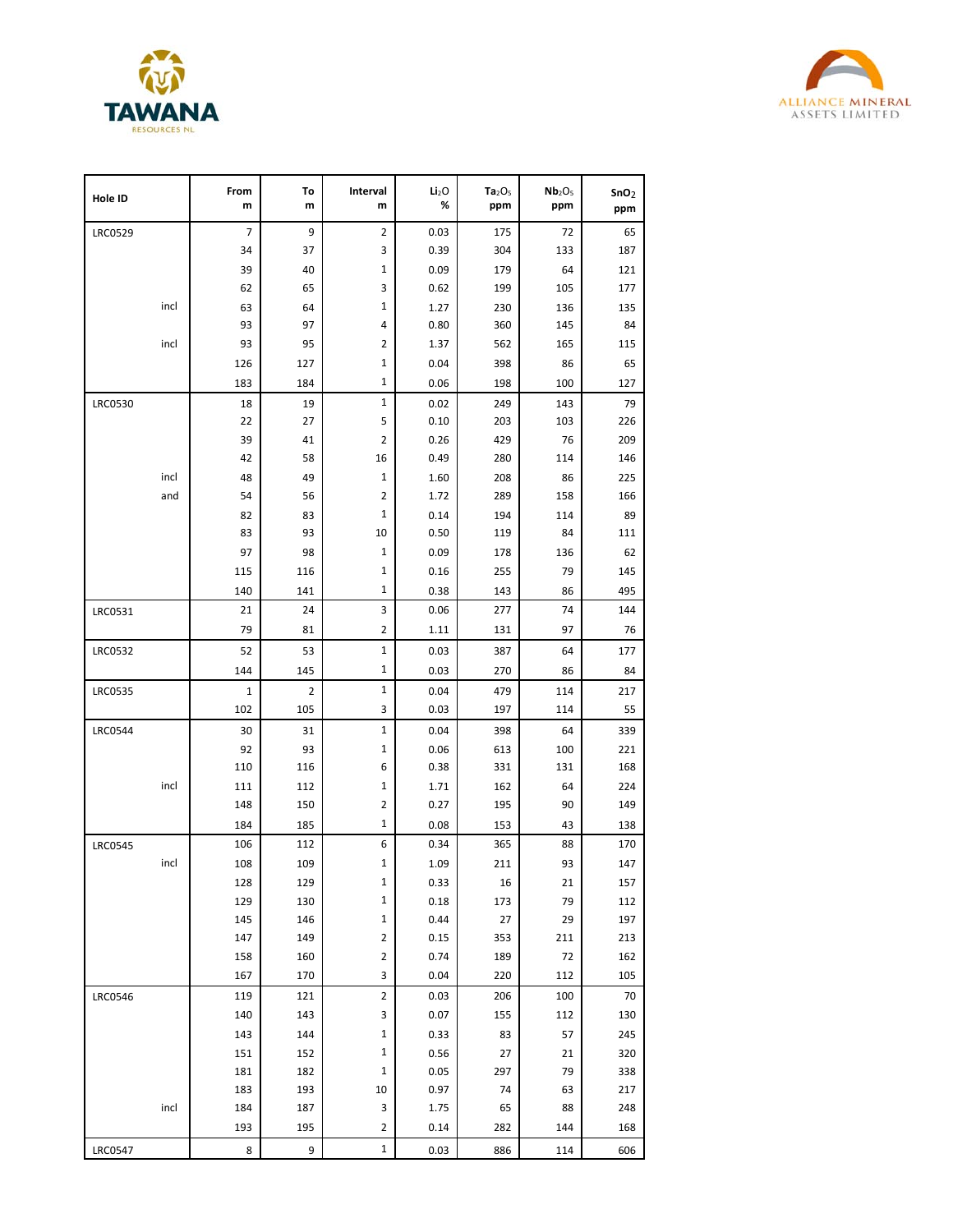



| Hole ID        |      | From<br>m  | To<br>m    | Interval<br>m     | Li <sub>2</sub> O<br>% | Ta <sub>2</sub> O <sub>5</sub><br>ppm | Nb <sub>2</sub> O <sub>5</sub><br>ppm | SnO <sub>2</sub><br>ppm |
|----------------|------|------------|------------|-------------------|------------------------|---------------------------------------|---------------------------------------|-------------------------|
| <b>LRC0548</b> |      | 157        | 159        | $\overline{2}$    | 0.69                   | 1062                                  | 691                                   | 215                     |
|                | incl | 157        | 158        | $\mathbf{1}$      | 1.12                   | 1214                                  | 801                                   | 215                     |
| <b>LRC0549</b> |      | 17         | 18         | $\mathbf{1}$      | 0.05                   | 287                                   | 43                                    | 104                     |
|                |      | 82         | 85         | 3                 | 0.18                   | 202                                   | 64                                    | 85                      |
|                |      | 115        | 120        | 5                 | 0.62                   | 70                                    | 56                                    | 152                     |
|                |      | 120        | 121        | 1                 | 0.29                   | 176                                   | 86                                    | 194                     |
|                |      | 135        | 139        | 4                 | 0.66                   | 227                                   | 141                                   | 190                     |
|                | incl | 138        | 139        | 1                 | 1.51                   | 81                                    | 64                                    | 76                      |
| <b>LRC0550</b> |      | 38         | 40         | $\overline{2}$    | 0.08                   | 397                                   | 43                                    | 99                      |
|                |      | 71         | 72         | 1                 | 0.44                   | 57                                    | 64                                    | 71                      |
|                |      | 73         | 74         | $\mathbf{1}$      | 0.15                   | 276                                   | 107                                   | 41                      |
|                |      | 103        | 108        | 5                 | 1.16                   | 69                                    | 64                                    | 126                     |
|                |      | 110        | 111        | 1                 | 0.27                   | 211                                   | 79                                    | 185                     |
|                |      | 132        | 135        | 3                 | 0.68                   | 92                                    | 74                                    | 130                     |
| <b>LRC0554</b> |      | 93         | 101        | 8                 | 0.75                   | 51                                    | 31                                    | 111                     |
| <b>LRC0555</b> |      | 51         | 52         | $\mathbf{1}$      | 0.14                   | 154                                   | 29                                    | 191                     |
| <b>LRC0565</b> |      | 53         | 54         | $\mathbf{1}$      | 0.07                   | 405                                   | 57                                    | 118                     |
| <b>LRC0566</b> |      | 174        | 175<br>179 | $\mathbf{1}$<br>1 | 0.03                   | 182                                   | 50<br>129                             | 42                      |
| <b>LRC0558</b> |      | 178<br>219 | 238        | 19                | 0.02<br>0.96           | 448<br>57                             | 86                                    | 196<br>53               |
|                | incl | 221        | 228        | 7                 | 1.39                   | 55                                    | 86                                    | 41                      |
|                | and  | 230        | 235        | 5                 | 1.12                   | 52                                    | 95                                    | 57                      |
| <b>LRC0574</b> |      | 13         | 14         | 1                 | 0.01                   | 247                                   | 100                                   | 437                     |
| <b>LRC0588</b> |      | 108        | 113        | 5                 | 0.03                   | 311                                   | 130                                   | 81                      |
|                |      | 128        | 130        | $\overline{2}$    | 0.01                   | 318                                   | 140                                   | 70                      |
|                |      | 133        | 134        | 1                 | 0.03                   | 269                                   | 122                                   | 53                      |
|                |      | 134        | 139        | 5                 | 0.77                   | 127                                   | 101                                   | 82                      |
|                | incl | 136        | 137        | 1                 | 1.55                   | 209                                   | 157                                   | 97                      |
|                |      | 142        | 143        | 1                 | 0.03                   | 151                                   | 93                                    | 74                      |
|                |      | 161        | 165        | 4                 | 0.58                   | 71                                    | 72                                    | 80                      |
|                |      | 166        | 168        | 2                 | 0.04                   | 334                                   | 132                                   | 96                      |
| <b>LRC0589</b> |      | 6          | 7          | 1                 | 0.00                   | 193                                   | 72                                    | 465                     |
|                |      | 28         | 29         | 1                 | 0.01                   | 496                                   | 129                                   | 66                      |
|                |      | 123        | 129        | 6                 | $1.16\,$               | 213                                   | 126                                   | 139                     |
|                | incl | 126        | 129        | 3                 | 1.93                   | 196                                   | 121                                   | 185                     |
|                |      | 129        | 132        | 3                 | 0.17                   | 345                                   | 291                                   | 160                     |
|                |      | 133<br>157 | 138<br>162 | 5<br>5            | 0.39<br>0.09           | 43<br>401                             | 65<br>223                             | 52<br>146               |
| <b>LRC0590</b> |      | 47         | 48         | $\mathbf 1$       | 0.05                   | 383                                   | 100                                   | 309                     |
|                |      | 143        | 144        | $\mathbf{1}$      | 0.26                   | 159                                   | 79                                    | 110                     |
|                |      | 152        | 153        | $\mathbf 1$       | 0.09                   | 171                                   | 100                                   | 90                      |
|                |      | 158        | 165        | 7                 | 0.72                   | 297                                   | 204                                   | 180                     |
|                | incl | 158        | 159        | $\mathbf 1$       | 0.01                   | 619                                   | 458                                   | 24                      |
|                | and  | 159        | 162        | 3                 | 1.50                   | 303                                   | 215                                   | 301                     |
|                |      | 195        | 196        | $\mathbf{1}$      | 1.67                   | 214                                   | 193                                   | 126                     |
| <b>LRC0591</b> |      | 174        | 184        | 10                | 0.06                   | 165                                   | 87                                    | 82                      |
| LRC0592        |      | 114        | 115        | $\mathbf 1$       | 0.06                   | 160                                   | 72                                    | 102                     |
|                |      | 125        | 126        | $\mathbf 1$       | 0.07                   | 287                                   | 172                                   | 70                      |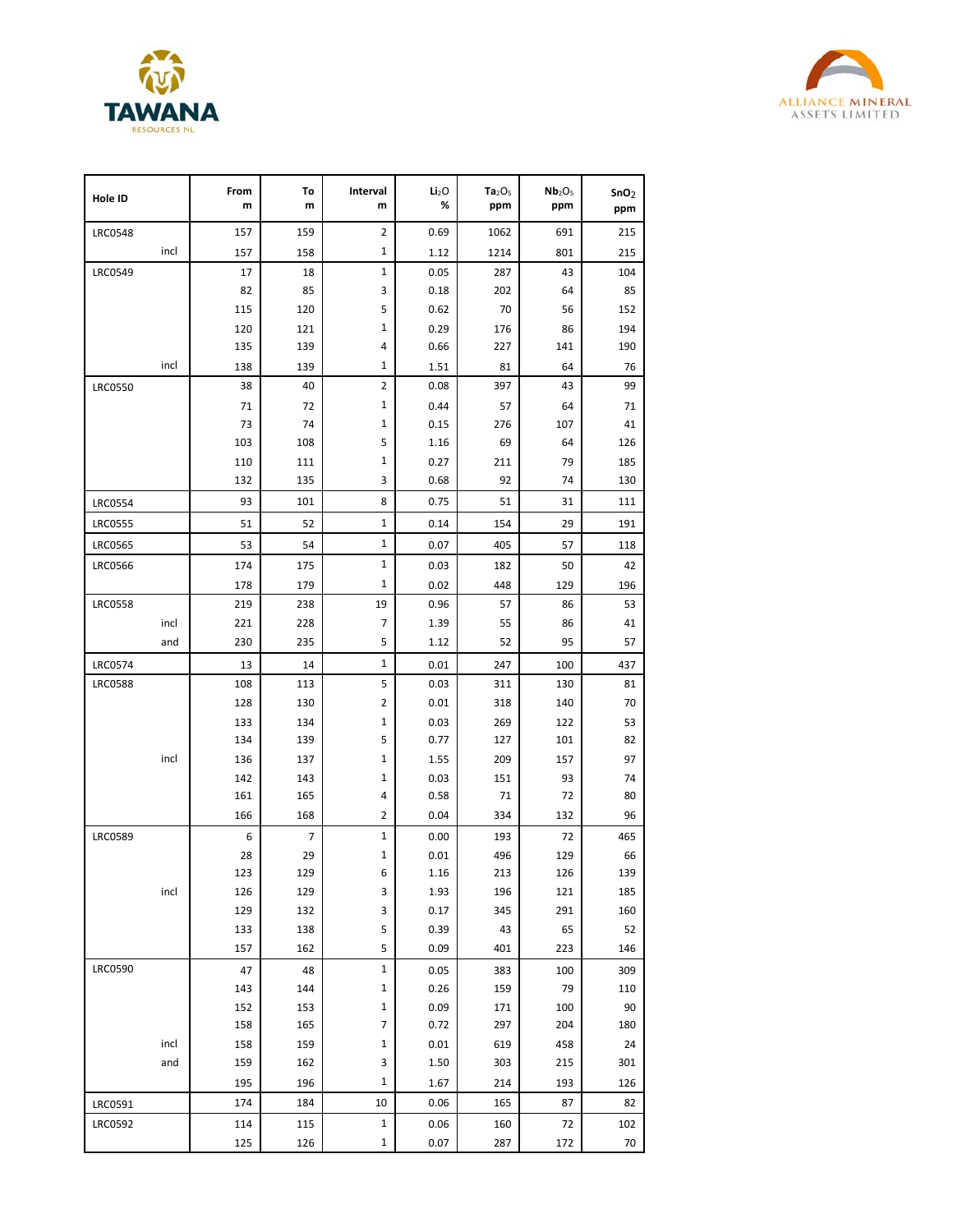



| Hole ID        |      | From<br>m  | To<br>m        | Interval<br>m    | Li <sub>2</sub> O<br>% | Ta <sub>2</sub> O <sub>5</sub><br>ppm | Nb <sub>2</sub> O <sub>5</sub><br>ppm | SnO <sub>2</sub><br>ppm |
|----------------|------|------------|----------------|------------------|------------------------|---------------------------------------|---------------------------------------|-------------------------|
|                |      | 146        | 147            | 1                | 0.30                   | 161                                   | 79                                    | 297                     |
|                |      | 164        | 165            | 1                | 0.05                   | 476                                   | 114                                   | 85                      |
|                |      | 239        | 246            | 7                | 0.04                   | 224                                   | 163                                   | 95                      |
| <b>LRC0593</b> |      | 22         | 24             | 2                | 1.72                   | 64                                    | 100                                   | 79                      |
|                |      | 48         | 49             | 1                | 0.12                   | 264                                   | 243                                   | 144                     |
|                |      | 54         | 55             | 1                | 0.60                   | 4                                     | 14                                    | 166                     |
|                |      | 59         | 62             | 3                | 0.47                   | 333                                   | 210                                   | 113                     |
|                | incl | 59         | 60             | 1                | 0.09                   | 724                                   | 436                                   | 112                     |
|                | and  | 61         | 62             | 1                | 1.20                   | 212                                   | 136                                   | 127                     |
|                |      | 101        | 102            | 1                | 0.40                   | 147                                   | 114                                   | 119                     |
| <b>LRC0594</b> |      | 54         | 62             | 8                | 1.29                   | 80                                    | 89                                    | 104                     |
|                | incl | 55         | 56             | 1                | 2.68                   | 82                                    | 100                                   | 102                     |
|                |      | 113        | 114            | 1                | 0.24                   | 204                                   | 93                                    | 114                     |
|                |      | 114        | 121            | 7                | 1.13                   | 130                                   | 109                                   | 89                      |
|                | incl | 114        | 119            | 5                | 1.34                   | 90                                    | 103                                   | 72                      |
|                |      | 138<br>139 | 145<br>144     | 7<br>5           | 1.34                   | 41<br>47                              | 81<br>92                              | 41<br>45                |
|                | incl |            |                |                  | 1.71                   |                                       |                                       |                         |
| <b>LRC0595</b> |      | 19         | 28             | 9                | 0.43                   | 51                                    | 38                                    | 101                     |
|                |      | 64         | 65             | 1<br>1           | 0.19                   | 195                                   | 114                                   | 79                      |
|                |      | 111<br>112 | 112<br>118     | 6                | 0.17<br>1.29           | 397<br>88                             | 265<br>82                             | 138<br>80               |
|                |      |            |                |                  |                        |                                       |                                       |                         |
| <b>LRC0596</b> |      | 62<br>67   | 63<br>74       | 1<br>7           | 0.55<br>0.33           | 65<br>72                              | 86<br>76                              | 206<br>77               |
|                |      | 131        | 138            | 7                | 1.36                   | 88                                    | 85                                    | 77                      |
|                |      | 138        | 139            | 1                | 0.12                   | 654                                   | 157                                   | 154                     |
| <b>LRC0602</b> |      | 44         | 48             | 4                | 0.49                   | 252                                   | 77                                    | 94                      |
|                | incl | 46         | 47             | 1                | 1.77                   | 117                                   | 57                                    | 146                     |
| <b>LRC0603</b> |      | 52         | 54             | 2                | 0.50                   | 59                                    | 36                                    | 106                     |
|                |      | 54         | 58             | 4                | 0.16                   | 449                                   | 182                                   | 124                     |
|                | incl | 55         | 56             | 1                | 0.03                   | 1304                                  | 565                                   | 108                     |
|                |      | 69         | 70             | 1                | 0.12                   | 175                                   | 122                                   | 165                     |
| LRC0604        |      | 77         | 78             | 1                | 0.04                   | 160                                   | 64                                    | 52                      |
| <b>LRC0605</b> |      | $\pmb{0}$  | $\mathbf 2$    | 2                | 0.02                   | 377                                   | 83                                    | 847                     |
|                |      | 0          | $\overline{2}$ | $\overline{2}$   | 0.07                   | 290                                   | 68                                    | 668                     |
| <b>LRC0606</b> |      | 9          | 12             | 3                | 0.04                   | 427                                   | 255                                   | 223                     |
| LRC0607        |      | 38         | 39             | 1                | 0.44                   | 40                                    |                                       | 249                     |
|                |      | 49         | 52             | 3                | 0.61                   | 134                                   | 50<br>145                             | 96                      |
|                |      | 54         | 55             | 1                | 0.51                   | 88                                    | 79                                    | 126                     |
|                |      | 58         | 62             | 4                | 0.97                   | 124                                   | 84                                    | 118                     |
|                | incl | 58         | 59             | 1                | 1.95                   | 190                                   | 114                                   | 201                     |
| <b>LRC0608</b> |      | 35         | 37             | $\overline{2}$   | 1.68                   | 519                                   | 422                                   | 112                     |
|                |      | 57         | 60             | 3                | 0.69                   | 59                                    | 48                                    | 105                     |
|                |      | 67         | 69             | $\mathbf 2$      | 0.85                   | 42                                    | 72                                    | 43                      |
|                |      | 82         | 85             | 3                | 0.38                   | 473                                   | 100                                   | 140                     |
|                | incl | 83         | 84             | 1                | 0.28                   | 1004                                  | 186                                   | 203                     |
| LRC0609        |      | 56         | 69             | 13               | 1.24                   | 90                                    | 85                                    | 80                      |
|                |      | 69         | 70             | $\mathbf 1$      | 0.18                   | 172                                   | 143                                   | 85                      |
|                |      | 72         | 79             | $\boldsymbol{7}$ | 0.32                   | 47                                    | 39                                    | 38                      |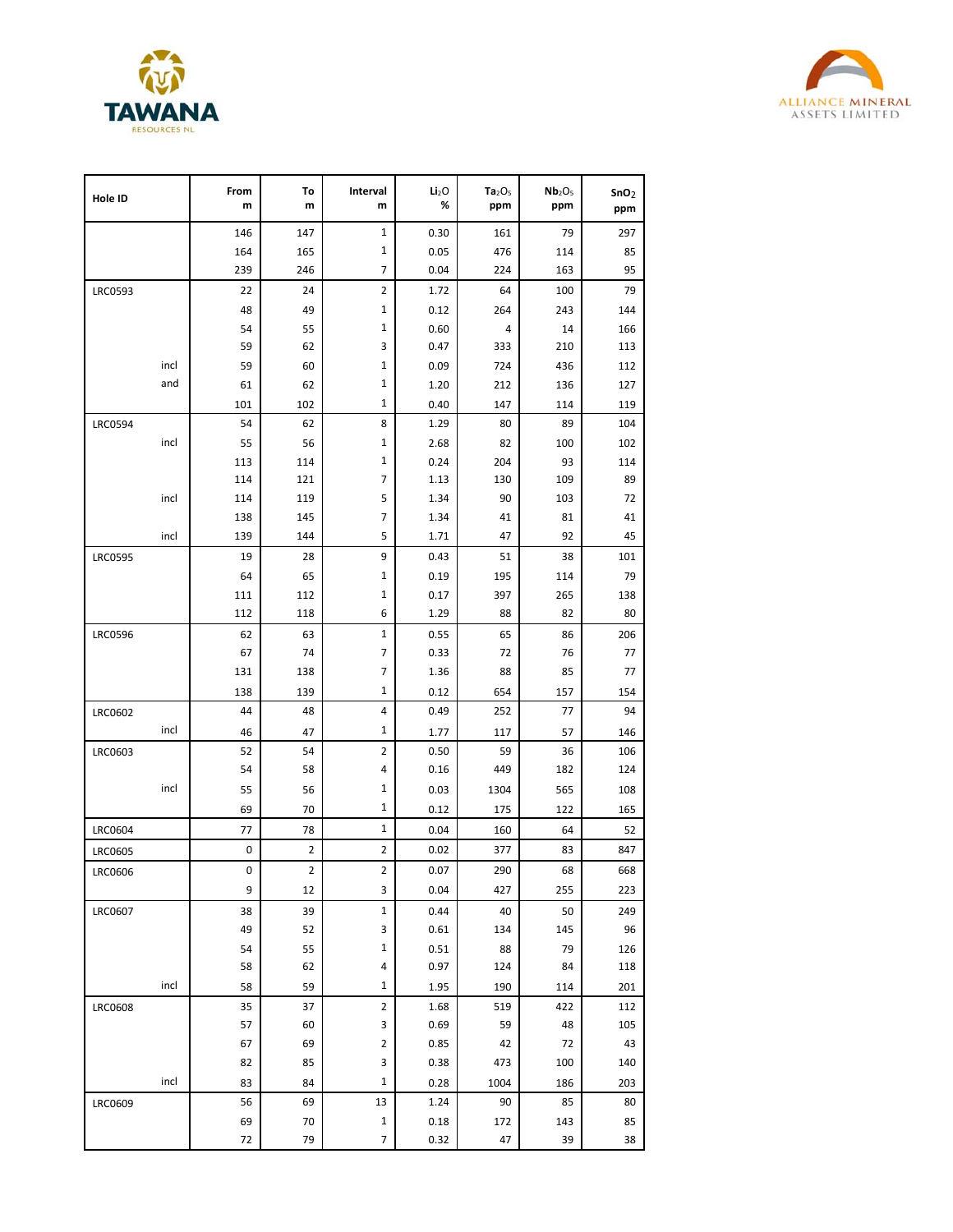



| Hole ID        |      | From<br>m | To<br>m | Interval<br>m  | Li <sub>2</sub> O<br>% | Ta <sub>2</sub> O <sub>5</sub><br>ppm | Nb <sub>2</sub> O <sub>5</sub><br>ppm | SnO <sub>2</sub><br>ppm |
|----------------|------|-----------|---------|----------------|------------------------|---------------------------------------|---------------------------------------|-------------------------|
|                |      | 82        | 84      | $\overline{2}$ | 1.22                   | 134                                   | 151                                   | 43                      |
| <b>LRC0610</b> |      | 44        | 45      | $\mathbf{1}$   | 0.09                   | 643                                   | 193                                   | 88                      |
|                |      | 60        | 64      | 4              | 0.75                   | 121                                   | 97                                    | 124                     |
|                | incl | 62        | 63      | 1              | 1.60                   | 160                                   | 150                                   | 154                     |
|                |      | 66        | 71      | 5              | 0.83                   | 95                                    | 84                                    | 85                      |
|                | incl | 66        | 68      | $\overline{2}$ | 1.51                   | 60                                    | 93                                    | 76                      |
| LRC0611        |      | 41        | 42      | $\mathbf{1}$   | 0.09                   | 306                                   | 107                                   | 91                      |
|                |      | 70        | 82      | 12             | 1.55                   | 74                                    | 100                                   | 64                      |
|                | incl | 71        | 78      | 7              | 2.05                   | 69                                    | 124                                   | 59                      |
|                |      | 85        | 88      | 3              | 0.38                   | 182                                   | 65                                    | 174                     |
|                |      | 101       | 102     | 1              | 0.12                   | 186                                   | 29                                    | 390                     |
| <b>LRC0612</b> |      | 87        | 102     | 15             | 1.52                   | 102                                   | 103                                   | 82                      |
|                | incl | 88        | 96      | 8              | 1.79                   | 106                                   | 115                                   | 79                      |
|                |      | 102       | 103     | $\mathbf{1}$   | 0.28                   | 735                                   | 114                                   | 337                     |
| LRC0613        |      | 30        | 43      | 13             | 0.79                   | 146                                   | 108                                   | 140                     |
|                | incl | 31        | 33      | 2              | 1.43                   | 204                                   | 136                                   | 127                     |
|                | and  | 37        | 39      | 2              | 1.15                   | 128                                   | 104                                   | 91                      |
|                |      | 51        | 52      | $\mathbf{1}$   | 0.08                   | 159                                   | 29                                    | 71                      |
| <b>LRC0614</b> |      | 36        | 37      | $\mathbf{1}$   | 0.06                   | 179                                   | 64                                    | 94                      |
|                |      | 37        | 44      | 7              | 1.57                   | 95                                    | 99                                    | 80                      |
|                |      | 45        | 46      | $\mathbf{1}$   | 0.07                   | 302                                   | 100                                   | 104                     |
| <b>LRC0615</b> |      | 52        | 54      | 2              | 1.01                   | 100                                   | 72                                    | 176                     |
|                |      | 85        | 86      | 1              | 0.60                   | 48                                    | 107                                   | 71                      |
|                |      | 104       | 108     | 4              | 1.54                   | 118                                   | 75                                    | 100                     |
|                | incl | 104       | 106     | 2              | 2.06                   | 184                                   | 108                                   | 109                     |
|                |      | 110       | 114     | 4              | 0.87                   | 246                                   | 115                                   | 196                     |
|                | incl | 113       | 114     | 1              | 1.30                   | 248                                   | 122                                   | 184                     |
| <b>LRC0616</b> |      | 97        | 99      | 2              | 0.83                   | 55                                    | 39                                    | 111                     |
|                | incl | 97        | 98      | $\mathbf{1}$   | 1.35                   | 78                                    | 57                                    | 128                     |
| <b>LRC0617</b> |      | 125       | 134     | 9              | 0.31                   | 245                                   | 106                                   | 184                     |
|                | incl | 128       | 130     | $\overline{2}$ | 1.16                   | 279                                   | 136                                   | 138                     |
| <b>LRC0618</b> |      | 148       | 157     | 9              | 1.05                   | 85                                    | 93                                    | 114                     |
|                | incl | 152       | 157     | 5              | 1.49                   | 94                                    | 100                                   | 146                     |
|                |      | 160       | 162     | $\overline{2}$ | 0.42                   | 179                                   | 136                                   | 115                     |
|                |      | 166       | 167     | $\mathbf{1}$   | 0.31                   | 87                                    | 43                                    | 213                     |
| LRC0619        |      | 9         | 10      | $\mathbf{1}$   | 0.06                   | 168                                   | 29                                    | 66                      |
|                |      | 26        | 27      | $\mathbf{1}$   | 0.07                   | 319                                   | 57                                    | 67                      |
|                |      | 62        | 63      | $\mathbf{1}$   | 0.11                   | 161                                   | 50                                    | 97                      |
|                |      | 96        | 99      | 3              | 0.12                   | 724                                   | 124                                   | 146                     |
|                |      | 99        | 101     | $\overline{2}$ | 0.48                   | 53                                    | 22                                    | 170                     |
|                |      | 102       | 106     | 4              | 0.12                   | 481                                   | 181                                   | 86                      |
|                |      | 106       | 110     | 4              | 0.42                   | 61                                    | 34                                    | 210                     |
|                |      | 116       | 118     | 2              | 0.12                   | 194                                   | 83                                    | 97                      |
|                |      | 118       | 134     | 16             | 1.35                   | 212                                   | 119                                   | 114                     |
|                | incl | 121       | 122     | $\mathbf{1}$   | 2.01                   | 170                                   | 79                                    | 164                     |
|                | and  | 125       | 129     | 4              | 2.13                   | 242                                   | 170                                   | 131                     |
|                |      | 134       | 135     | 1              | 0.19                   | 252                                   | 114                                   | 65                      |
|                |      | 145       | 151     | 6              | 0.08                   | 207                                   | 156                                   | 135                     |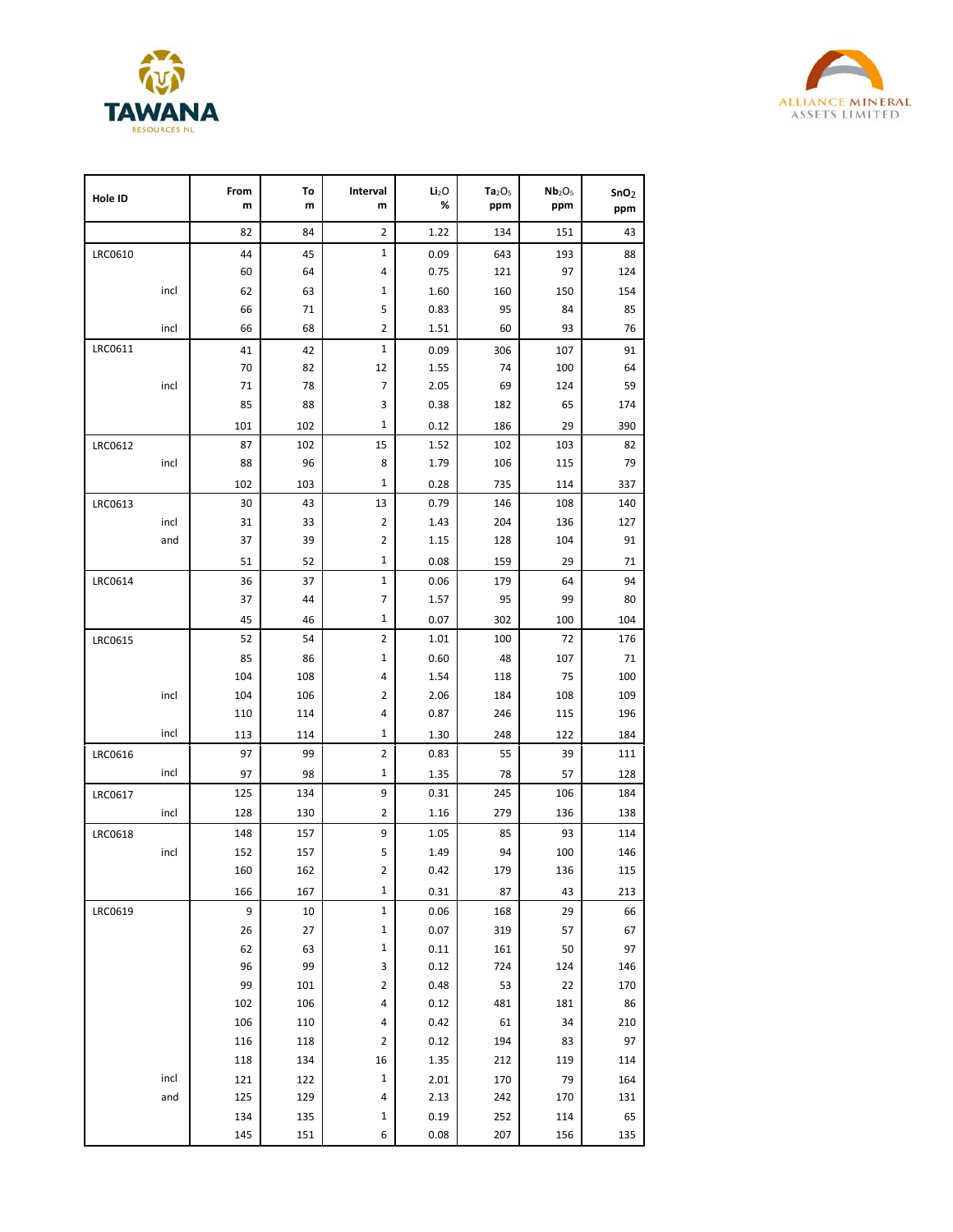



| Hole ID         | From<br>m | To<br>m | Interval<br>m  | Li <sub>2</sub> O<br>% | Ta <sub>2</sub> O <sub>5</sub><br>ppm | Nb <sub>2</sub> O <sub>5</sub><br>ppm | SnO <sub>2</sub><br>ppm |
|-----------------|-----------|---------|----------------|------------------------|---------------------------------------|---------------------------------------|-------------------------|
| <b>LRC0620</b>  | 46        | 47      | $\mathbf 1$    | 0.05                   | 524                                   | 100                                   | 118                     |
|                 | 95        | 112     | 17             | 2.04                   | 406                                   | 218                                   | 193                     |
| incl            | 97        | 98      | 1              | 0.53                   | 2078                                  | 1402                                  | 184                     |
| and             | 109       | 111     | 2              | 5.64                   | 106                                   | 50                                    | 373                     |
|                 | 141       | 145     | 4              | 1.48                   | 144                                   | 118                                   | 85                      |
|                 | 146       | 152     | 6              | 0.49                   | 225                                   | 104                                   | 137                     |
|                 | 174       | 177     | 3              | 0.43                   | 112                                   | 62                                    | 60                      |
| LRC0621         | 57        | 58      | 1              | 0.08                   | 302                                   | 86                                    | 199                     |
|                 | 96        | 100     | 4              | 0.05                   | 346                                   | 175                                   | 107                     |
|                 | 123       | 124     | 1              | 0.17                   | 219                                   | 100                                   | 152                     |
|                 | 126       | 128     | 2              | 0.52                   | 233                                   | 101                                   | 90                      |
|                 | 150       | 154     | 4              | 0.76                   | 162                                   | 81                                    | 189                     |
| incl            | 150       | 151     | 1              | 1.23                   | 176                                   | 72                                    | 126                     |
|                 | 162       | 169     | 7              | 0.96                   | 179                                   | 99                                    | 109                     |
| incl            | 163       | 164     | 1              | 1.54                   | 73                                    | 64                                    | 69                      |
| and             | 167       | 169     | 2              | 1.71                   | 254                                   | 100                                   | 196                     |
| LRC0651         | 0         | 1       | 1              | 0.17                   | 166                                   | 72                                    | 235                     |
|                 | 62        | 64      | $\overline{2}$ | 0.78                   | 455                                   | 118                                   | 164                     |
|                 | 95        | 99      | 4              | 1.26                   | 74                                    | 57                                    | 144                     |
| incl            | 95        | 96      | 1              | 2.16                   | 98                                    | 86                                    | 210                     |
|                 | 99        | 100     | 1              | 0.18                   | 190                                   | 50                                    | 298                     |
|                 | 113       | 114     | 1              | 0.38                   | 150                                   | 93                                    | 69                      |
|                 | 240       | 250     | 10             | 1.74                   | 356                                   | 195                                   | 212                     |
| incl            | 244       | 245     | 1              | 4.66                   | 2043                                  | 930                                   | 610                     |
|                 | 250       | 252     | $\overline{2}$ | 0.08                   | 199                                   | 93                                    | 143                     |
| <b>LRC0663</b>  | 97        | 132     | 35             | 0.91                   | 80                                    | 73                                    | 93                      |
| incl            | 103       | 125     | 22             | 1.09                   | 78                                    | 75                                    | 97                      |
| <b>LRCD0038</b> | 295       | 297     | 2.0            | 1.36                   | 218                                   | 383                                   | 81                      |
|                 | 299       | 302     | 3.0            | 0.76                   | 115                                   | 180                                   | 81                      |
|                 | 306.5     | 310     | 3.5            | 1.48                   | 32                                    | 92                                    | 74                      |
| <b>LRCD0151</b> | 170       | 175.66  | 5.7            | 0.90                   | 167                                   | 87                                    | 132                     |
| <b>LRCD0173</b> | 93        | 96      | 3.0            | 1.21                   | 40                                    | 64                                    | 64                      |
|                 | 204       | 205     | 1.0            | 0.76                   | 365                                   | 50                                    | 107                     |
|                 | 228       | 229.81  | 1.8            | 1.43                   | 323                                   | 151                                   | 224                     |
|                 | 238       | 240     | 2.0            | 0.75                   | 215                                   | 168                                   | 150                     |
| <b>LRCD0308</b> | 136.16    | 142.85  | 6.7            | 2.38                   | 342                                   | 149                                   | 225                     |
|                 | 144.22    | 146.92  | 2.7            | 1.18                   | 131                                   | 62                                    | 130                     |
| <b>LRCD0408</b> | 264       | 265     | 1.0            | 1.90                   | 43                                    | 79                                    | 86                      |
| <b>LRCD0455</b> | 128       | 138     | 10.0           | 1.39                   | 63                                    | 89                                    | 61                      |
| <b>LRCD0557</b> | 194.23    | 214.1   | 19.9           | 1.28                   | 65                                    | 81                                    | 50                      |
| <b>LRCD0096</b> | 258       | 263.69  | 5.7            | 1.66                   | 59                                    | 81                                    | 133                     |

Notes

1) Only intercepts of 0.3% Li<sub>2</sub>O or 150ppm  $Ta_2O_5$  considered significant.

2) No significant intercepts in hole GMB02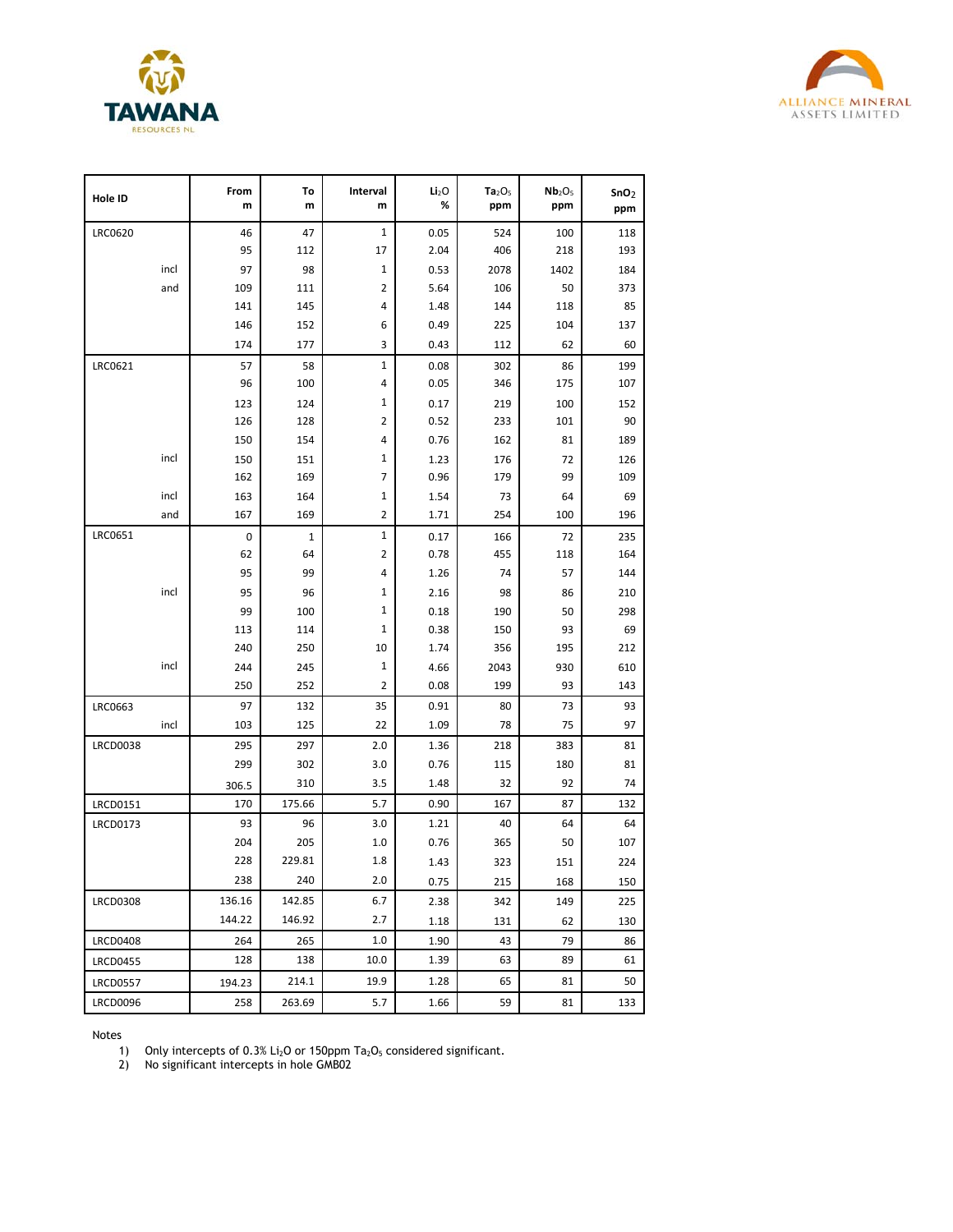



# **Appendix C**

## **Section 1 Sampling Techniques and Data**

| Criteria                      | <b>JORC Code Explanation</b>                                                                                                                                                                                                                                                                                                                                                         | Commentary                                                                                                                                                                                        |
|-------------------------------|--------------------------------------------------------------------------------------------------------------------------------------------------------------------------------------------------------------------------------------------------------------------------------------------------------------------------------------------------------------------------------------|---------------------------------------------------------------------------------------------------------------------------------------------------------------------------------------------------|
| Sampling<br>techniques        | Nature and quality of sampling (e.g. cut channels,<br>random chips, or specific specialised industry<br>standard measurement tools appropriate to the                                                                                                                                                                                                                                | Reverse Circulation Drilling, 1m samples<br>collected                                                                                                                                             |
|                               | minerals under investigation, such as down hole<br>gamma sondes, or handheld XRF instruments, etc.).<br>These examples should not be taken as limiting the<br>broad meaning of sampling.                                                                                                                                                                                             | Diamond drilling, 1/2 core nominally 1m crushed<br>to 10mm. $\frac{1}{2}$ of crushed sample assayed as below,<br>$\frac{1}{2}$ retained.                                                          |
|                               | Include reference to measures taken to ensure<br>sample representivity and the appropriate<br>calibration of any measurement tools or systems<br>used.                                                                                                                                                                                                                               | Samples jaw crushed and riffle split to 2-2.5kg<br>for pulverizing to 80% passing 75 microns.<br>Prepared samples are fused with sodium peroxide<br>and digested in dilute hydrochloric acid. The |
|                               | Aspects of the determination of mineralisation that<br>are Material to the Public Report. In cases where<br>'industry standard' work has been done this would<br>be relatively simple (e.g. 'reverse circulation                                                                                                                                                                     | resultant solution is analysed by ICP, by Nagrom<br>Laboratory.                                                                                                                                   |
|                               | drilling was used to obtain 1 m samples from which<br>3 kg was pulverised to produce a 30 g charge for<br>fire assay'). In other cases more explanation may<br>be required, such as where there is coarse gold<br>that has inherent sampling problems. Unusual<br>commodities or mineralisation types (e.g.<br>submarine nodules) may warrant disclosure of<br>detailed information. | Certified standards. Field duplicates submitted at<br>irregular intervals at the rate of approximately<br>1:20.                                                                                   |
| <b>Drilling</b><br>techniques | Drill type (e.g. core, reverse circulation, open-hole<br>hammer, rotary air blast, auger, Bangka, sonic,                                                                                                                                                                                                                                                                             | RC and Diamond drilling conducted in line with<br>general industry standards.                                                                                                                     |
|                               | etc.) and details (e.g. core diameter, triple or<br>standard tube, depth of diamond tails, face-<br>sampling bit or other type, whether core is<br>oriented and if so, by what method, etc.).                                                                                                                                                                                        | All diamond drill holes and approx. 70% of RC<br>drill holes are angled. Approx. 30% of RC drill<br>holes are vertical.                                                                           |
|                               |                                                                                                                                                                                                                                                                                                                                                                                      | Diamond tails have been drilled to a max depth<br>of 330m.                                                                                                                                        |
|                               |                                                                                                                                                                                                                                                                                                                                                                                      | Diamond core has been oriented where possible<br>using the Reflex Ezi-Ori tool.                                                                                                                   |
| Drill sample<br>recovery      | Method of recording and assessing core and chip<br>sample recoveries and results assessed.                                                                                                                                                                                                                                                                                           | Chip recovery or weights for RC drilling were not<br>conducted.                                                                                                                                   |
|                               | Measures taken to maximise sample recovery and<br>ensure representative nature of the samples.                                                                                                                                                                                                                                                                                       | Each metre of drill sample recovery and moisture<br>content is visually estimated and recorded.                                                                                                   |
|                               | Whether a relationship exists between sample<br>recovery and grade and whether sample bias may<br>have occurred due to preferential loss/gain of<br>fine/coarse material.                                                                                                                                                                                                            | Opportunity for sample bias is considered<br>negligible for dry samples.                                                                                                                          |
| Logging                       | Whether core and chip samples have been<br>geologically and geotechnically logged to a level of<br>detail to support appropriate Mineral Resource<br>estimation, mining studies and metallurgical                                                                                                                                                                                    | Geological logs exist for all drill holes with<br>lithological codes via an established reference<br>legend.                                                                                      |
|                               | studies.<br>Whether logging is qualitative or quantitative in<br>nature. Core (or costean, channel, etc.)<br>photography                                                                                                                                                                                                                                                             | Drill holes have been geologically logged in their<br>entirety. Where logging was detailed the<br>subjective indications of mineral content<br>(spodumene, tantalite) have been recorded.         |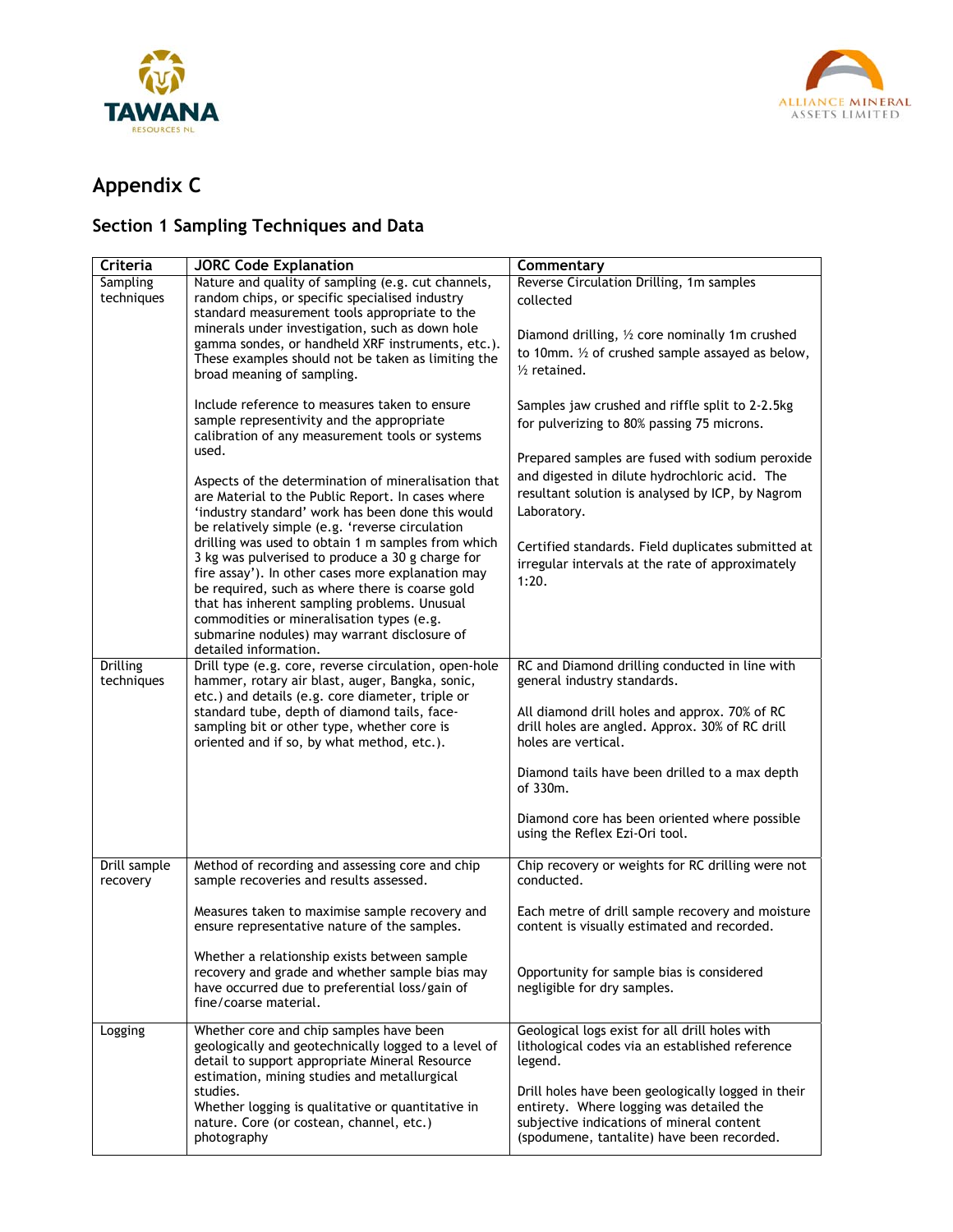



| Criteria                                                | <b>JORC Code Explanation</b>                                                                                                                                                                                                                                                                                                                                                                                                                                                                                                                                                                                                                                                                         | Commentary                                                                                                                                                                                                                                                                                                                                                                                                                                                                                                                                 |
|---------------------------------------------------------|------------------------------------------------------------------------------------------------------------------------------------------------------------------------------------------------------------------------------------------------------------------------------------------------------------------------------------------------------------------------------------------------------------------------------------------------------------------------------------------------------------------------------------------------------------------------------------------------------------------------------------------------------------------------------------------------------|--------------------------------------------------------------------------------------------------------------------------------------------------------------------------------------------------------------------------------------------------------------------------------------------------------------------------------------------------------------------------------------------------------------------------------------------------------------------------------------------------------------------------------------------|
|                                                         | The total length and percentage of the relevant<br>intersections logged.                                                                                                                                                                                                                                                                                                                                                                                                                                                                                                                                                                                                                             | Assays have generally only been submitted<br>through and adjacent to the pegmatites.                                                                                                                                                                                                                                                                                                                                                                                                                                                       |
| Sub-sampling<br>techniques<br>and sample<br>preparation | If core, whether cut or sawn and whether quarter,<br>half or all core taken.<br>If non-core, whether riffled, tube sampled, rotary<br>split, etc. and whether sampled wet or dry.<br>For all sample types, the nature, quality and<br>appropriateness of the sample preparation<br>technique.<br>Quality control procedures adopted for all sub-<br>sampling stages to maximise representivity of<br>samples.<br>Measures taken to ensure that the sampling is<br>representative of the in situ material collected,<br>including for<br>instance results for field duplicate/second-half<br>sampling.<br>Whether sample sizes are appropriate to the grain<br>size of<br>the material being sampled. | RC samples were collected at 1m intervals and<br>riffle or cone split on-site to produce a<br>subsample less than 5kg.<br>The RC drilling samples are considered robust for<br>sampling the spodumene and tantalite<br>mineralisation.<br>Most samples were dry.<br>Sampling is in line with general industry sampling<br>practices.<br>Field duplicates, standards, laboratory standards<br>and laboratory repeats are used to monitor<br>analyses.<br>Sample size is considered appropriate.                                             |
| Quality of<br>assay data<br>and<br>laboratory<br>tests  | The nature, quality and appropriateness of the<br>assaying and laboratory procedures used and<br>whether the technique is considered partial or<br>total.<br>For geophysical tools, spectrometers, handheld XRF<br>instruments, etc., the parameters used in<br>determining the analysis including instrument make<br>and model, reading times, calibrations factors<br>applied and their derivation, etc.<br>Nature of quality control procedures adopted (e.g.<br>standards, blanks, duplicates, external laboratory<br>checks) and whether acceptable levels of accuracy<br>(i.e. lack of bias) and precision have been<br>established.                                                           | The assay technique is considered to be robust as<br>the method used (see above) offers total<br>dissolution of the sample and is useful for<br>mineral matrices that may resist acid digestions.<br>Standards and duplicates were submitted in<br>varying frequency throughout the exploration<br>campaign and internal laboratory standards,<br>duplicates and replicates are used for<br>verification                                                                                                                                   |
| Verification<br>of sampling<br>and assaying             | The verification of significant intersections by<br>either independent or alternative company<br>personnel.<br>The use of twinned holes.<br>Documentation of primary data, data entry<br>procedures, data verification, data storage<br>(physical and electronic) protocols.<br>Discuss any adjustment to assay data.                                                                                                                                                                                                                                                                                                                                                                                | Twinning of holes undertaken to date show good<br>continuity<br>The Ta and Li assays show a marked correlation<br>with the pegmatite intersections via elevated<br>downhole grades.<br>Drill logs exist for all holes as electronic files<br>and/or hardcopy (all 2017 logging has been input<br>directly to field logging computers).<br>Digital log sheets have been created with inbuilt<br>validations to reduce potential for data entry<br>errors.<br>All drilling data has been loaded to a database<br>and validated prior to use. |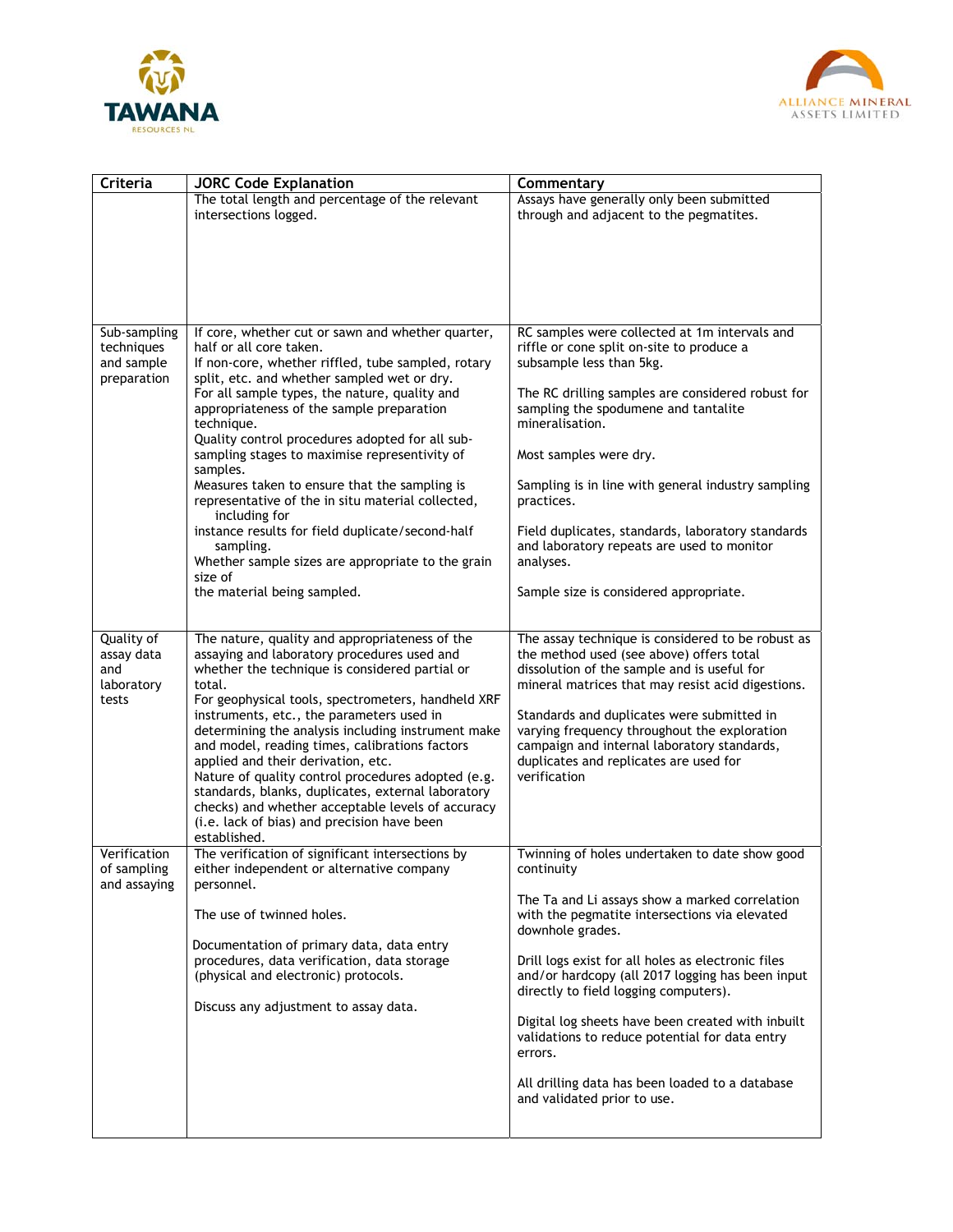



| Criteria                                                            | <b>JORC Code Explanation</b>                                                                                                                                                                                                                                                                                                                                                               | Commentary                                                                                                                                                                                                                                                                                                                                                                                                 |
|---------------------------------------------------------------------|--------------------------------------------------------------------------------------------------------------------------------------------------------------------------------------------------------------------------------------------------------------------------------------------------------------------------------------------------------------------------------------------|------------------------------------------------------------------------------------------------------------------------------------------------------------------------------------------------------------------------------------------------------------------------------------------------------------------------------------------------------------------------------------------------------------|
| Location of<br>data points                                          | Accuracy and quality of surveys used to locate drill<br>holes (collar and down-hole surveys), trenches,<br>mine workings and other locations used in Mineral<br>Resource estimation.<br>Specification of the grid system used.<br>Quality and adequacy of topographic control.                                                                                                             | Accurate surveying using RTK DGPS is currently<br>being undertaken on site. Hole collars have been<br>preserved until completion of survey.<br>All collars are surveyed using MGA Z51.                                                                                                                                                                                                                     |
| Data spacing<br>and<br>distribution                                 | Data spacing for reporting of Exploration Results.<br>Whether the data spacing and distribution is<br>sufficient to establish the degree of geological and<br>grade continuity appropriate for the Mineral<br>Resource and Ore Reserve estimation procedure(s)<br>and classifications applied.<br>Whether sample compositing has been applied.                                             | Initial exploration has been conducted on an 80m<br>x 80m grid. The majority of infill drilling has<br>been conducted on a 40m x 40m grid with a<br>15,000m <sup>2</sup> area drilled out to 20m x 20m.<br>The spacing of holes is considered of sufficient<br>density to provide an 'Indicated' or 'Inferred'<br>Mineral Resource estimation and classification.<br>There has been no sample compositing. |
| Orientation<br>of data in<br>relation to<br>geological<br>structure | Whether the orientation of sampling achieves<br>unbiased sampling of possible structures and the<br>extent to which this is known, considering the<br>deposit type.<br>If the relationship between the drilling orientation<br>and the orientation of key mineralised structures is<br>considered to have introduced a sampling bias, this<br>should be assessed and reported if material. | Approximately 2/3 of drilling is angled. Vertical<br>holes have been drilled in areas where<br>pegmatites are interpreted to be flat lying.<br>The lithium tantalite-bearing pegmatites are<br>generally flat to shallowly dipping in nature. The<br>true width of pegmatites are generally<br>considered 80-95% of the intercept width, with<br>minimal opportunity for sample bias.                      |
| Sample<br>security                                                  | The measures taken to ensure sample security.                                                                                                                                                                                                                                                                                                                                              | The RC samples are taken from the rig by<br>experienced personal and stored securely and<br>transport to the laboratory by a registered<br>courier and handed over by signature.                                                                                                                                                                                                                           |
| Audits or<br>reviews                                                | The results of any audits or reviews of sampling<br>techniques and data.                                                                                                                                                                                                                                                                                                                   | An external review of sampling techniques and<br>data has been carried out by CSA Global. No<br>issues identified.                                                                                                                                                                                                                                                                                         |

## **Section 2 Reporting of Exploration Results**

| Criteria                                         | <b>Explanation</b>                                                                                                                                                                                                                                                                                                                                                                                                                                     | Commentary                                                                                                                                                                                                                                                                                                               |
|--------------------------------------------------|--------------------------------------------------------------------------------------------------------------------------------------------------------------------------------------------------------------------------------------------------------------------------------------------------------------------------------------------------------------------------------------------------------------------------------------------------------|--------------------------------------------------------------------------------------------------------------------------------------------------------------------------------------------------------------------------------------------------------------------------------------------------------------------------|
| Mineral<br>tenement and<br>land tenure<br>status | Type, reference name/number,<br>location and ownership including<br>agreements or material issues with<br>third parties such as joint ventures,<br>partnerships, overriding royalties,<br>native title interests, historical sites,<br>wilderness or national park and<br>environmental settings.<br>The security of the tenure held at<br>the time of reporting along with any<br>known impediments to obtaining a<br>licence to operate in the area. | The portfolio of mineral tenements, comprising mining leases,<br>exploration licences, prospecting licences, miscellaneous<br>licences, a general-purpose lease, and a retention lease are<br>in good standing.                                                                                                          |
| Exploration<br>done by other<br>parties          | Acknowledgment and appraisal of<br>exploration by other parties.                                                                                                                                                                                                                                                                                                                                                                                       | Alluvial tantalite has been mined periodically from the early<br>1970s.<br>Gwalia Consolidated Limited undertook exploration for<br>tantalite-bearing pegmatites from 1983-1998. Work included<br>mapping, costeaning, and several phases of drilling using RAB,<br>RC, and diamond methods. The work identified mineral |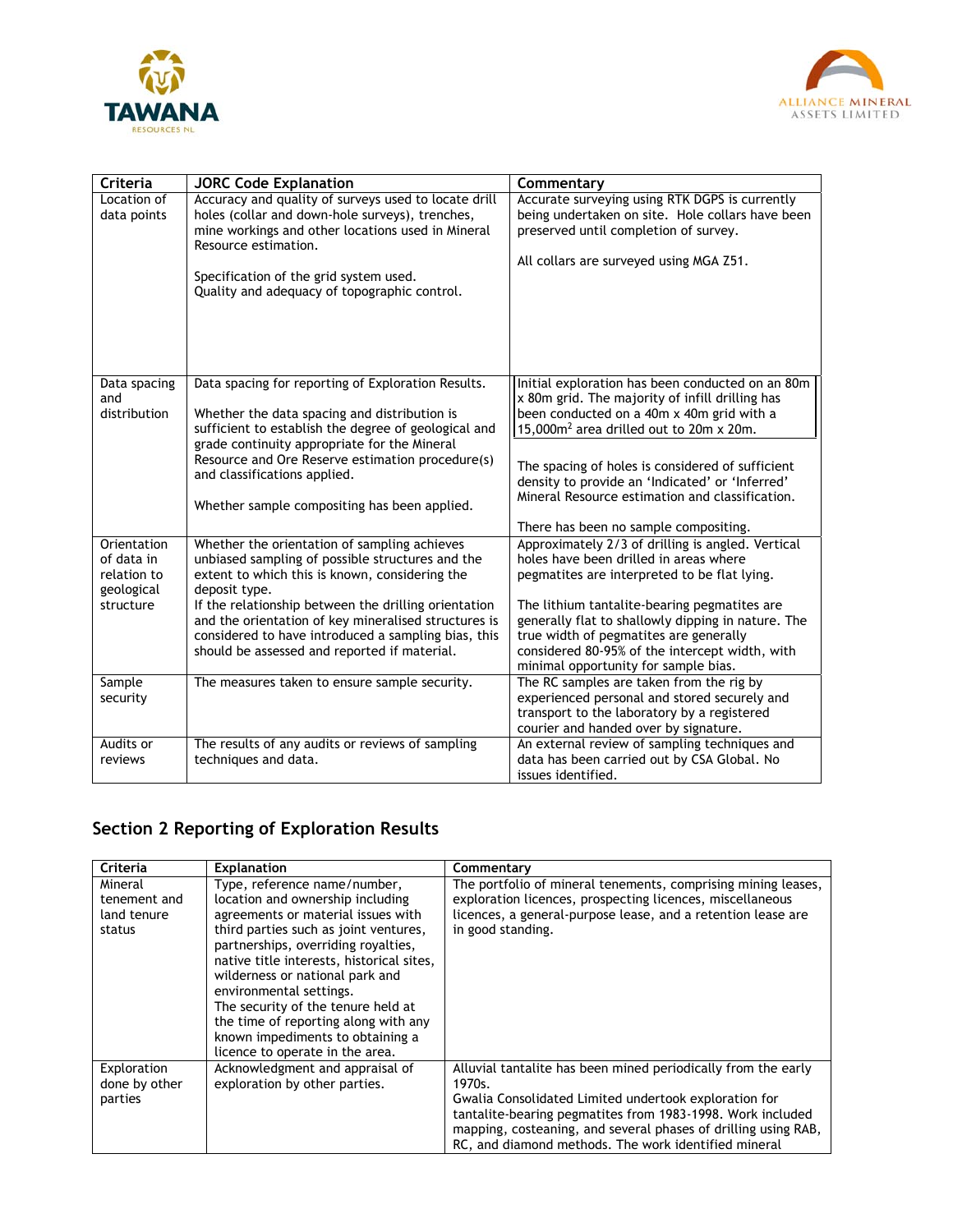



| Criteria                  | <b>Explanation</b>                                                                                                                                                                            | Commentary                                                                                                                                                                                                                                                                                                                                                                                                                                   |
|---------------------------|-----------------------------------------------------------------------------------------------------------------------------------------------------------------------------------------------|----------------------------------------------------------------------------------------------------------------------------------------------------------------------------------------------------------------------------------------------------------------------------------------------------------------------------------------------------------------------------------------------------------------------------------------------|
|                           |                                                                                                                                                                                               | resources that were considered uneconomic at the time.                                                                                                                                                                                                                                                                                                                                                                                       |
|                           |                                                                                                                                                                                               | Haddington entered agreement to develop the resource and<br>mining<br>commenced in 2001 and continued until 2005.<br>$\bullet$<br>Haddington continued with exploration until 2009.<br>$\bullet$                                                                                                                                                                                                                                             |
|                           |                                                                                                                                                                                               | Living Waters acquired the project in 2009 and continued<br>with limited exploration to the north of the main pit area.                                                                                                                                                                                                                                                                                                                      |
| Geology                   | Deposit type, geological setting and<br>style of mineralisation.                                                                                                                              | The Bald Hill area is underlain by generally north-striking,<br>steeply dipping Archaean metasediments (schists and<br>greywackes) and granitoids.                                                                                                                                                                                                                                                                                           |
|                           |                                                                                                                                                                                               | Felsic porphyries and pegmatite sheets and veins have<br>intruded the Archaean rocks. Generally, the pegmatites cross<br>cut the regional foliation, occurring as gently dipping sheets<br>and as steeply dipping veins.                                                                                                                                                                                                                     |
|                           |                                                                                                                                                                                               | The pegmatites vary in width and are generally comprised<br>quartz-albite- muscovite-spodumene in varying amounts.<br>Late-stage albitisation in the central part of the main outcrop<br>area has resulted in fine- grained, banded, sugary pegmatites<br>with visible fine-grained, disseminated tantalite. A thin<br>hornfels characterised by needle hornblende crystals is often<br>observed in adjacent country rocks to the pegmatite. |
|                           |                                                                                                                                                                                               | Tantalite generally occurs as fine disseminated crystals<br>commonly associated with fine-grained albite zones, or as<br>coarse crystals associated with cleavelandite.                                                                                                                                                                                                                                                                      |
|                           |                                                                                                                                                                                               | Weathering of the pegmatites yields secondary mineralised<br>accumulations in alluvial/eluvial deposits.                                                                                                                                                                                                                                                                                                                                     |
| Drill hole<br>Information | A summary of all information<br>material to the understanding of the<br>exploration results including a<br>tabulation of the following<br>information for all Material drill                  | Only results for drill holes that have intercepted lithium and<br>or tantalum pegmatites of 1m or more in width that have<br>been assayed for lithium and tantalum have been included in<br>the release.                                                                                                                                                                                                                                     |
|                           | holes:<br>easting and northing of the<br>$\bullet$<br>drill hole collar<br>elevation or RL (Reduced<br>Level - elevation above sea<br>level in metres) of the drill<br>hole collar            | All drill hole details are contained in Table 1 and 2 of the<br>release.                                                                                                                                                                                                                                                                                                                                                                     |
|                           | dip and azimuth of the hole<br>down hole length and<br>interception depth<br>hole length.<br>$\bullet$                                                                                        |                                                                                                                                                                                                                                                                                                                                                                                                                                              |
|                           | If the exclusion of this information is<br>justified on the basis that the<br>information is not Material and this<br>exclusion does not detract from the<br>understanding of the report, the |                                                                                                                                                                                                                                                                                                                                                                                                                                              |
|                           | Competent Person should clearly                                                                                                                                                               |                                                                                                                                                                                                                                                                                                                                                                                                                                              |
|                           | explain why this is the case.                                                                                                                                                                 |                                                                                                                                                                                                                                                                                                                                                                                                                                              |
| Data<br>aggregation       | In reporting Exploration Results,<br>weighting averaging techniques,                                                                                                                          | No cutting to intercept grades has been undertaken.                                                                                                                                                                                                                                                                                                                                                                                          |
| methods                   | maximum and/or minimum grade<br>truncations (e.g. cutting of high<br>grades) and cut-off grades are                                                                                           | Assays are report as pure elements such as Li, Ta, Nb, Sn and<br>converted to oxides using atomic formulas.                                                                                                                                                                                                                                                                                                                                  |
|                           | usually Material and should be                                                                                                                                                                | Reported intervals in Table 1 and 2 represent the aggregation                                                                                                                                                                                                                                                                                                                                                                                |